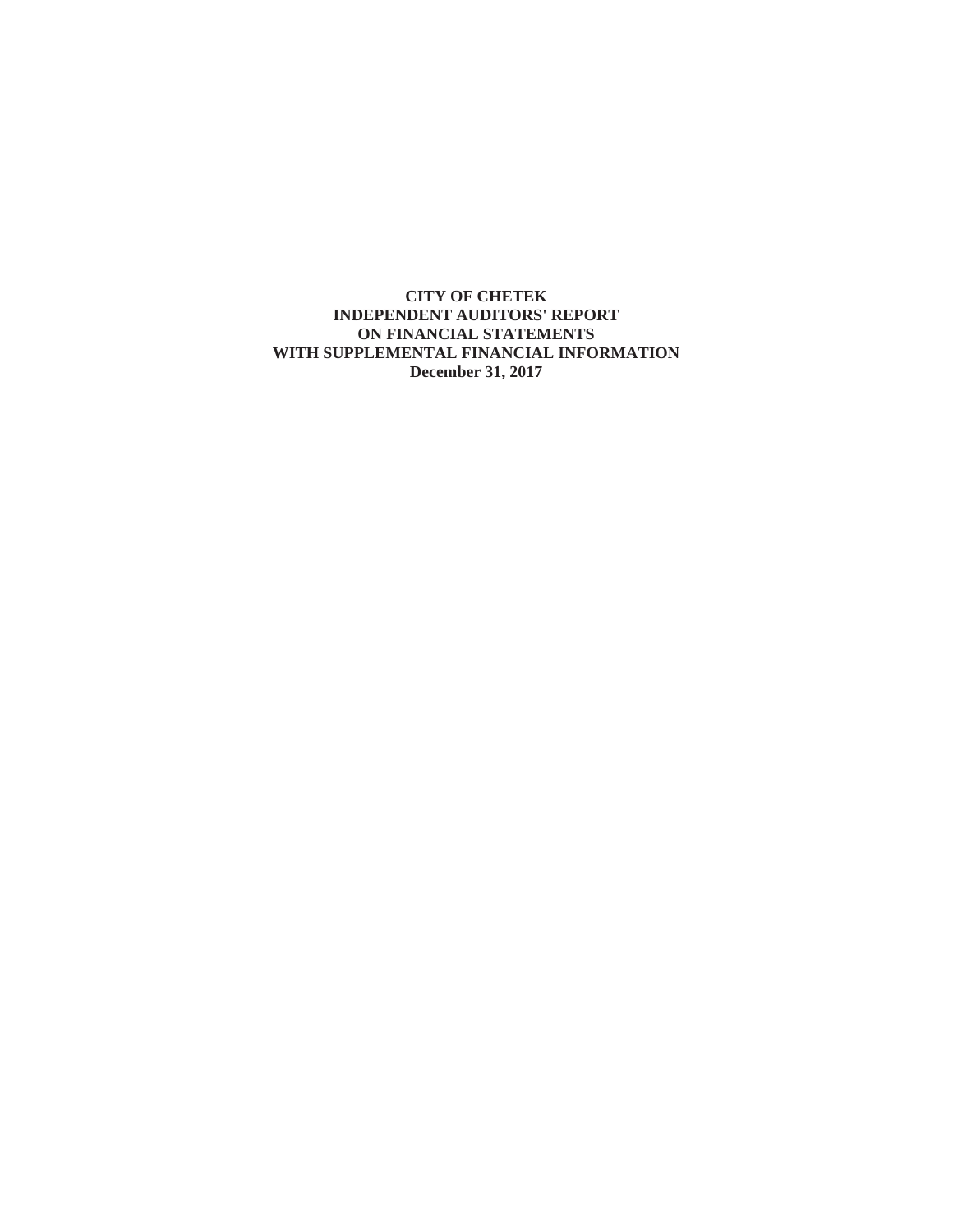# **CITY OF CHETEK December 31, 2017 TABLE OF CONTENTS**

| <b>Independent Auditors' Report</b>                                                                                                                       | Page<br>$1 - 2$ |
|-----------------------------------------------------------------------------------------------------------------------------------------------------------|-----------------|
| <b>Basic Financial Statements:</b>                                                                                                                        |                 |
| <b>Statement of Net Position</b>                                                                                                                          | 3               |
| <b>Statement of Activities</b>                                                                                                                            | $\overline{4}$  |
|                                                                                                                                                           |                 |
| <b>Balance Sheet – Governmental Funds</b>                                                                                                                 | 5               |
| Reconciliation of the Governmental Funds Balance Sheet to the Statement of Net Position 6                                                                 |                 |
| Statement of Revenues, Expenditures and Changes in Fund Balances (Deficits) -<br><b>Governmental Funds</b>                                                | 7               |
| Reconciliation of the Statement of Revenues, Expenditures and Changes in<br>Fund Balances (Deficits) of Governmental Funds to the Statement of Activities | 8               |
| Statement of Net Position – Proprietary Funds                                                                                                             | $9-10$          |
| Statement of Revenues, Expenses, and Changes in Net Position -<br><b>Proprietary Funds</b>                                                                | 11              |
| Statement of Cash Flows - Proprietary Funds                                                                                                               | $12 - 13$       |
| <b>Statement of Fiduciary Net Position</b>                                                                                                                | 14              |
| <b>Notes to Financial Statements</b>                                                                                                                      | $15 - 51$       |
| <b>Required Supplemental Information:</b>                                                                                                                 |                 |
| <b>Budgetary Comparison Schedule– General Fund</b>                                                                                                        | 52              |
| Note to the Budgetary Comparison Schedule – General Fund                                                                                                  | 53              |
| Schedules of City's Proportionate Share of Net Pension Liability (Asset)<br>and City's Contributions                                                      | 54              |
| Note to the Schedules of City's Proportionate Share of Net Pension Liability<br>(Asset) and City's Contributions                                          | 55              |
| <b>Schedule of Funding Progress</b>                                                                                                                       | 56              |
| Supplemental Information:                                                                                                                                 |                 |
| Nonmajor Funds – Combining Balance Sheet                                                                                                                  | 57              |
| Nonmajor Funds - Combining Statement of Revenues, Expenditures, and<br>Changes in Fund Balances (Deficits)                                                | 58              |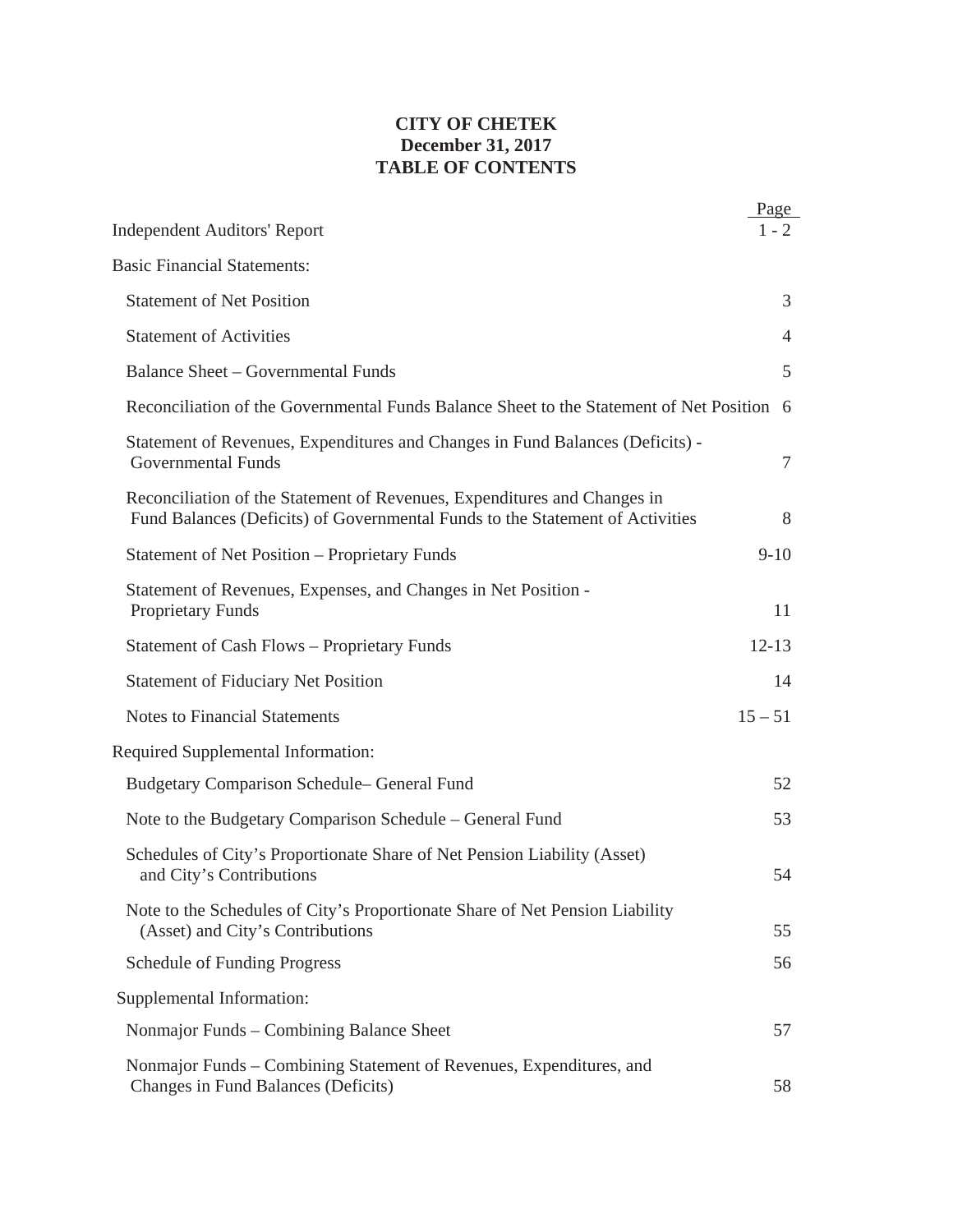

Members of: American Institute of Certified Public Accountants Wisconsin Institute of Certified Public Accountants www.baumancpa.com

#### **Independent Auditors' Report**

To the City Council City of Chetek Chetek, Wisconsin

#### *Report on the Financial Statements*

We have audited the accompanying financial statements of the governmental activities, the business-type activities, each major fund, and the aggregate remaining fund information of the City of Chetek ("City") as of and for the year ended December 31, 2017, and the related notes to the financial statements, which collectively comprise the City's basic financial statements as listed in the table of contents.

#### *Management's Responsibility for the Financial Statements*

Management is responsible for the preparation and fair presentation of these financial statements in accordance with accounting principles generally accepted in the United States of America; this includes the design, implementation, and maintenance of internal control relevant to the preparation and fair presentation of financial statements that are free from material misstatement, whether due to fraud or error.

#### *Auditor's Responsibility*

Our responsibility is to express opinions on these financial statements based on our audit. We conducted our audit in accordance with auditing standards generally accepted in the United States of America. Those standards require that we plan and perform the audit to obtain reasonable assurance about whether the financial statements are free of material misstatement.

An audit involves performing procedures to obtain audit evidence about the amounts and disclosures in the financial statements. The procedures selected depend on the auditor's judgment, including the assessment of the risks of material misstatement of the financial statements, whether due to fraud or error. In making those risk assessments, the auditor considers internal control relevant to the City's preparation and fair presentation of the financial statements in order to design audit procedures that are appropriate in the circumstances, but not for the purpose of expressing an opinion on the effectiveness of the City's internal control. Accordingly, we express no such opinion. An audit also includes evaluating the appropriateness of accounting policies used and the reasonableness of significant accounting estimates made by management, as well as evaluating the overall presentation of the financial statements.

We believe that the audit evidence we have obtained is sufficient and appropriate to provide a basis for our audit opinions.

#### *Opinions*

In our opinion, the financial statements referred to above present fairly, in all material respects, the respective financial position of the governmental activities, the business-type activities, each major fund, and the aggregate remaining fund information of the City as of December 31, 2017, and the respective changes in financial position and, where applicable, cash flows thereof and the respective budgetary comparison information for the general fund for the year then ended, in accordance with accounting principles generally accepted in the United States of America.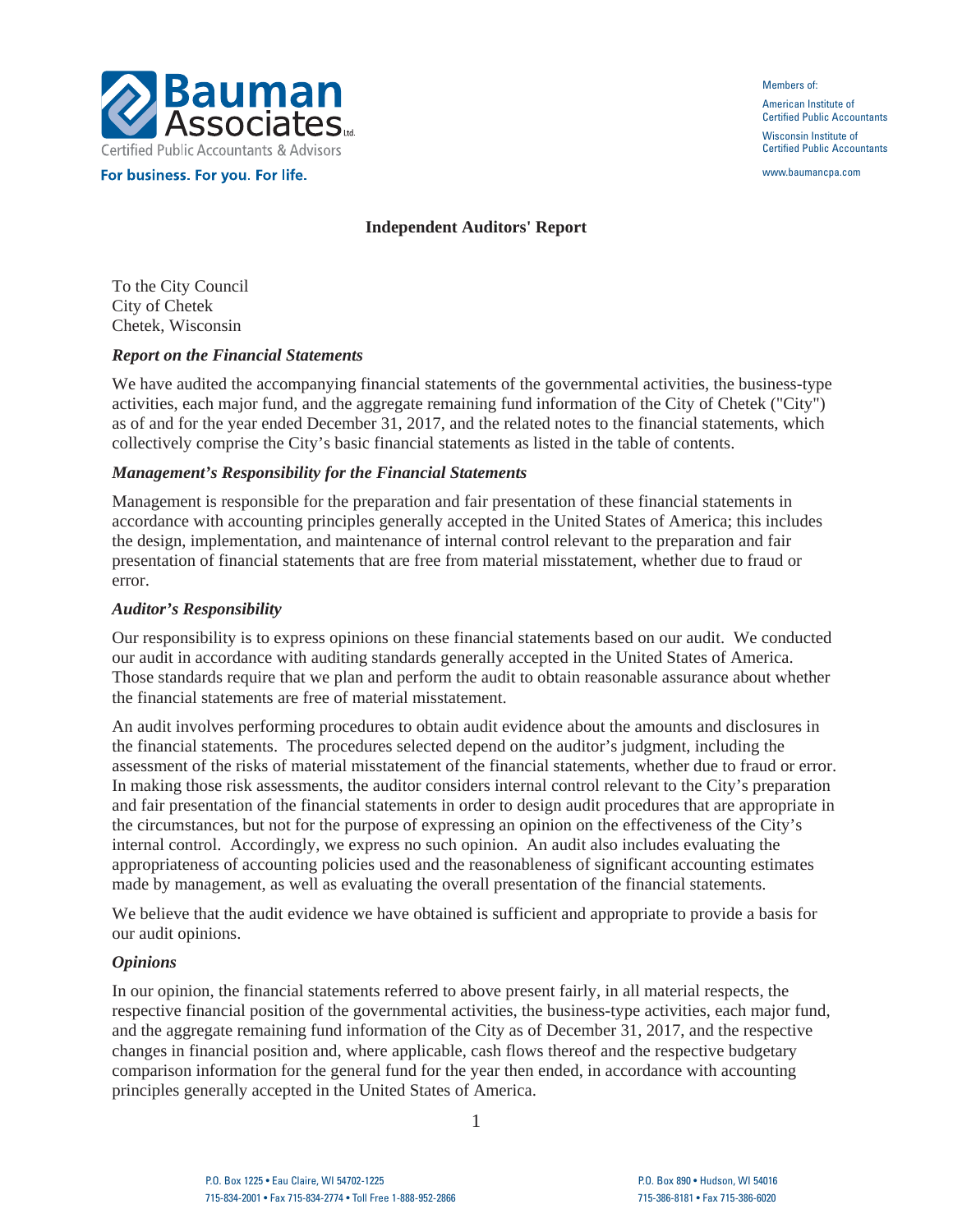#### *Emphasis of Matter*

As discussed in Note 1B of the notes to the basic financial statements, the City has implemented Governmental Accounting Standards Board (GASB) Statement No. 68, *Accounting and Financial Reporting for Pensions – an amendment of GASB Statement No. 27* and Governmental Accounting Standards Board (GASB) Statement No. 71, *Pension Transition for Contributions Made Subsequent to the Measurement Date – an amendment of GASB Statement No. 68 during the year ended December 31,* 2017.

#### *Other Matters*

#### *Required Supplementary Information*

Accounting principles generally accepted in the United States of America require that the budgetary comparison information, schedule of funding progress, and the schedules of City's proportionate share of the net pension liability (asset) and City's contributions on pages 52-56 be presented to supplement the basic financial statements. Such information, although not part of the basic financial statements, is required by the Governmental Accounting Standards Board, who considers it to be an essential part of financial reporting. We have applied certain limited procedures to the required supplementary information in accordance with auditing standards generally accepted in the United States of America, which consisted of inquires of management about the methods of preparing the information and comparing the information for consistency with management's responses to our inquiries, the basic financial statements, and other knowledge we obtained during our audit of the basic financial statements. We do not express an opinion or provide any assurance on the information because the limited procedures do not provide us with sufficient evidence to express or provide any assurance. Management has omitted the management's discussion and analysis that accounting principles generally accepted in the United States of America require to be presented to supplement the basic financial statements. Such missing information, although not a part of the basic financial statements, is required by the Governmental Accounting Standards Board, who considers it to be an essential part of financial reporting for placing the basic financial statements in an appropriate operational, economic, or historical context. Our opinion on the basic financial statements is not affected by this missing information.

#### *Other Information*

Our audit was conducted for the purpose of forming an opinion on the financial statements that collectively comprise the City's basic financial statements. The combining and individual nonmajor fund financial statements shown on pages 57-58 are presented for purposes of additional analysis and are not a required part of the basic financial statements.

The combining and individual nonmajor fund financial statements are the responsibility of management and were derived from and relate directly to the underlying accounting and other records used to prepare the basic financial statements. Such information has been subjected to the auditing procedures applied in the audit of the basic financial statements and certain additional procedures, including comparing and reconciling such information directly to the underlying accounting and other records used to prepare the financial statements or to the basic financial statements themselves, and other additional procedures in accordance with auditing standards generally accepted in the United States of America. In our opinion, the combining and individual nonmajor fund financial statements are fairly stated, in all material respects, in relation to the basic financial statements as a whole.

Bauman Associates, Ctd.

CERTIFIED PUBLIC ACCOUNTANTS

Eau Claire, Wisconsin June 11, 2018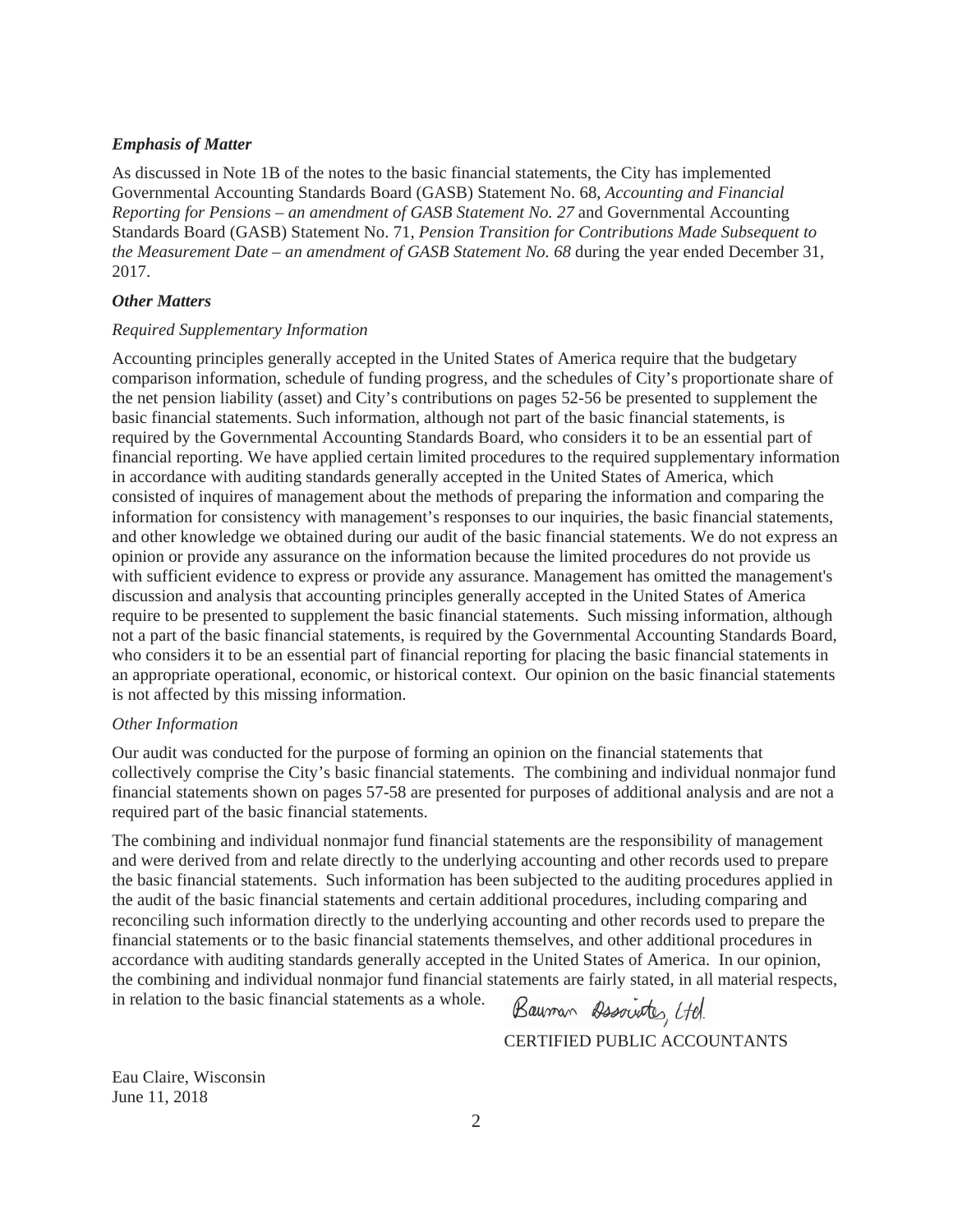**CITY OF CHETEK BASIC FINANCIAL STATEMENTS December 31, 2017**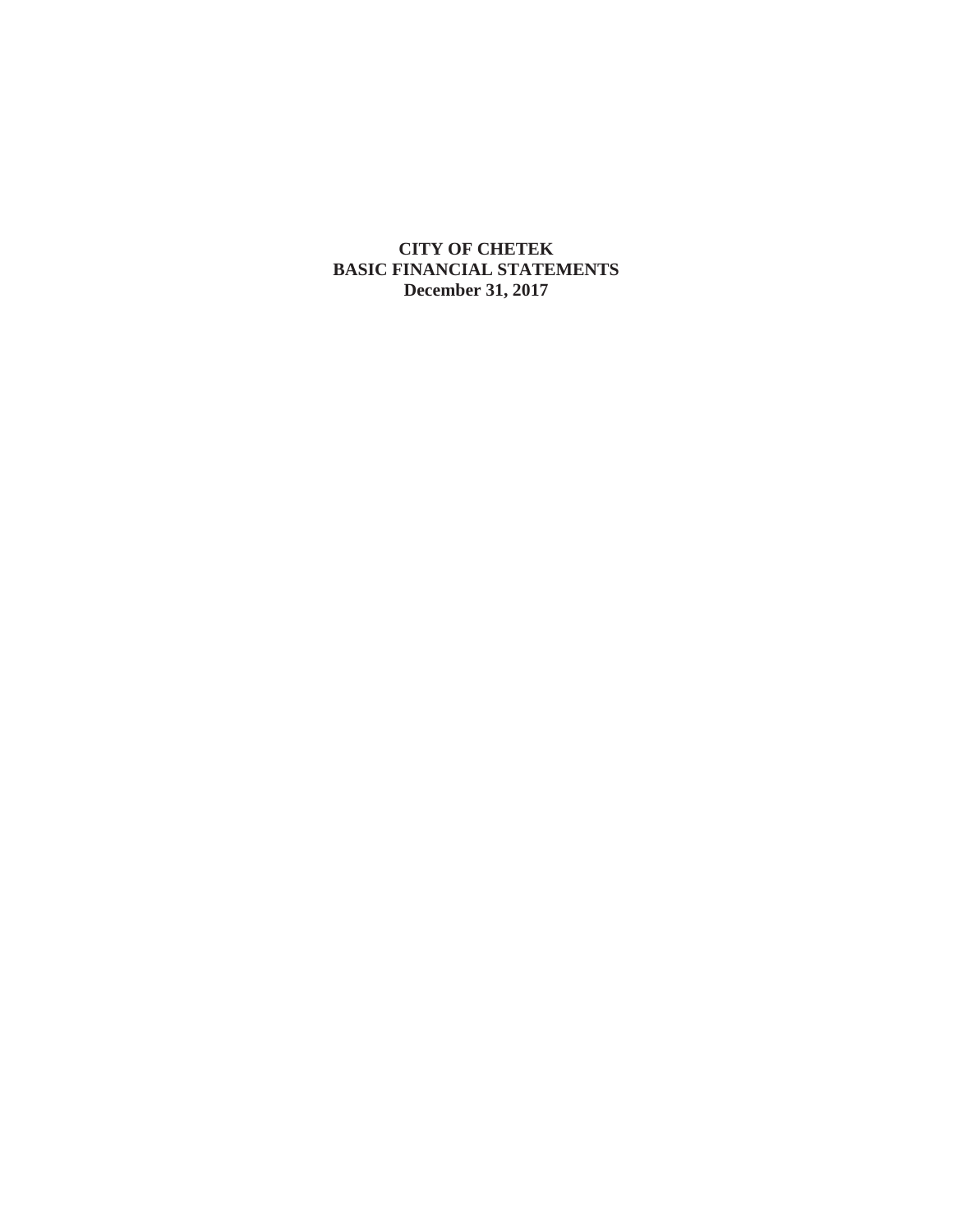### **CITY OF CHETEK STATEMENT OF NET POSITION December 31, 2017**

|                                                 |    | Governmental      |               | <b>Business-type</b> |               |               |
|-------------------------------------------------|----|-------------------|---------------|----------------------|---------------|---------------|
|                                                 |    | <b>Activities</b> |               | <b>Activities</b>    |               | <b>Totals</b> |
| <b>ASSETS</b>                                   |    |                   |               |                      |               |               |
| Current assets:                                 |    |                   |               |                      |               |               |
| Cash and investments                            | \$ | 2,312,332 \$      |               | 1,020,468            | <sup>\$</sup> | 3,332,800     |
| Receivables:                                    |    |                   |               |                      |               |               |
| Property taxes                                  |    | 1,573,579         |               |                      |               | 1,573,579     |
| Accounts                                        |    |                   |               | 72,640               |               | 72,640        |
| Special assessments                             |    |                   |               | 8,913                |               | 8,913         |
| Grants                                          |    | 133,952           |               |                      |               | 133,952       |
| Loans                                           |    | 1,150,491         |               |                      |               | 1,150,491     |
| Accrued interest                                |    |                   |               | 1,375                |               | 1,375         |
| Inventories                                     |    |                   |               | 25,628               |               | 25,628        |
| Prepaid expenses                                |    | 27,604            |               | 5,467                |               | 33,071        |
| Total current assets                            |    | 5,197,958         |               | 1,134,491            |               | 6,332,449     |
| Noncurrent assets:                              |    |                   |               |                      |               |               |
| Restricted deposits                             |    |                   |               | 289,091              |               | 289,091       |
| Accrued interest receivable                     |    |                   |               | 815                  |               | 815           |
| Capital assets:                                 |    |                   |               |                      |               |               |
| Capital assets not being depreciated            |    | 523,618           |               | 135,435              |               | 659,053       |
| Capital assets being depreciated, net           |    | 3,500,124         |               | 3,633,382            |               | 7,133,506     |
| Total noncurrent assets                         |    | 4,023,742         |               | 4,058,723            |               | 8,082,465     |
| Total assets                                    | \$ | 9,221,700 \$      |               | 5,193,214 \$         |               | 14,414,914    |
|                                                 |    |                   |               |                      |               |               |
| <b>DEFERRED OUTFLOWS OF RESOURCES</b>           |    |                   |               |                      |               |               |
| Resources related to pensions                   | \$ | 192,371 \$        |               |                      | \$            | 192,371       |
| <b>LIABILITIES</b>                              |    |                   |               |                      |               |               |
| Current liabilities:                            |    |                   |               |                      |               |               |
| Accounts payable and accrued expenses           | \$ | 32,936 \$         |               | 6,477                | <sup>\$</sup> | 39,413        |
| Current portion of long-term obligations:       |    |                   |               |                      |               |               |
| Amounts due within one year                     |    | 290,772           |               | 204,183              |               | 494,955       |
| Total current liabilities                       |    | 323,708           |               | 210,660              |               | 534,368       |
| Noncurrent liabilities:                         |    |                   |               |                      |               |               |
| Net pension liability                           |    | 24,179            |               |                      |               | 24,179        |
| Long-term obligations due in more than one year |    | 410,463           |               | 109,454              |               | 519,917       |
|                                                 |    |                   |               |                      |               |               |
| Total noncurrent liabilities                    |    | 434,642           |               | 109,454              |               | 544,096       |
| <b>Total</b> liabilities                        | \$ | 758,350           | -\$           | 320,114              | S             | 1,078,464     |
| <b>DEFERRED INFLOWS OF RESOURCES</b>            |    |                   |               |                      |               |               |
| Resources related to pensions                   | \$ | 76,042            | \$            |                      | \$            | 76,042        |
| Unavailable property taxes                      |    | 1,568,089         |               |                      |               | 1,568,089     |
|                                                 |    |                   |               |                      |               |               |
| Total deferred inflows of resources             | \$ | 1,644,131         | <sup>S</sup>  |                      | \$            | 1,644,131     |
| <b>NET POSITION</b>                             |    |                   |               |                      |               |               |
| Net investment in capital assets                | \$ | 3,481,901         | <sup>\$</sup> | 3,492,838            | $\mathcal{S}$ | 6,974,739     |
| Restricted                                      |    | 1,243,880         |               | 289,091              |               | 1,532,971     |
| Unrestricted (deficit)                          |    | 2,285,809         |               | 1,091,171            |               | 3,376,980     |
| Total net position                              | S  | 7,011,590         | - S           | 4,873,100            | -S            | 11,884,690    |
|                                                 |    |                   |               |                      |               |               |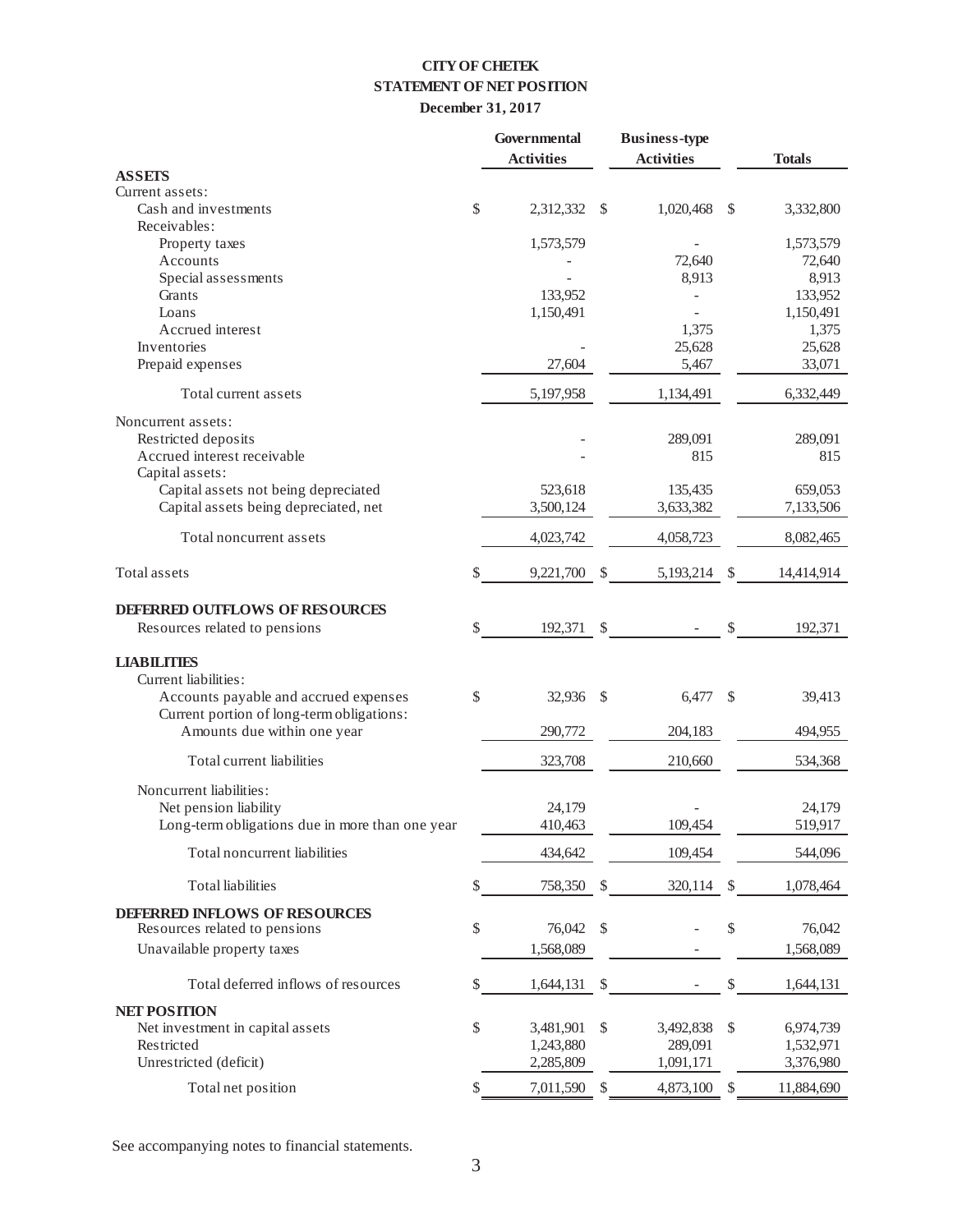|                                                                |          |                   |                              | <b>CITY OF CHETEK</b>                                           |                             |                         |                                                        |                         |  |
|----------------------------------------------------------------|----------|-------------------|------------------------------|-----------------------------------------------------------------|-----------------------------|-------------------------|--------------------------------------------------------|-------------------------|--|
|                                                                |          |                   |                              | For the Year Ended December 31, 2017<br>STATEMENT OF ACTIVITIES |                             |                         |                                                        |                         |  |
|                                                                |          |                   |                              | Program Revenues                                                |                             |                         | Net (Expenses) Revenues and<br>Changes in Net Position |                         |  |
|                                                                |          |                   | Charges for                  |                                                                 |                             |                         |                                                        |                         |  |
|                                                                |          |                   | Services, Fees,<br>Fines and | Grants and<br>Operating                                         | Grants and<br>Capital       | Government              | Business-type                                          |                         |  |
| <b>Functions/Programs</b>                                      |          | Expenses          | Forfeitures                  | Contributions                                                   | Contributions               | Activities              | Activities                                             | Total                   |  |
| Governmental activities:                                       |          |                   |                              |                                                                 |                             |                         |                                                        |                         |  |
| General government                                             | $\Theta$ | 427,408           | 68,065<br>↮                  | ↮                                                               | $\Theta$                    | (359, 343)<br>$\Theta$  | ↮<br>$\Theta$                                          | (359, 343)              |  |
| Public safety                                                  |          | 723,037           | 41,838                       | 11,634                                                          |                             | (669, 565)              |                                                        | (669, 565)              |  |
| Public works                                                   |          | 1,074,697         | 495,842                      | 135,317                                                         |                             | (443, 538)              |                                                        | (443, 538)              |  |
| Health and human services                                      |          | 106,883           | 58,837                       |                                                                 |                             | (48,046)                |                                                        | (48,046)                |  |
| Culture, recreation and education                              |          | 246,858<br>40,873 | 1,290<br>82,492              | 2,967                                                           |                             | (161, 399)<br>(39, 583) |                                                        | (39, 583)<br>(161, 399) |  |
| Conservation and development<br>Interest and fiscal charges    |          | 17,442            |                              | ï                                                               |                             | (17, 442)               |                                                        | (17, 442)               |  |
| Total governmental activities                                  |          | 2,637,198         | 748,364                      | 149,918                                                         |                             | (1,738,916)             |                                                        | (1,738,916)             |  |
| Business-type activities:<br>Water Utility                     |          | 277,080           | 393,736                      |                                                                 |                             |                         | 116,656                                                | 116,656                 |  |
| Sewer Utility                                                  |          | 468,510           | 469,930                      |                                                                 | 18,090                      |                         | 19,510                                                 | 19,510                  |  |
|                                                                |          |                   |                              |                                                                 |                             |                         |                                                        |                         |  |
| Total business-type activities                                 |          | 745,590           | 863,666                      |                                                                 | 18,090                      |                         | 136,166                                                | 136,166                 |  |
| Total government                                               | ↮        | 3,382,788         | 1,612,030<br>$\Theta$        | 149,918<br>Ø                                                    | 18,090<br>$\leftrightarrow$ | (1,738,916)             | 136,166                                                | (1,602,750)             |  |
| General revenues:                                              |          |                   |                              |                                                                 |                             |                         |                                                        |                         |  |
| Property taxes:                                                |          |                   |                              |                                                                 |                             |                         |                                                        |                         |  |
| Levied for general purposes                                    |          |                   |                              |                                                                 |                             | 1,248,766               | $\mathbf{L}$                                           | 1,248,766               |  |
| Levied for TIF districts                                       |          |                   |                              |                                                                 |                             | 215,864                 |                                                        | 215,864                 |  |
| Other taxes                                                    |          |                   |                              |                                                                 |                             | 20,541                  | $\mathbf I$                                            | 20,541                  |  |
| Intergovernmental revenues not restricted to specific programs |          |                   |                              |                                                                 |                             | 377,972                 | $\,$                                                   | 377,972                 |  |
| Unrestricted investment earnings                               |          |                   |                              |                                                                 |                             | 22,871                  | 5,895                                                  | 28,766                  |  |
| Miscellaneous unallocated revenue                              |          |                   |                              |                                                                 |                             | 43,086                  | 487                                                    | 43,573                  |  |
| Special item - gain on sale of assets                          |          |                   |                              |                                                                 |                             | 27,107                  |                                                        | 27,107                  |  |
| Transfers                                                      |          |                   |                              |                                                                 |                             | 836,918                 | (836, 918)                                             |                         |  |
| Total general revenues, special items and transfers            |          |                   |                              |                                                                 |                             | 2,793,125               | (830, 536)                                             | 1,962,589               |  |
| Change in net position                                         |          |                   |                              |                                                                 |                             | 1,054,209               | (694,370)                                              | 359,839                 |  |
| Net position - Beginning of year                               |          |                   |                              |                                                                 |                             | 5,957,381               | 5,567,470                                              | 11,524,851              |  |
| Net position - End of year                                     |          |                   |                              |                                                                 |                             | 7,011,590<br>↮          | ↮<br>4,873,100<br>$\Theta$                             | 11,884,690              |  |
|                                                                |          |                   |                              |                                                                 |                             |                         |                                                        |                         |  |

See accompanying notes to financial statements. See accompanying notes to financial statements.

4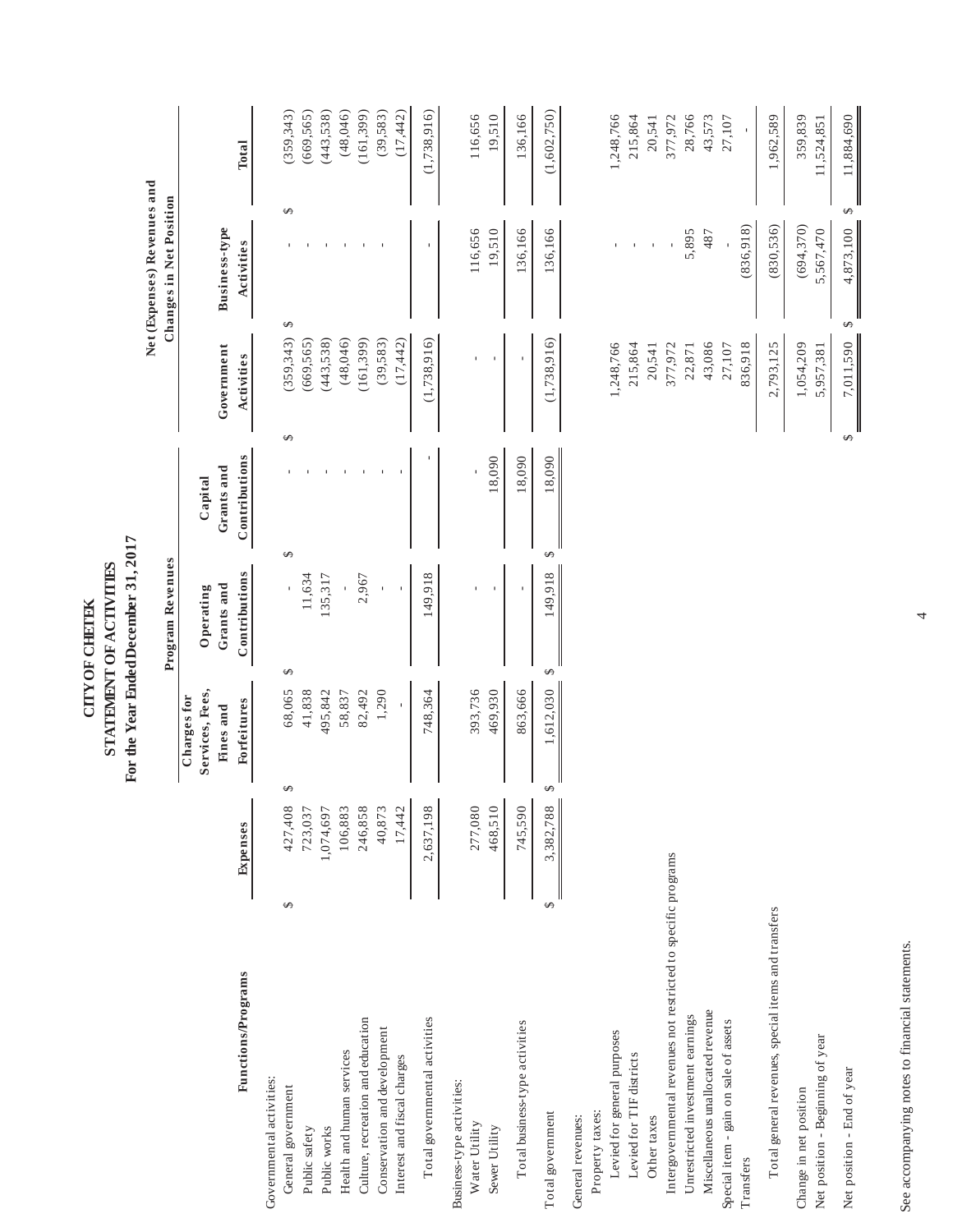#### **CITY OF CHETEK BALANCE SHEET GOVERNMENTAL FUNDS December 31, 2017**

|                                                                                   |                    |   | Housing<br>Rehabilitation |      |                |               |              |     |              |
|-----------------------------------------------------------------------------------|--------------------|---|---------------------------|------|----------------|---------------|--------------|-----|--------------|
|                                                                                   |                    |   | <b>Revolving</b>          |      | <b>Debt</b>    |               | Other        |     | <b>Total</b> |
|                                                                                   | <b>General</b>     |   | Loan                      |      | <b>Service</b> |               | Governmental |     | Governmental |
| Assets                                                                            | <b>Fund</b>        |   | <b>Fund</b>               |      | <b>Funds</b>   |               | <b>Funds</b> |     | <b>Funds</b> |
| Cash and investments                                                              | \$<br>2,183,620 \$ |   | 31,605 \$                 |      | 21,764 \$      |               | 75,343 \$    |     | 2,312,332    |
| Receivables:                                                                      |                    |   |                           |      |                |               |              |     |              |
| Property taxes                                                                    | 1,265,216          |   |                           |      |                |               | 308,363      |     | 1,573,579    |
| Accounts                                                                          | 129,251            |   |                           |      |                |               | 4,701        |     | 133,952      |
| Long-term receivables                                                             | 394                |   | 1,150,097                 |      |                |               |              |     | 1,150,491    |
| Due from other funds                                                              | 61,919             |   |                           |      |                |               |              |     | 61,919       |
| Prepaids                                                                          | 27,604             |   |                           |      |                |               |              |     | 27,604       |
| <b>TOTAL ASSETS</b>                                                               | \$<br>3,668,004    | S | 1,181,702 \$              |      | 21,764 \$      |               | 388,407 \$   |     | 5,259,877    |
| Liabilities, Deferred Inflows of<br><b>Resources and Fund Balances (Deficits)</b> |                    |   |                           |      |                |               |              |     |              |
| Liabilities:                                                                      |                    |   |                           |      |                |               |              |     |              |
| Accounts payable                                                                  | \$<br>31,533 \$    |   |                           | \$   | $\overline{a}$ | $\mathcal{S}$ | 71           | -\$ | 31,604       |
| Due to other funds                                                                |                    |   |                           |      |                |               | 61,919       |     | 61,919       |
| <b>Total</b> liabilities                                                          | 31,533             |   |                           |      |                |               | 61,990       |     | 93,523       |
| Deferred inflows of resources:                                                    |                    |   |                           |      |                |               |              |     |              |
| Unavailable long-term receivables                                                 |                    |   | 1,150,097                 |      |                |               |              |     | 1,150,097    |
| Unavailable property taxes                                                        | 1,259,726          |   |                           |      |                |               | 308,363      |     | 1,568,089    |
| Total deferred inflows of resources                                               | 1,259,726          |   | 1,150,097                 |      |                |               | 308,363      |     | 2,718,186    |
| Fund balances (deficits):                                                         |                    |   |                           |      |                |               |              |     |              |
| Nonspendable                                                                      | 27,604             |   |                           |      |                |               |              |     | 27,604       |
| Restricted                                                                        | 15,182             |   | 31,605                    |      | 21,764         |               | 25,232       |     | 93,783       |
| Committed                                                                         |                    |   |                           |      |                |               | 54,741       |     | 54,741       |
| Assigned                                                                          | 863,565            |   |                           |      |                |               |              |     | 863,565      |
| Unassigned                                                                        | 1,470,394          |   |                           |      |                |               | (61, 919)    |     | 1,408,475    |
| Total fund balances (deficits)                                                    | 2,376,745          |   | 31,605                    |      | 21,764         |               | 18,054       |     | 2,448,168    |
| <b>TOTAL LIABILITIES, DEFERRED</b><br><b>INFLOWS OF RESOURCES AND</b>             |                    |   |                           |      |                |               |              |     |              |
| <b>FUND BALANCES (DEFICITS)</b>                                                   | \$<br>3,668,004    | S | 1,181,702                 | - \$ | 21,764         | -S            | 388,407      | \$  | 5,259,877    |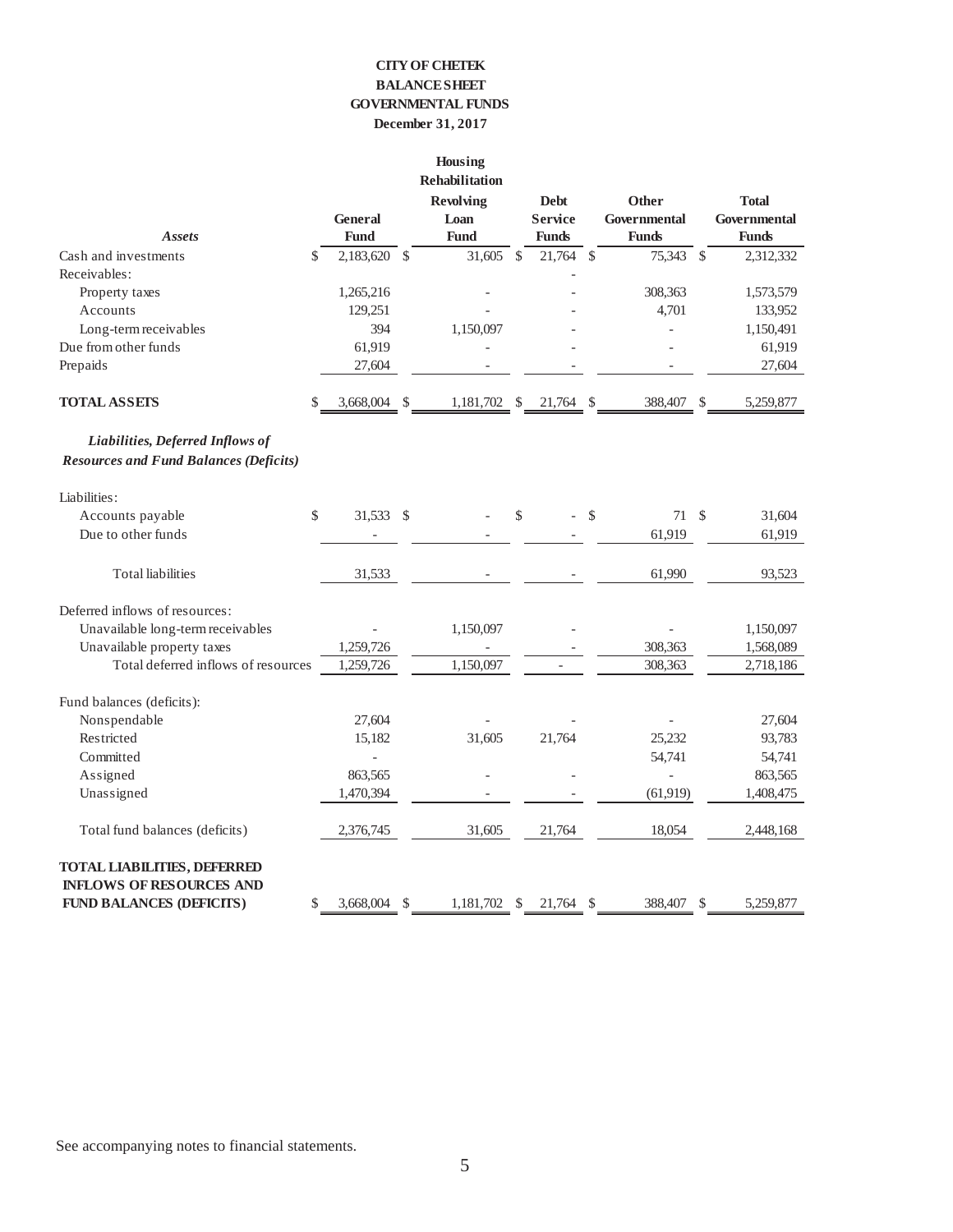#### **CITY OF CHETEK RECONCILIATION OF THE GOVERNMENTAL FUNDS BALANCE SHEET TO THE STATEMENT OF NET POSITION December 31, 2017**

Total net position reported for governmental activities in the statement of net position is different from the amount reported above as total governmental fund balances because:

| Total fund balances - Governmental funds (previous page)                                                                                                                                                                                                                                                                                                                                                                                                                       |                 | \$<br>2,448,168 |
|--------------------------------------------------------------------------------------------------------------------------------------------------------------------------------------------------------------------------------------------------------------------------------------------------------------------------------------------------------------------------------------------------------------------------------------------------------------------------------|-----------------|-----------------|
| Capital assets used in governmental activities are not financial resources and<br>therefore are not reported in the fund statements. Amounts reported for                                                                                                                                                                                                                                                                                                                      |                 |                 |
| governmental activities in the statement of net position:                                                                                                                                                                                                                                                                                                                                                                                                                      |                 |                 |
| Governmental capital assets                                                                                                                                                                                                                                                                                                                                                                                                                                                    | \$<br>6,557,444 |                 |
| Governmental accumulated depreciation                                                                                                                                                                                                                                                                                                                                                                                                                                          | (2,533,702)     | 4,023,742       |
| Net pension liability, and deferred outflows and inflows related to the pension are not financial<br>resources and therefore are not reported in the governmental fund statements. This is the                                                                                                                                                                                                                                                                                 |                 |                 |
| amount by which the deferred outflow of resources related to pensions of \$192,371 exceeds                                                                                                                                                                                                                                                                                                                                                                                     |                 |                 |
| the net pension liability of \$24,179 and the deferred inflow of resources related to<br>pension of \$76,042.                                                                                                                                                                                                                                                                                                                                                                  |                 | 92,150          |
| Long -term receivables not currently available are reported as deferred outflows in the fund<br>financial statements but are recognized as revenue when earned in the government-wide<br>financial statements as follows:                                                                                                                                                                                                                                                      |                 |                 |
| CDBG loans receivables                                                                                                                                                                                                                                                                                                                                                                                                                                                         | 1,150,097       | 1,150,097       |
| Long-term debt and long-term obligations are not due in the current year and therefore<br>are not reported in the fund statements. Interest on long-term debt is not accrued in<br>the governmental funds, but rather is recognized as an expenditure when due. All<br>liabilities, both current and long-term, are reported in the statement of net position.<br>Balances reported in the statement of net position that are not reported in the funds'<br>balance sheet are: |                 |                 |
|                                                                                                                                                                                                                                                                                                                                                                                                                                                                                | 541,841         |                 |
| General obligation debt and related unamortized premium<br>Other postemployment benefits payable                                                                                                                                                                                                                                                                                                                                                                               | 83,383          |                 |
| Employee leave liability                                                                                                                                                                                                                                                                                                                                                                                                                                                       | 46,011          |                 |
| Accrued interest payable on notes and bonds                                                                                                                                                                                                                                                                                                                                                                                                                                    | 1,332           |                 |
| Land contract                                                                                                                                                                                                                                                                                                                                                                                                                                                                  | 30,000          | (702, 567)      |
| <b>Total net position - Governmental activities</b>                                                                                                                                                                                                                                                                                                                                                                                                                            |                 | \$<br>7.011.590 |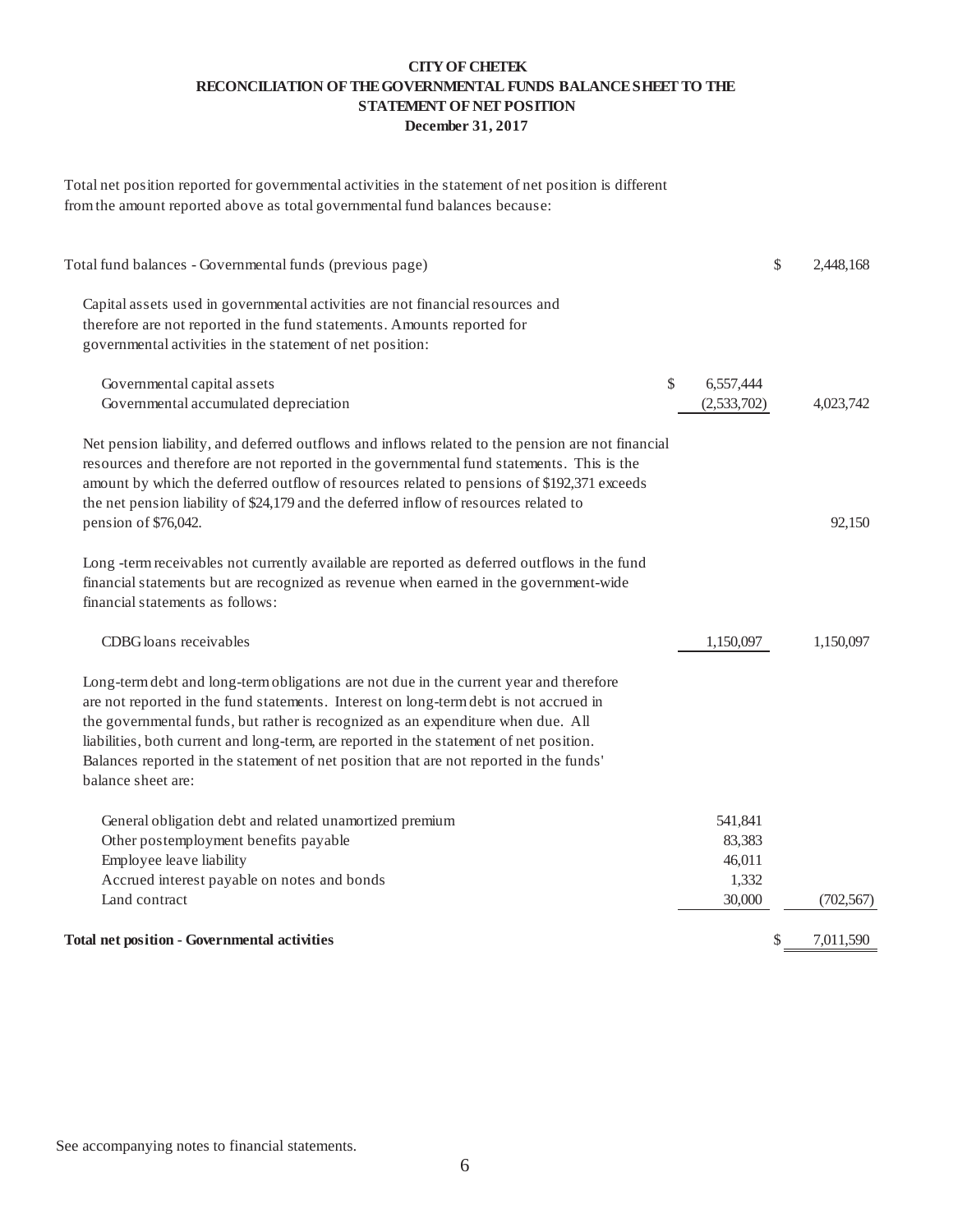#### **CITY OF CHETEK STATEMENT OF REVENUES, EXPENDITURES, AND CHANGES IN FUND BALANCES (DEFICITS) - GOVERNMENTAL FUNDS For the Year Ended December 31, 2017**

|                                              | <b>General</b><br>Fund | Housing<br><b>Rehabilitation</b><br><b>Revolving</b><br>Loan<br><b>Fund</b> | <b>Debt</b><br><b>Service</b><br><b>Fund</b> | Other<br>Governmental<br><b>Funds</b> | <b>Total</b><br>Governmental<br><b>Funds</b> |
|----------------------------------------------|------------------------|-----------------------------------------------------------------------------|----------------------------------------------|---------------------------------------|----------------------------------------------|
| Revenues:                                    |                        |                                                                             |                                              |                                       |                                              |
| Taxes<br>\$                                  | 1,269,370 \$           |                                                                             | \$<br>\$                                     | 215,864 \$                            | 1,485,234                                    |
| Intergovernmental revenues                   | 521,424                |                                                                             |                                              | 3,498                                 | 524,922                                      |
| Licenses and permits                         | 69,741                 |                                                                             |                                              |                                       | 69,741                                       |
| Fines and forfeits                           | 20,039                 |                                                                             |                                              | ä,                                    | 20,039                                       |
| Public charges for services                  | 521,140                |                                                                             |                                              | 61,846                                | 582,986                                      |
| Intergovernmental charges for services       | 13,821                 |                                                                             |                                              |                                       | 13,821                                       |
| Other                                        | 117,975                | 25,297                                                                      | 195                                          | 525                                   | 143,992                                      |
| Total revenues                               | 2,533,510              | 25,297                                                                      | 195                                          | 281,733                               | 2,840,735                                    |
| Expenditures:<br>Current:                    |                        |                                                                             |                                              |                                       |                                              |
| General government                           | 387,995                |                                                                             |                                              | ä,                                    | 387,995                                      |
| Public safety                                | 684,845                |                                                                             |                                              |                                       | 684,845                                      |
| Public works                                 | 796,538                |                                                                             |                                              | 77,915                                | 874,453                                      |
| Health and human services                    | 103,033                |                                                                             |                                              |                                       | 103,033                                      |
| Culture, recreation and education            | 161,887                |                                                                             |                                              |                                       | 161,887                                      |
| Conservation and development                 | 235                    | 63,900                                                                      |                                              | 3,238                                 | 67,373                                       |
| Capital outlay                               | 448,171                |                                                                             |                                              |                                       | 448,171                                      |
| Debt Service:                                |                        |                                                                             |                                              |                                       |                                              |
| Principal retirement                         |                        |                                                                             | 263,063                                      |                                       | 263,063                                      |
| Interest and fiscal charges                  |                        |                                                                             | 20,709                                       | ÷,                                    | 20,709                                       |
| Total expenditures                           | 2,582,704              | 63,900                                                                      | 283,772                                      | 81,153                                | 3,011,529                                    |
| Excess of revenues over (under) expenditures | (49, 194)              | (38,603)                                                                    | (283, 577)                                   | 200,580                               | (170, 794)                                   |
| Other financing sources:                     |                        |                                                                             |                                              |                                       |                                              |
| Proceeds from sale of assets                 | 27,107                 |                                                                             |                                              |                                       | 27,107                                       |
| Transfers out                                | (135, 838)             |                                                                             |                                              | (147, 935)                            | (283,773)                                    |
| Transfers in                                 | 836,918                |                                                                             | 283,773                                      |                                       | 1,120,691                                    |
| Net other financing sources                  | 728,187                |                                                                             | 283,773                                      | (147, 935)                            | 864,025                                      |
| Change in fund balances                      | 678,993                | (38,603)                                                                    | 196                                          | 52,645                                | 693,231                                      |
| Fund balances (deficits) at beginning        | 1,697,752              | 70,208                                                                      | 21,568                                       | (34,591)                              | 1,754,937                                    |
| \$<br>Fund balances (deficits) at end        | 2,376,745 \$           | 31,605                                                                      | $\mathcal{S}$<br>$\mathbb{S}$<br>21,764      | $\mathcal{S}$<br>18,054               | 2,448,168                                    |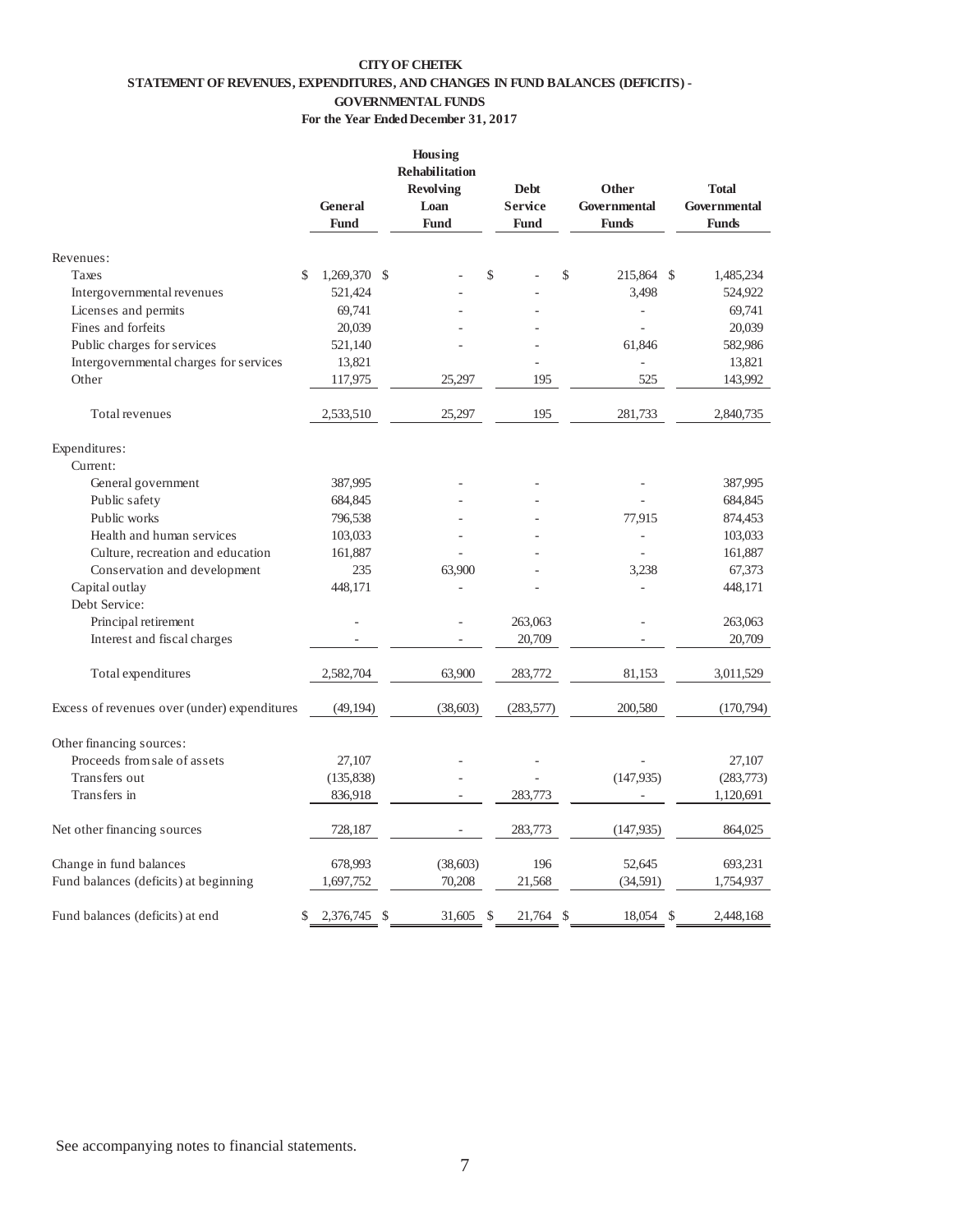### **CITY OF CHETEK RECONCILIATION OF THE STATEMENT OF REVENUES, EXPENDITURES AND CHANGES IN FUND BALANCES (DEFICITS) OF GOVERNMENTAL FUNDS TO THE STATEMENT OF ACTIVITIES For the Year Ended December 31, 2017**

| Net change in fund balances—Total governmental funds                                                                                                                                                                                                                                                                                                                                                                                                                                                                                                                                                                                                                                    |                                                                                                            |                             | \$<br>693,231 |
|-----------------------------------------------------------------------------------------------------------------------------------------------------------------------------------------------------------------------------------------------------------------------------------------------------------------------------------------------------------------------------------------------------------------------------------------------------------------------------------------------------------------------------------------------------------------------------------------------------------------------------------------------------------------------------------------|------------------------------------------------------------------------------------------------------------|-----------------------------|---------------|
| Amounts reported for governmental activities in the statement of activities are<br>different because:                                                                                                                                                                                                                                                                                                                                                                                                                                                                                                                                                                                   |                                                                                                            |                             |               |
| Governmental funds report capital outlays as expenditures. However, in the<br>statement of activities, the cost of these assets is allocated over their estimated<br>useful lives as depreciation expense. Disposals of assets in the governmental<br>funds is reported as a loss (expense) in the statement of activities.                                                                                                                                                                                                                                                                                                                                                             |                                                                                                            |                             |               |
| Capital outlay reported in governmental fund statements<br>Depreciation expense reported in the statement of activities                                                                                                                                                                                                                                                                                                                                                                                                                                                                                                                                                                 |                                                                                                            | \$<br>369,689<br>(268, 239) | 101,450       |
| Governmental funds record premiums on issued debt as other financing uses<br>in the year incurred. However in the statement of activities, these items are<br>allocated over the life of the debt as an addition to interest expense.                                                                                                                                                                                                                                                                                                                                                                                                                                                   |                                                                                                            |                             | 2,591         |
| The employer share of pension expense incurred after the net pension asset measurement<br>date of December 31, 2016 is shown as an expenditure in the fund financial statements<br>when due, and thus requires the use of current financial resources. In the statement of<br>activities however, this amount is reported as a deferred outflow of resources since these<br>contributions occur subsequent to the measurement date used to record the net pension<br>asset. These adjustments at the beginning and end of each year in addition to the<br>difference in basis of reporting pension expense in the government-wide financial<br>statements create this reconciling item. |                                                                                                            |                             | (25, 461)     |
| Long-term debt proceeds received provide current financial resources to governmental<br>funds, but issuing debt increases long-term liabilities in the statement<br>of net position by the amount of the bonds issued. Repayment of bond, note and land<br>contract principal is an expenditure in the governmental funds, but reduces long-term<br>liabilities in the statement of net position. Activity for the year is as follows:                                                                                                                                                                                                                                                  |                                                                                                            |                             |               |
| Principal payments on bonds, notes and land contract                                                                                                                                                                                                                                                                                                                                                                                                                                                                                                                                                                                                                                    |                                                                                                            | 263,063                     | 263,063       |
| Loans receivable repayments are reflected as reductions in loans receivable in the<br>statement of activities, however these are reported as revenues in the funds since it is<br>an available resource. Additionally, the issuance of new loans is shown as an<br>expenditure in the funds but as an increase in the receivable in the statement of net<br>position. Also write-offs of loans are shown as a reduction of the deferred revenue in the<br>funds, but as an expenditure in the statement of activities. This activity is detailed<br>as follows:                                                                                                                         |                                                                                                            |                             |               |
| Loans repaid - revolving loan fund                                                                                                                                                                                                                                                                                                                                                                                                                                                                                                                                                                                                                                                      |                                                                                                            | (13,353)                    | (13,353)      |
| Some expenses reported in the statement of activities do not require the use<br>of current financial resources and therefore are not reported as<br>expenditures in governmental funds.                                                                                                                                                                                                                                                                                                                                                                                                                                                                                                 |                                                                                                            |                             |               |
|                                                                                                                                                                                                                                                                                                                                                                                                                                                                                                                                                                                                                                                                                         | Decrease in accrued interest payable<br>Decrease in OPEB liability<br>Decrease in employee leave liability | 676<br>801<br>31,211        |               |
|                                                                                                                                                                                                                                                                                                                                                                                                                                                                                                                                                                                                                                                                                         |                                                                                                            |                             | 32,688        |
| Change in net position of governmental activities                                                                                                                                                                                                                                                                                                                                                                                                                                                                                                                                                                                                                                       |                                                                                                            |                             | 1,054,209     |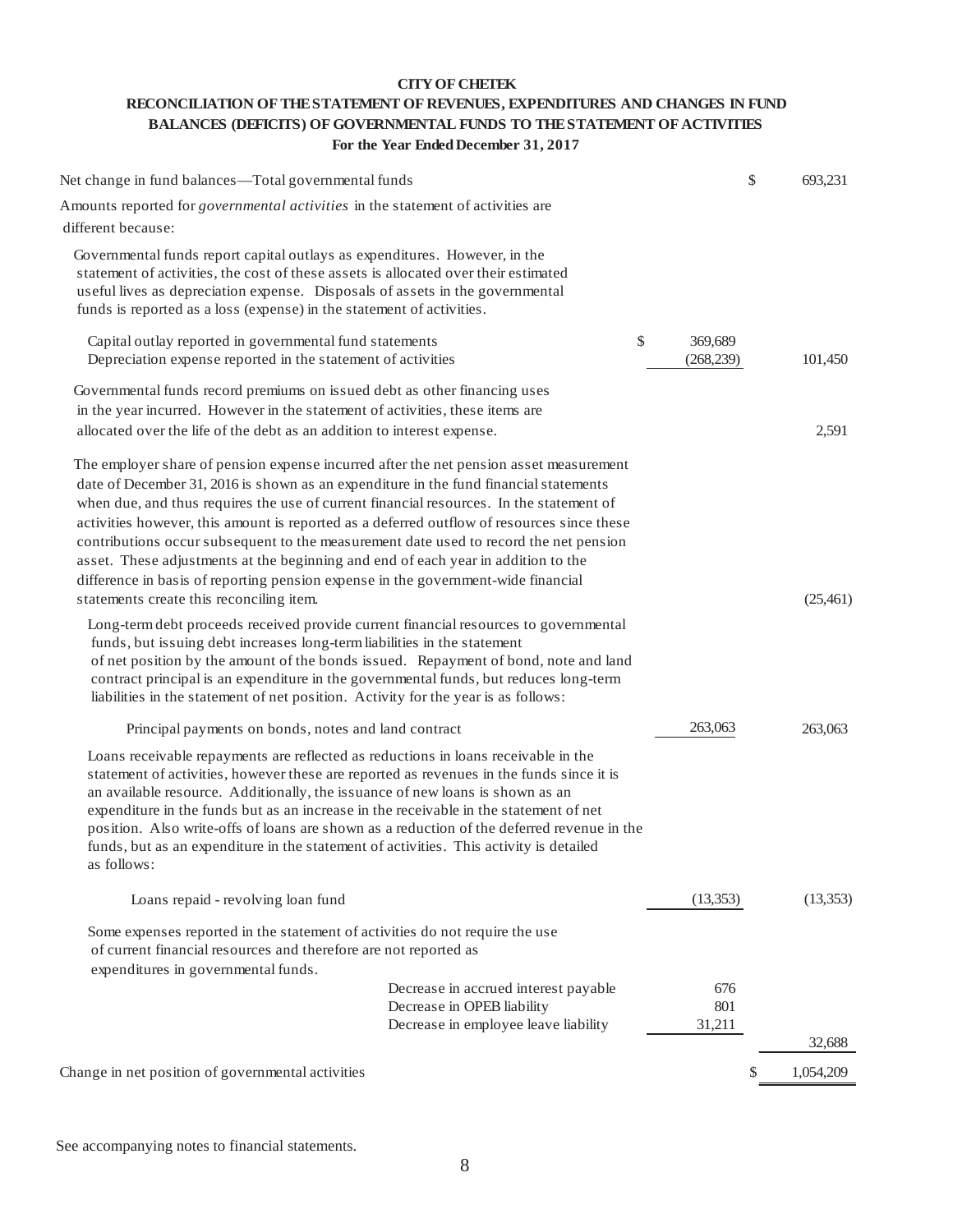### **CITY OF CHETEK STATEMENT OF NET POSITION - PROPRIETARY FUNDS December 31, 2017**

|                               |              | Water          | <b>Sewer</b>                     |              |
|-------------------------------|--------------|----------------|----------------------------------|--------------|
| <b>Assets</b>                 |              | <b>Utility</b> | <b>Utility</b>                   | <b>Total</b> |
| Current assets:               |              |                |                                  |              |
| Cash and investments          | $\mathbb{S}$ | 852,749        | \$<br>167,719<br><sup>\$</sup>   | 1,020,468    |
| Receivables:                  |              |                |                                  |              |
| Accounts                      |              | 28,602         | 44,038                           | 72,640       |
| Special assessments           |              | 8,913          |                                  | 8,913        |
| Accrued interest receivable   |              | 1,375          |                                  | 1,375        |
| Inventories                   |              | 22,342         | 3,286                            | 25,628       |
| Prepayments                   |              | 1,613          | 3,854                            | 5,467        |
| Total current assets          |              | 915,594        | 218,897                          | 1,134,491    |
| Noncurrent assets:            |              |                |                                  |              |
| Restricted deposits           |              |                | 289,091                          | 289,091      |
| Accrued interest receivable   |              |                | 815                              | 815          |
|                               |              |                | 289,906                          | 289,906      |
| Capital assets:               |              |                |                                  |              |
| Property, plant and equipment |              | 3,042,014      | 3,951,825                        | 6,993,839    |
| Construction work in progress |              |                | 79,589                           | 79,589       |
| Accumulated depreciation      |              | (1,036,874)    | (2,267,737)                      | (3,304,611)  |
| Total capital assets          |              | 2,005,140      | 1,763,677                        | 3,768,817    |
| Total noncurrent assets       |              | 2,005,140      | 2,053,583                        | 4,058,723    |
| <b>TOTAL ASSETS</b>           | \$           | 2,920,734      | \$<br>2,272,480<br>$\mathcal{S}$ | 5,193,214    |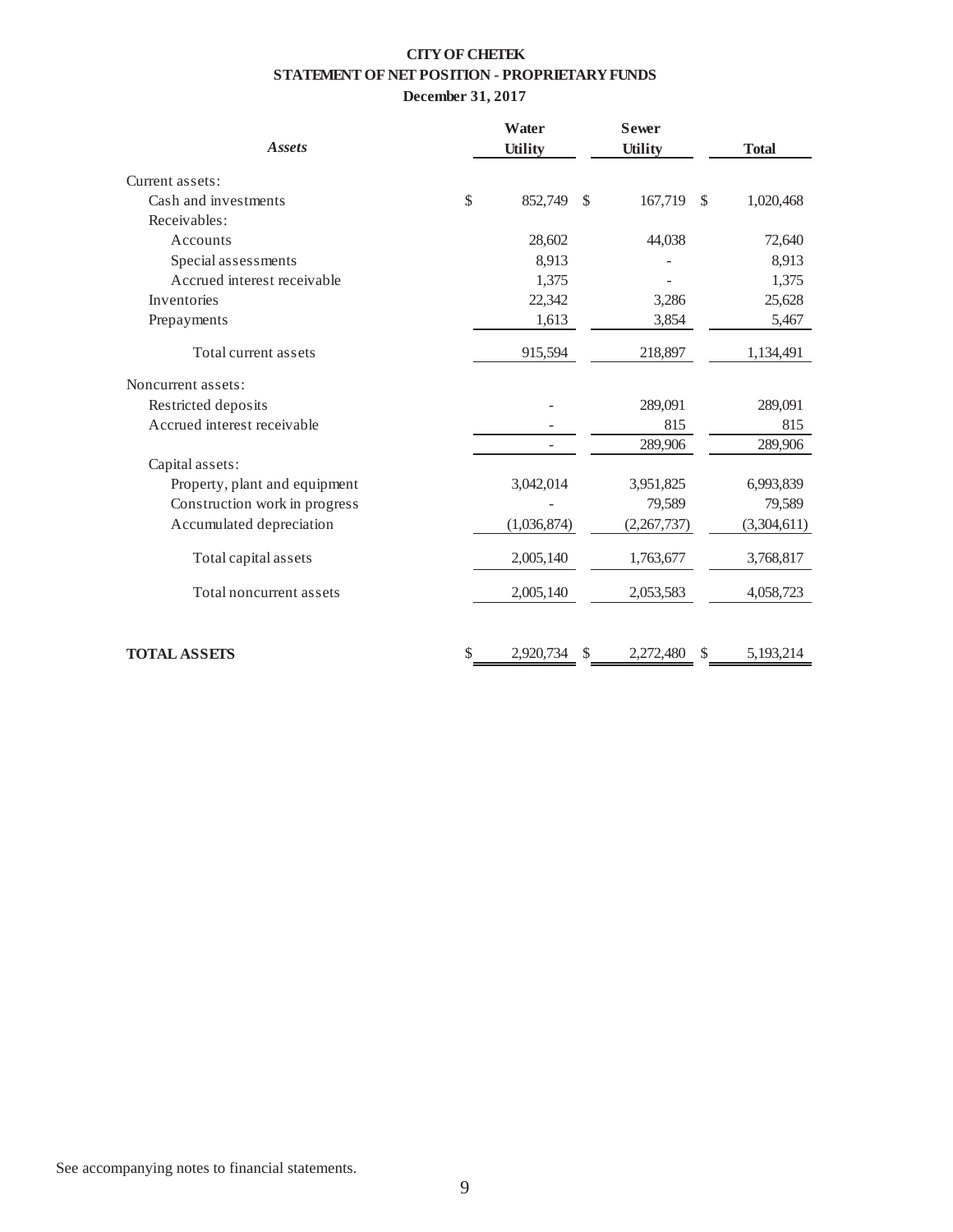### **CITY OF CHETEK STATEMENT OF NET POSITION - PROPRIETARY FUNDS (Continued) December 31, 2017**

|                                           | Water<br><b>Utility</b> |               | <b>Sewer</b><br><b>Utility</b> |   | <b>Total</b> |
|-------------------------------------------|-------------------------|---------------|--------------------------------|---|--------------|
| <b>Liabilities and Net Position</b>       |                         |               |                                |   |              |
| Current liabilities:                      |                         |               |                                |   |              |
| Accounts payable                          | \$<br>471               | $\mathcal{S}$ | 4.884 \$                       |   | 5,355        |
| Accrued interest                          | 699                     |               | 423                            |   | 1,122        |
| Current portion of long-term obligations: |                         |               |                                |   |              |
| Bonds and notes payable                   | 115,483                 |               | 65,757                         |   | 181,240      |
| Employee leave liabilities                | 7,079                   |               | 15,864                         |   | 22,943       |
| Total current liabilities                 | 123,732                 |               | 86,928                         |   | 210,660      |
| Long-term liabilities:                    |                         |               |                                |   |              |
| Other postemployment benefits payable     | 4,905                   |               | 9,810                          |   | 14,715       |
| Bonds and notes payable                   | 24,245                  |               | 70,494                         |   | 94,739       |
| Total long-term liabilities               | 29,150                  |               | 80,304                         |   | 109,454      |
| Net position:                             |                         |               |                                |   |              |
| Net investment in capital assets          | 1,865,412               |               | 1,627,426                      |   | 3,492,838    |
| Restricted                                |                         |               | 289,091                        |   | 289,091      |
| Unrestricted                              | 902,440                 |               | 188,731                        |   | 1,091,171    |
| Total net position                        | 2,767,852               |               | 2,105,248                      |   | 4,873,100    |
| <b>TOTAL LIABILITIES AND NET POSITION</b> | 2,920,734               | \$            | 2,272,480                      | S | 5,193,214    |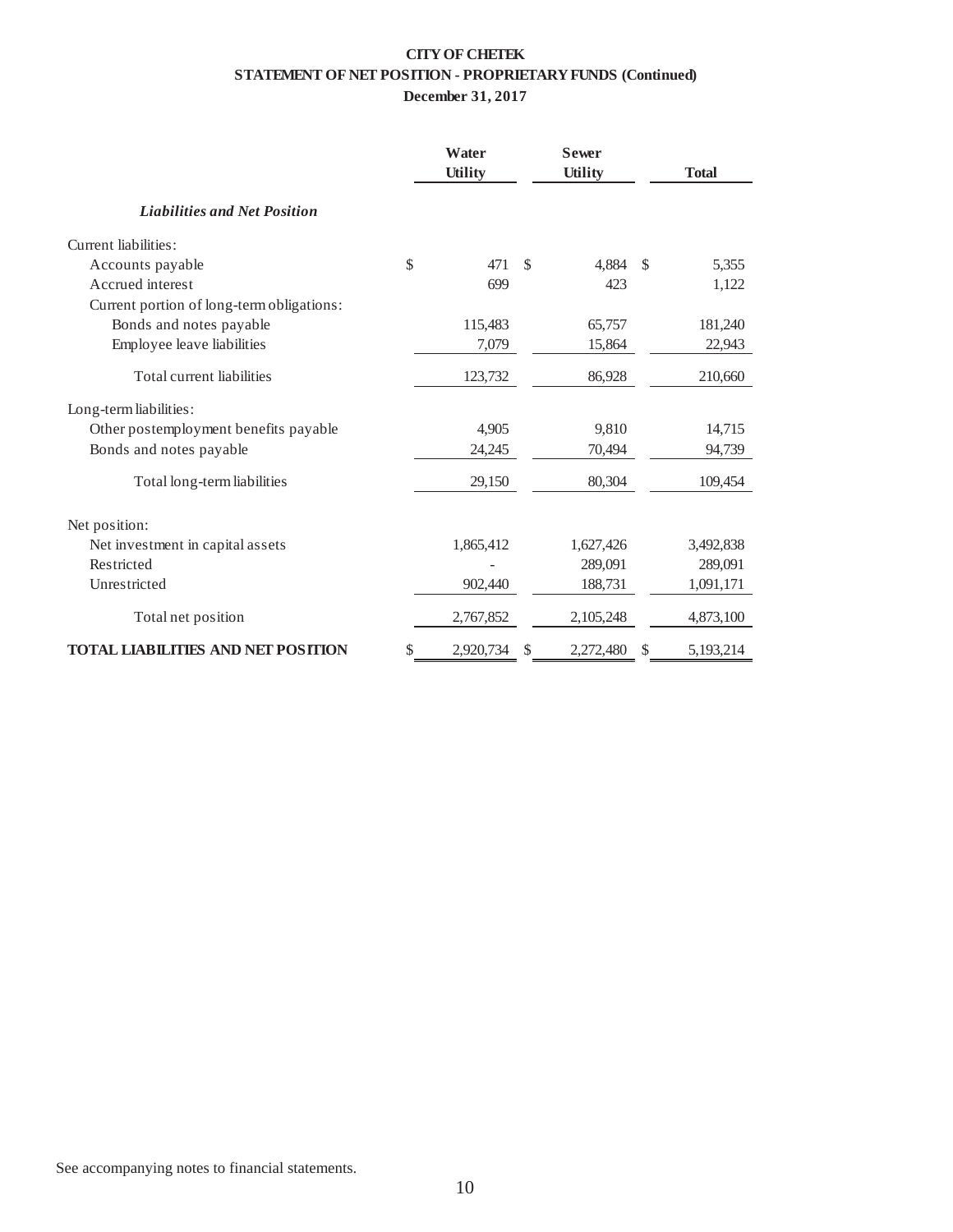### **CITY OF CHETEK STATEMENT OF REVENUES, EXPENSES, AND CHANGES IN NET POSITION PROPRIETARY FUNDS For the Year Ended December 31, 2017**

|                                                  | Water<br><b>Utility</b>   | <b>Sewer</b><br><b>Utility</b> | <b>Knapp Haven</b><br><b>Nursing Home</b> | <b>Pelican Place</b><br><b>Apartments</b> | <b>Total</b> |
|--------------------------------------------------|---------------------------|--------------------------------|-------------------------------------------|-------------------------------------------|--------------|
| Operating revenues:                              |                           |                                |                                           |                                           |              |
| Charges for services<br>\$                       | 230,648<br>$\mathcal{S}$  | 468,203<br>$\mathcal{S}$       | \$                                        | \$                                        | 698,851      |
| Public fire protection                           | 131,696                   |                                |                                           |                                           | 131,696      |
| Miscellaneous                                    | 31,392                    | 1,727                          |                                           |                                           | 33,119       |
| Total operating revenues                         | 393,736                   | 469,930                        |                                           |                                           | 863,666      |
| Operating expenses:                              |                           |                                |                                           |                                           |              |
| Operation and maintenance                        | 198,289                   | 332,902                        |                                           |                                           | 531,191      |
| Taxes                                            | 4,933                     | 8,496                          |                                           |                                           | 13,429       |
| Depreciation                                     | 67,234                    | 122,955                        |                                           |                                           | 190,189      |
| Total operating expenses                         | 270,456                   | 464,353                        |                                           |                                           | 734,809      |
| Operating income (loss)                          | 123,280                   | 5,577                          |                                           |                                           | 128,857      |
| Non-operating income (expense):                  |                           |                                |                                           |                                           |              |
| Interest income                                  | 3,685                     | 2,210                          |                                           |                                           | 5,895        |
| Rental income                                    |                           | 6,000                          |                                           |                                           | 6,000        |
| Amortization of debt premium                     |                           | 400                            |                                           |                                           | 400          |
| Rental property expense                          |                           | (5,513)                        |                                           |                                           | (5,513)      |
| Interest expense                                 | (6, 624)                  | (4, 557)                       |                                           |                                           | (11, 181)    |
| Total non-operating income (expense)             | (2,939)                   | (1,460)                        |                                           |                                           | (4,399)      |
| Income (loss) before contributions and transfers | 120,341                   | 4,117                          |                                           |                                           | 124,458      |
| Capital contributions                            |                           | 18,090                         |                                           |                                           | 18,090       |
| Transfers out                                    | (53,993)                  | (2,489)                        | (807, 595)                                | 27,159                                    | (836,918)    |
| Change in net position                           | 66,348                    | 19,718                         | (807, 595)                                | 27,159                                    | (694, 370)   |
| Net position at beginning                        | 2,701,504                 | 2,085,530                      | 807,595                                   | (27, 159)                                 | 5,567,470    |
| \$<br>Net position at end                        | 2,767,852<br>$\mathbb{S}$ | 2,105,248 \$                   | \$                                        | \$                                        | 4,873,100    |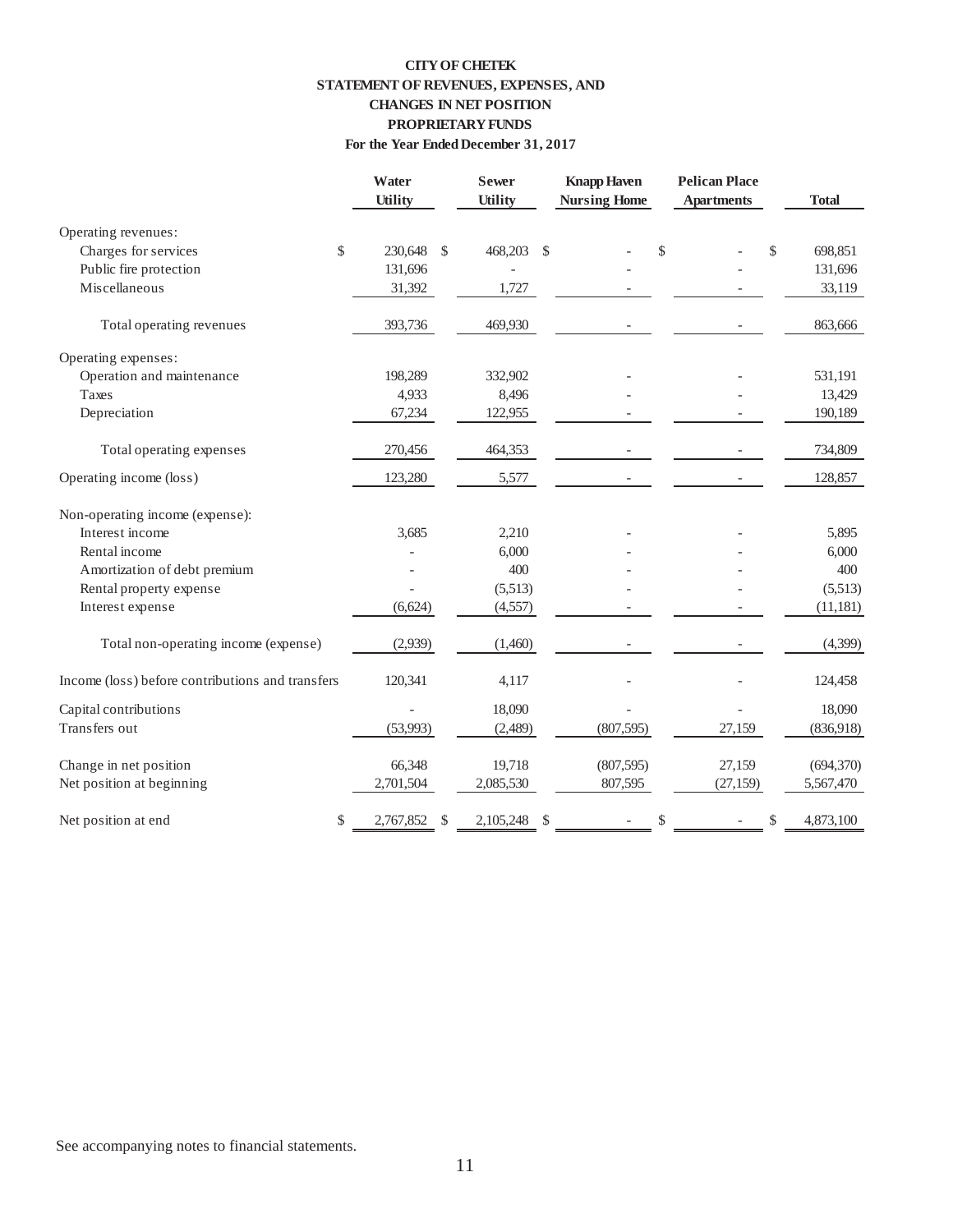# **CITY OF CHETEK STATEMENT OF CASH FLOWS PROPRIETARY FUNDS**

### **For the Year Ended December 31, 2017**

|                                                                                    | Water<br><b>Utility</b> |               | <b>Sewer</b><br><b>Utility</b> | <b>Knapp Haven</b><br><b>Nursing Home</b> | <b>Total</b> |
|------------------------------------------------------------------------------------|-------------------------|---------------|--------------------------------|-------------------------------------------|--------------|
| Cash flows from operating activities:                                              |                         |               |                                |                                           |              |
| Cash received from customers and users<br>Other cash received                      | \$<br>389,973           | <sup>\$</sup> | 470,798                        | \$<br>\$                                  | 860,771      |
| Cash paid to suppliers for goods and services                                      | (116,015)               |               | (190, 546)                     |                                           | (306, 561)   |
| Cash paid to employees for services                                                | (60, 765)               |               | (98,707)                       |                                           | (159, 472)   |
| Cash paid by sewer to water for meter expenses<br>Cash paid on behalf of employees | 5,512                   |               |                                |                                           | 5,512        |
| for benefits and taxes                                                             | (26,070)                |               | (58,263)                       |                                           | (84, 333)    |
| Net cash provided by (used in) operating activities                                | 192,635                 |               | 123,282                        |                                           | 315,917      |
| Cash flows from noncapital financing activities:                                   |                         |               |                                |                                           |              |
| Cash received from rental properties                                               |                         |               | 6,000                          |                                           | 6,000        |
| Cash paid to general fund for tax equivalents                                      | (53,993)                |               | (2,489)                        |                                           | (56, 482)    |
| Cash paid by sewer to water for meter expenses                                     | 8,217                   |               | (13,729)                       |                                           | (5,512)      |
| Transfers to other funds                                                           |                         |               |                                | (646, 979)                                | (646, 979)   |
| Net cash provided by (used in) noncapital                                          |                         |               |                                |                                           |              |
| financing activities                                                               | (45,776)                |               | (10,218)                       | (646,979)                                 | (702, 973)   |
| Cash flow from capital and related financing<br>activities:                        |                         |               |                                |                                           |              |
| Acquisition and construction of capital assets                                     | (364,766)               |               | (101,750)                      |                                           | (466, 516)   |
| Principal paid on long-term debt                                                   | (101, 268)              |               | (83, 840)                      |                                           | (185, 108)   |
| Proceeds from long-term debt                                                       |                         |               | 19,881                         |                                           | 19,881       |
| Proceeds from capital grant                                                        |                         |               | 18,090                         |                                           | 18,090       |
| Interest and fees paid on long-term debt                                           | (7, 432)                |               | (4,883)                        |                                           | (12, 315)    |
| Net cash provided by (used in) capital and                                         |                         |               |                                |                                           |              |
| related financing activities                                                       | (473, 466)              |               | (152,502)                      |                                           | (625,968)    |
| Cash flows from investing activities:                                              |                         |               |                                |                                           |              |
| Cash received from interest income                                                 | 3,685                   |               | 2,210                          |                                           | 5,895        |
| Reinvested interest income                                                         | (3,685)                 |               | (1,717)                        |                                           | (5,402)      |
| Net cash provided by investing activities                                          |                         |               | 493                            |                                           | 493          |
| Net increase (decrease) in cash and cash                                           |                         |               |                                |                                           |              |
| equivalents                                                                        | (326, 607)              |               | (38, 945)                      | (646,979)                                 | (1,012,531)  |
| Cash and cash equivalents at beginning of year                                     | 803,702                 |               | 206,664                        | 646,979                                   | 1,657,345    |
| Cash and cash equivalents at end of year                                           |                         |               | 477,095 \$ 167,719             | \$<br>\$                                  | 644,814      |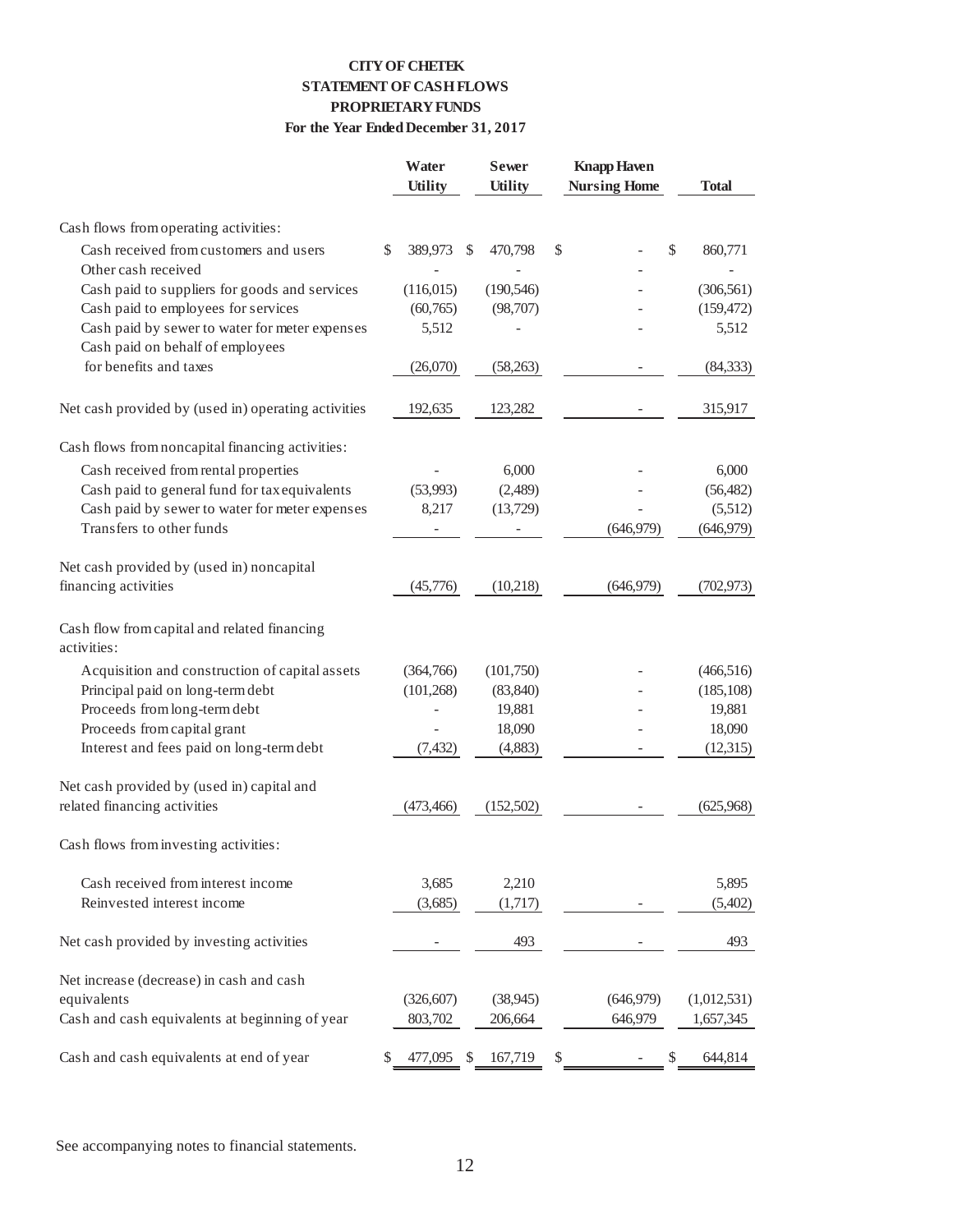# **CITY OF CHETEK STATEMENT OF CASH FLOWS (Continued) PROPRIETARY FUNDS**

### **For the Year Ended December 31, 2017**

|                                                                 | Water<br><b>Utility</b> |               | <b>Sewer</b><br><b>Utility</b> |               | <b>Total</b> |
|-----------------------------------------------------------------|-------------------------|---------------|--------------------------------|---------------|--------------|
| Reconciliation of operating income (loss) to                    |                         |               |                                |               |              |
| net cash provided by operating activities:                      |                         |               |                                |               |              |
| Operating income (loss)                                         | \$<br>123,280           | $\mathcal{S}$ | 5,577                          | $\mathbb{S}$  | 128,857      |
| Adjustments to reconcile operating income (loss)                |                         |               |                                |               |              |
| to net cash provided by (used in) operating activities:         |                         |               |                                |               |              |
| Provision for depreciation and amortization                     | 67,234                  |               | 122,955                        |               | 190,189      |
| Changes in operating assets and liabilities:                    |                         |               |                                |               |              |
| Accounts receivable                                             | 1,750                   |               | 867                            |               | 2,617        |
| Inventories                                                     | (113)                   |               | 111                            |               | (2)          |
| Prepaid expenses                                                | (507)                   |               | (187)                          |               | (694)        |
| Accounts payable                                                | (35)                    |               | (9,828)                        |               | (9,863)      |
| Accrued employee leave liability                                | 1,219                   |               | 4,005                          |               | 5,224        |
| Other postemployment benefits payable                           | (193)                   |               | (218)                          |               | (411)        |
| Total adjustments                                               | 69,355                  |               | 117,705                        |               | 187,060      |
| Net cash provided by (used in) operating activities             | \$<br>192,635           |               | 123,282                        |               | 315,917      |
| Reconciliation of cash and investments to the<br>balance sheet: |                         |               |                                |               |              |
| Cash and investments                                            | \$<br>852,749           | S             | 167,719                        | <sup>\$</sup> | 1,020,468    |
| Restricted deposits                                             |                         |               | 289,091                        |               | 289,091      |
|                                                                 | 852,749                 |               | 456,810                        |               | 1,309,559    |
| Less - Certificates of deposit with an original maturity        |                         |               |                                |               |              |
| greater than three months                                       | 375,654                 |               | 289,091                        |               | 664,745      |
| Cash and cash equivalents at end of year                        | \$<br>477,095           |               | 167,719                        | S             | 644,814      |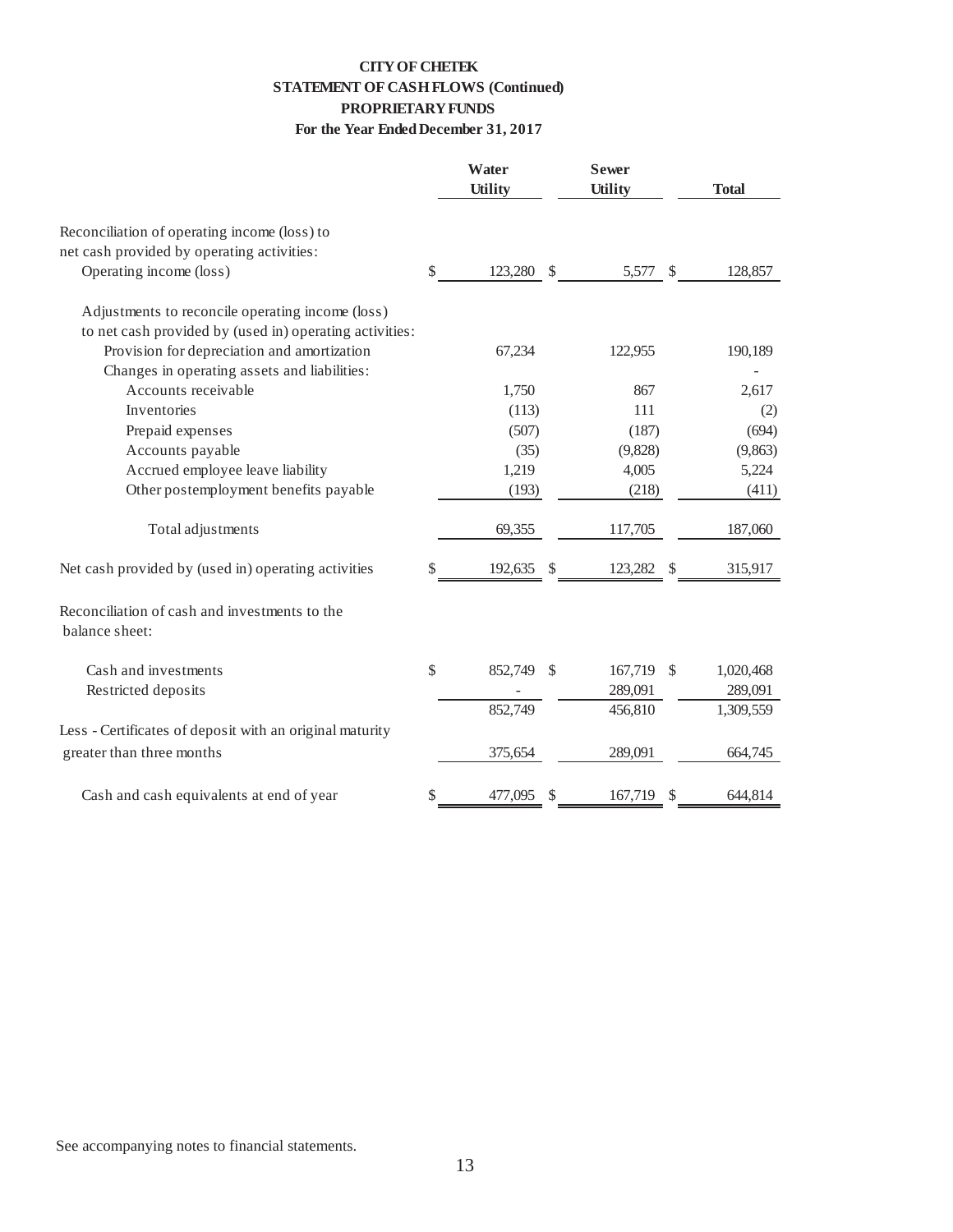### **CITY OF CHETEK STATEMENT OF FIDUCIARY NET POSITION December 31, 2017**

| <b>Assets</b>                            | <b>Agency</b><br><b>Fund</b> |
|------------------------------------------|------------------------------|
| Cash and investments<br>Taxes receivable | \$<br>1,043,388<br>2,677,751 |
| <b>TOTAL ASSETS</b>                      | \$<br>3,721,139              |
| <b>Liabilities</b>                       |                              |
| Due to other governmental units          | \$<br>3,721,139              |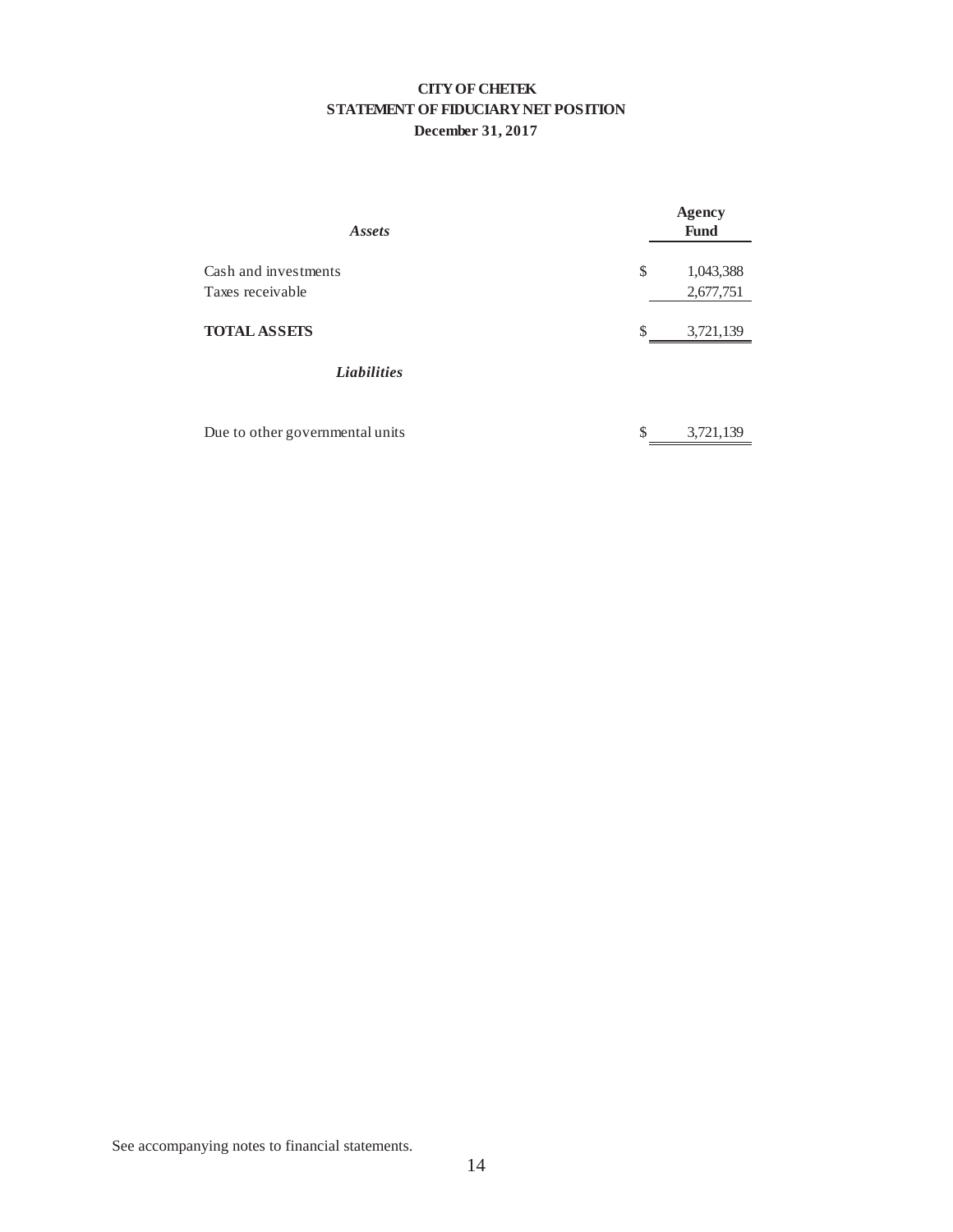### **Note 1 SUMMARY OF SIGNIFICANT ACCOUNTING POLICIES**

The accounting policies of the City of Chetek ("City") conform to accounting principles generally accepted (GAAP) as applied to governmental units. The Governmental Accounting Standards Board (GASB) is the accepted standard-setting body for establishing governmental account and financial reporting principles. The more significant accounting principles and policies utilized by the City are described below.

### A. REPORTING ENTITY

The City of Chetek is governed by a mayor/council form of government. The Council consists of four members elected from four wards within the City and the mayor.

The financial reporting of the City is defined by the GASB to consist of (a) the primary government, (b) organizations for which the primary government is financially accountable, and (c) other organizations for which the nature and significance of their relationship with the primary government are such that the exclusion would cause the reporting entity's financial statements to be misleading or incomplete.

Knapp Haven Nursing Home and Pelican Place Apartments were owned and operated by the City of Chetek as not-for-profit tax-exempt entities. These entities reported on a June 30 fiscal year through 2016. During 2016, the entities were sold. See Note 16 for additional information.

The reporting entity for the City consists of operations under the direct responsibility of the elected governing body (primary government). No other organizations were identified for inclusion in the financial reporting entity of the City.

The City was also a participating member of two joint ventures as further discussed in Note 15.

# B. NEW ACCOUNTING PRINCIPLES AND BASIS OF FINANCIAL STATEMENT PRESENTATION

### **New Accounting Principle**

The Governmental Accounting Standards Board (GASB) has issued GASB Statement No. 68, Accounting and Financial Reporting for Pensions – an amendment of GASB Statement No. 27 and GASB Statement No. 71, *Pension Transition for Contributions Made Subsequent to the Measurement Date – an amendment of GASB 68*. GASB Statement No. 68 significantly changes how long-term obligations and annual costs associated with pension benefits are measured and reported. GASB Statement No. 68 was to be implemented for the City beginning with the December 31, 2015; the City has chosen to adopt this standard for the year ended December 31, 2017. This standard requires retroactive accounting treatment upon implementation; which resulted in the restatement of net position as of December 31, 2016. As a result of the implementation of these standards, the net position of the governmental activities as of the beginning of the year was restated to reflect an increase of \$117,611. \$26,724 of this restatement relates to contributions made after the measurement period used to measure the beginning of the year net pension asset; this is the adjustment required per GASB 71.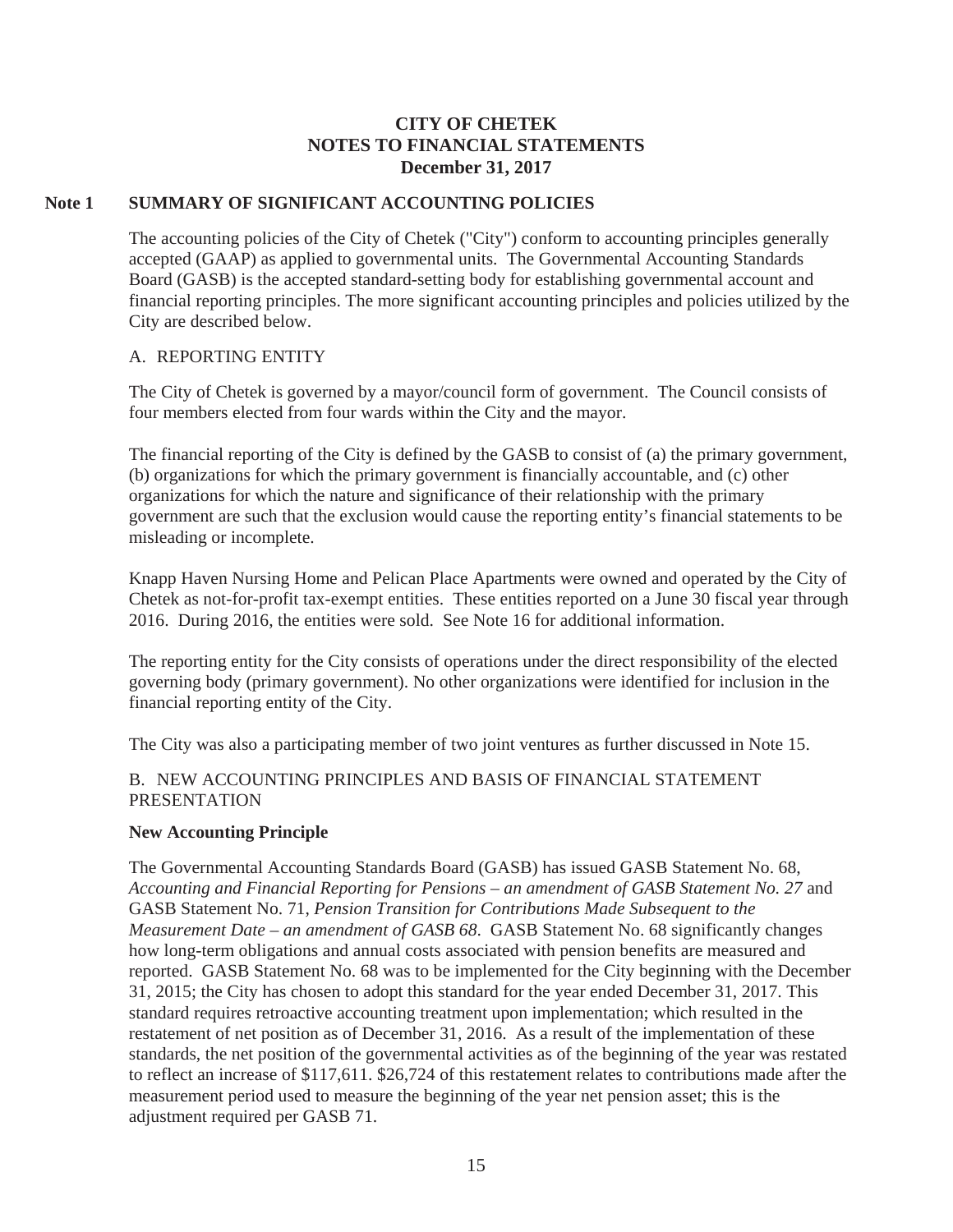### **Note 1 SUMMARY OF SIGNIFICANT ACCOUNTING POLICIES (Continued)**

### B. NEW ACCOUNTING PRINCIPLES AND BASIS OF FINANCIAL STATEMENT PRESENTATION (Continued)

### **Government-Wide Financial Statements**

The City is required to report two government-wide financial statements as basic financial statements required for all governmental units, the Statement of Net Position and the Statement of Activities. As a general rule, the effect of interfund activity has been eliminated from these statements. Government activities, which normally are supported by taxes and intergovernmental revenues, are reported separately from business-type activities, which rely to a significant extent on fees and charges for support.

The statement of activities demonstrates the degree to which the direct expenses of a given function or segment are offset by program revenues. Direct expenses are those that are clearly identifiable with a specific function or segment. Program revenues include 1) charges to customers or applicants who purchase, use or directly benefit from goods, services, or privileges provided by a given function or segment and 2) grants and contributions that are restricted to meeting the operational or capital requirements of a particular function or segment. Taxes and other items not properly included among program revenues are reported instead as general revenues.

### **Fund Financial Statements**

Financial statements of the reporting entity are organized into funds, each of which is considered to be a separate accounting entity. Each fund is accounted for by providing a separate set of selfbalancing accounts, which constitute its assets, deferred outflows of resources, liabilities, deferred inflows of resources, net position, fund equity, revenues, and expenditures/expenses.

Separate financial statements are presented for governmental funds, proprietary funds, and fiduciary funds even though the latter are excluded from the government-wide financial statements. Major fund individual governmental funds and major individual enterprise funds are reported as separate columns in the fund financial statements; all non-major funds are aggregated and presented in a single column.

A fund is considered major if it is the primary operating fund of the City or meets the following criteria:

- a) Total assets, liabilities, revenues, or expenditures/expenses of that individual governmental or proprietary fund are at least 10 percent of the corresponding total for all funds of that category or type, and
- b) Total assets, liabilities, revenues or expenditures of the individual governmental or proprietary fund are a least 5 percent of the corresponding total for all governmental and proprietary funds combined.
- c) In addition, any other governmental or proprietary fund that the City believes is particularly important to financial users may be reported as a major fund.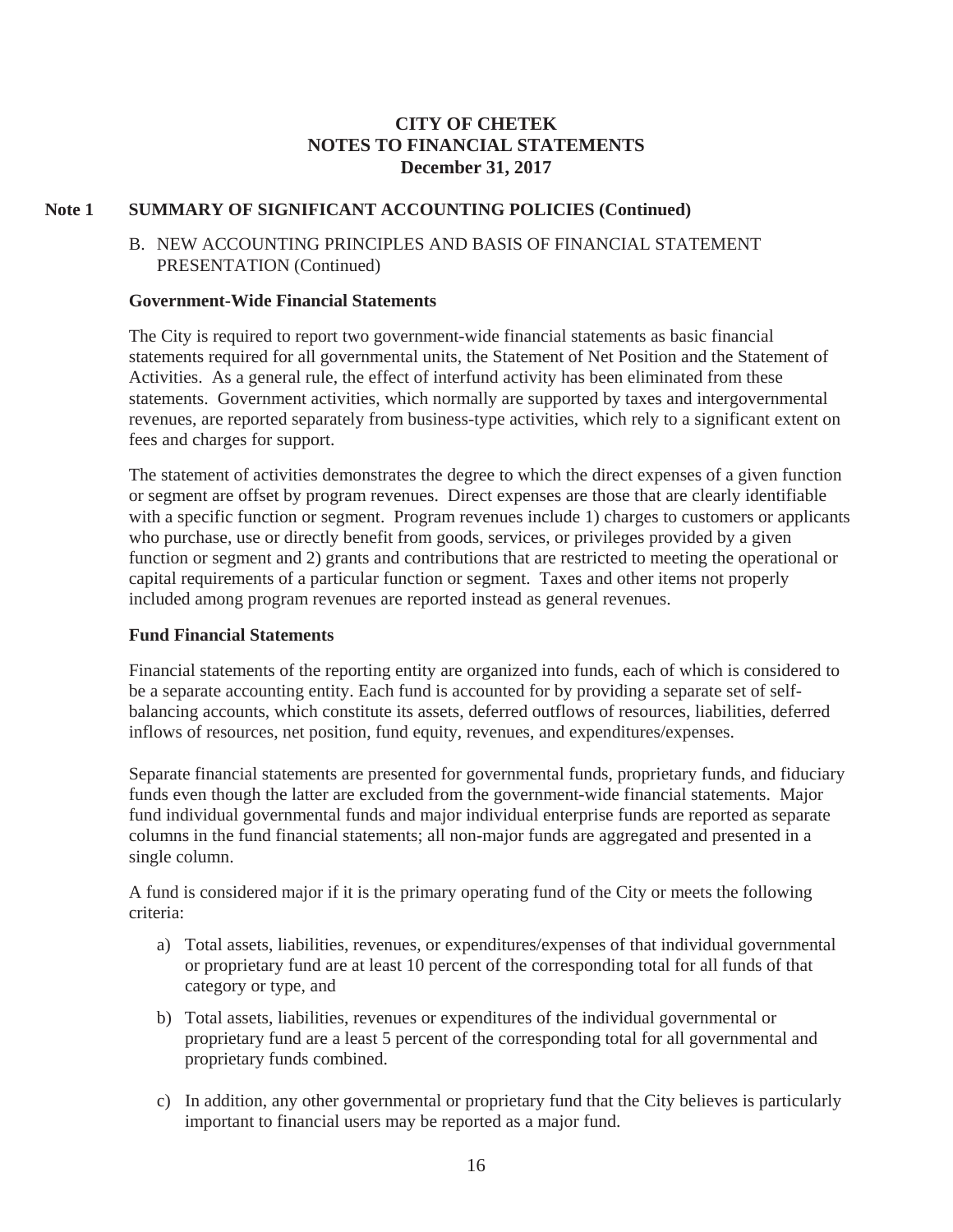# **Note 1 SUMMARY OF SIGNIFICANT ACCOUNTING POLICIES (Continued)**

 B. NEW ACCOUNTING PRINCIPLES AND BASIS OF FINANCIAL STATEMENT PRESENTATION (Continued)

### **Fund Financial Statements (continued)**

Governmental funds are those funds through which most governmental functions typically are financed. The measurement focus of governmental fund is on the sources, uses and balance of current financial resources. The City reports the following major governmental funds:

- General Fund This fund accounts for the City's primary operating activities. It is used to account for all financial resources of the City, except those required to be accounted for in another fund.
- **Housing Rehabilitation Revolving Loan Fund The Housing Rehabilitation Revolving Loan** Program Fund, a special revenue fund, is used to account for federal grants received through the State of Wisconsin for the purpose of financing housing rehabilitation loans. Repayments received on these loans are a restricted revenue source which is used to finance similar housing rehabilitation loans.
- **Debt Service Fund** This fund is used to account for the accumulation of resources for, and the payment of, general long-term debt principal, interest and related costs of governmental funds. For report purposes, the City has considered its various debt service funds as one fund.

All remaining governmental funds are aggregated and reported as nonmajor funds.

Proprietary Funds are accounted for using the economic resources measurement focus and the accrual basis of accounting. The accounting objectives are determination of net income, financial position and cash flow. All assets and liabilities are included in the Statement of Net Position. The City has no nonmajor funds to report and it reports the following major proprietary funds:

- Water Utility The fund accounts for the operations of the City's water system. Utility operations are subject to regulation by the Wisconsin Public Service Commission.
- **Sewer Utility** This fund accounts for the operations of the waste water collection system and treatment facilities.
- Knapp Haven Nursing Home- This fund is used to account for the operations of the City's 97bed licensed nursing care facility. The information presented is for the fiscal year ended December 31, 2017. This fund ceased to exist as of December 31, 2017 after the transfer of assets from the sale of this facility became final in 2017.
- Pelican Place Apartments-This fund is used to account for the operations of a 14 unit apartment complex for the elderly. The information presented is for the fiscal year ended December 31, 2017. This fund ceased to exist as of December 31, 2017 after the transfer of assets from the sale of this facility became final in 2017.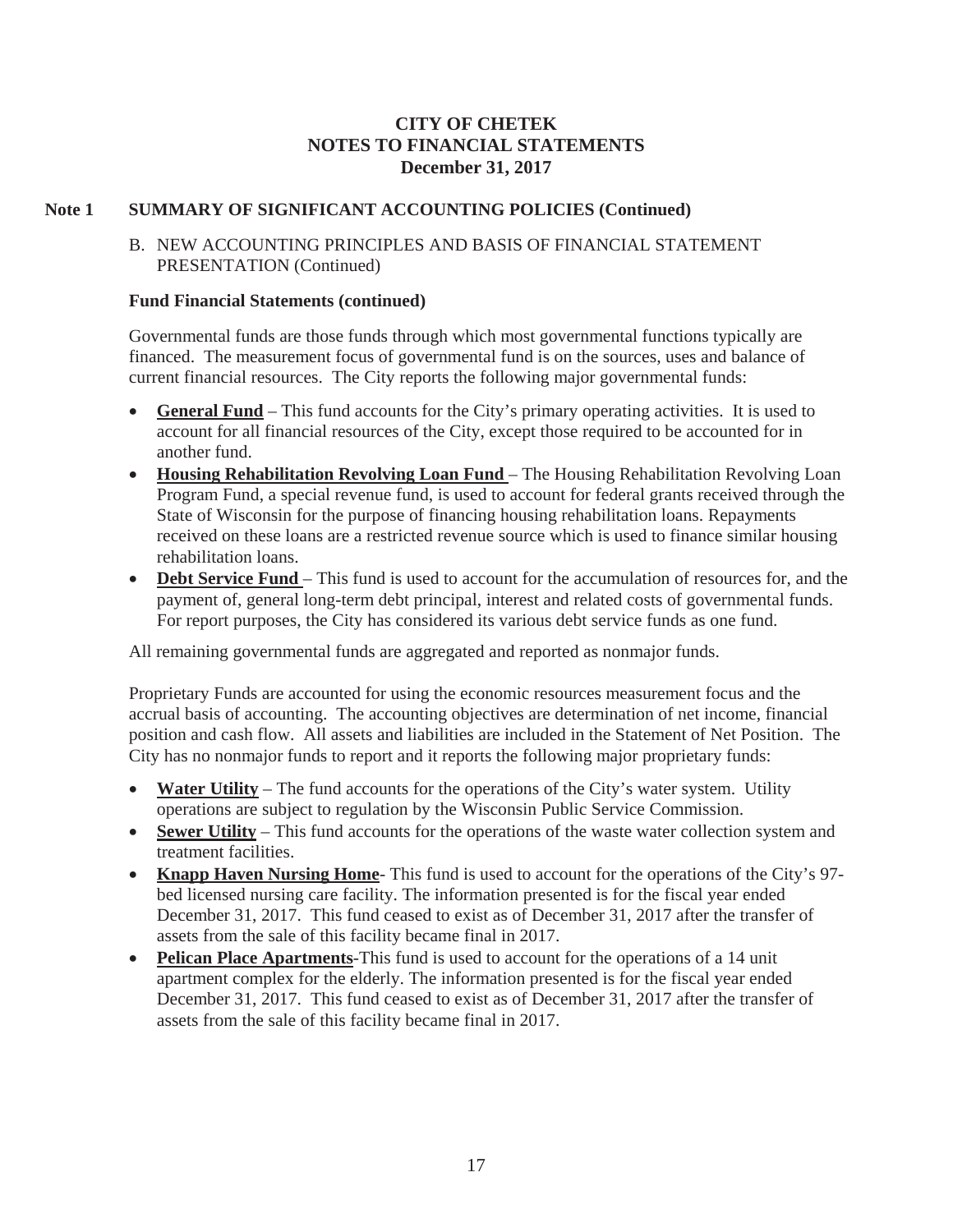### **Note 1 SUMMARY OF SIGNIFICANT ACCOUNTING POLICIES (Continued)**

### B. NEW ACCOUNTING PRINCIPLES AND BASIS OF FINANCIAL STATEMENT PRESENTATION (Continued)

### **Fund Financial Statements (continued)**

The proprietary funds distinguish operating revenues and expenses from nonoperating items. Operating revenues and expenses generally result from providing services and producing and delivering goods in connection with a proprietary fund's principal ongoing operations. The principal operating revenues of the water and sewer utilities are user fees charged to customers based on approved rates. Water rates are billed pursuant to rates established by the Wisconsin Public Service Commission. Sewer charges are billed at rates established by the City Council. Operating expenses for proprietary funds include cost of purchased power, operations and maintenance expenses, administrative expenses, taxes and depreciation on capital assets. All revenues and expenses not meeting this definition are reported as nonoperating revenues and expenses.

Additionally, the City reports the following fiduciary fund:

**Agency Fund**-This fund is used to account for assets held by the City in a trustee capacity or as an agent for individuals, private organizations and/or other government units. The agency fund is used to account for the collection of property taxes for other governmental entities.

### C. MEASUREMENT FOCUS/ BASIS OF ACCOUNTING

Measurement focus refers to what is being measured; basis of accounting refers to when revenues and expenditures are recognized in the accounts and reported in the financial statements. Basis of accounting relates to the timing of the measurements made, regardless of the measurement focus applied.

### **Government-Wide Financial Statements**

The government-wide statements, the proprietary funds and the fiduciary fund financial statements are reported using the economic resources measurement focus and the accrual basis of accounting. Revenues, expenses, gains, losses, assets, deferred outflows of resources, liabilities, and deferred inflows of resources resulting from exchange and exchange-like transactions are recognized when the exchange takes place. Nonexchange transactions, in which the City gives or receives value without directly receiving or giving equal value in exchange, include property taxes, grants, entitlements, and donations. Property taxes are recognized as revenues in the year for which they are levied. Taxes receivable for the following year are recorded as receivables and deferred revenue. Grants and similar items are recognized as revenue as soon as all eligibility requirements imposed by the provider are met. Special assessments are recorded as revenue when earned.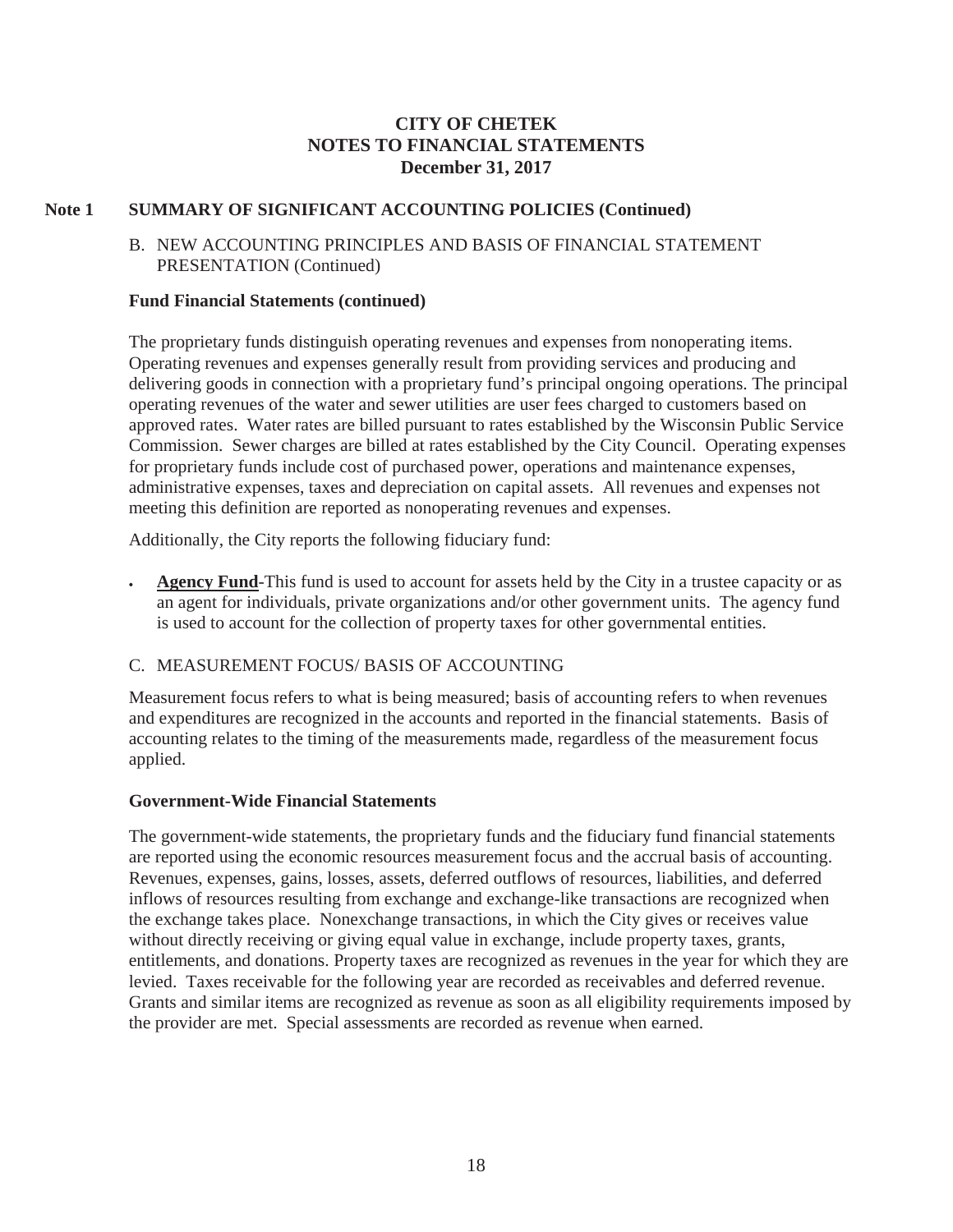### **Note 1 SUMMARY OF SIGNIFICANT ACCOUNTING POLICIES (Continued)**

C. MEASUREMENT FOCUS/ BASIS OF ACCOUNTING (Continued)

#### **Fund Financial Statements**

As a general rule the effect of interfund activity has been eliminated from the government-wide financial statements. Exceptions to this general rule are charges between the government's utility functions and various other functions of the government. Elimination of these charges would distort the direct costs and program revenues reported for the various functions concerned.

Governmental fund financial statements are reported using the current financial resources measurement focus and the modified accrual basis of accounting. Under the modified accrual basis of accounting, revenues are recognized when susceptible to accrual; i.e. when they are both measurable and available. Measurable means the amount of the transaction can be determined and available means collectible within the current period or soon enough thereafter to be used to pay liabilities of the current period. For this purpose, the City considers revenues to be available if they are collected within sixty days after the end of the current fiscal period. Expenditures are recorded when the related fund liability is incurred, except for principal and interest on long-term debt, claims, judgments, compensated absences which are recognized as expenditures to the extent they have matured. General capital acquisitions are reported as expenditures in governmental funds. Proceeds of general long-term debt and acquisitions under capital leases are reported as other financing sources.

Property taxes, miscellaneous taxes, public charges for services, special assessments, and interest associated with the current fiscal period are all considered to be susceptible to accrual. Only the portion of special assessment receivable due within the current fiscal period is considered to be susceptible to accrual as revenue of the current period. All other general revenues such as fines and forfeitures, inspections fees, recreation fees, and miscellaneous revenues are recognized when received in cash or when measurable and available under the criteria described above.

The preparation of financial statements in conformity with generally accepted accounting principles requires management to make estimates and assumptions that affect the reported amounts of assets and liabilities and disclosure of contingent assets and liabilities at the date of the financial statements and the reported amounts of revenues and expenditures/expenses during the reporting period. Actual results could differ from those estimates.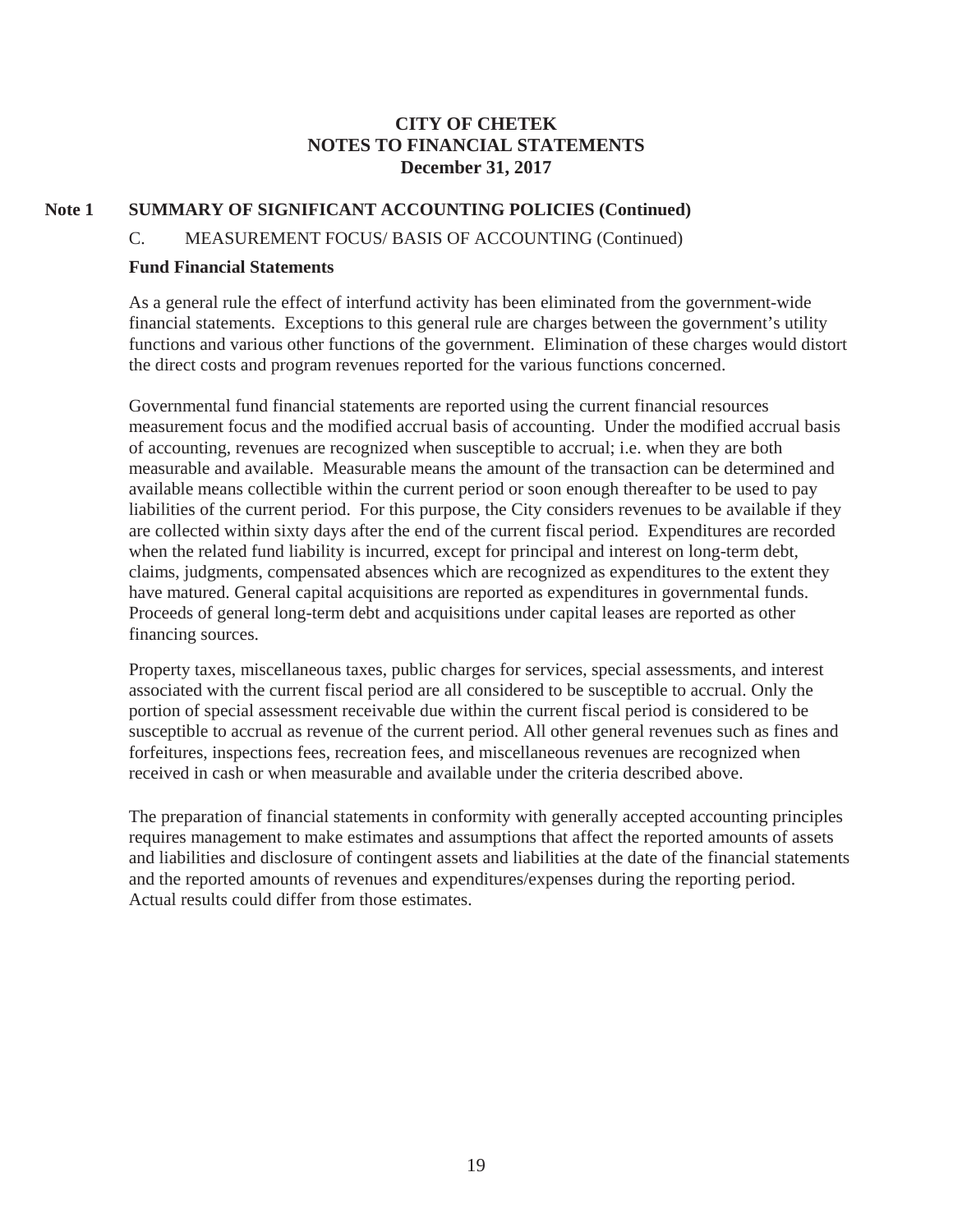### **Note 1 SUMMARY OF SIGNIFICANT ACCOUNTING POLICIES (Continued)**

### D. DEPOSITS AND INVESTMENTS

The City's cash and cash equivalents are considered to be cash on hand, demand deposits and shortterm investments with original maturities of three months or less from date of acquisition. Cash and investment balances for individual funds are pooled unless maintained in segregated accounts.

Investment of City funds is restricted by state statutes. Available investments are limited to:

- 1. Time deposits in any credit union, bank, savings bank, trust company or savings and loan association maturing in three years or less.
- 2. Bonds or securities issued or guaranteed by the federal government.
- 3. Bonds or securities of any county, city, drainage district, technical college district, City, town, or school district of the state. Also, bonds issued by a local exposition district, the Wisconsin Aerospace Authority, a local professional baseball park district, the University of Wisconsin Hospitals and Clinics Authority and a local professional football stadium district.
- 4. Any security maturing in seven years or less and having the highest or second highest rating category of a nationally recognized rating agency.
- 5. Securities of an open-end management investment company or investment trust, subject to various conditions and investment options.
- 6. Bonds or securities issued under the authority of the municipality.
- 7. The local government investment pool.
- 8. Repurchase agreements with public depositories, with certain conditions.

Additional restrictions may arise from local charters, ordinances, resolutions and grant resolutions.

Investment of most trust funds is regulated by Chapter 881 of the Wisconsin Statutes. Investment of library trust funds is regulated by Chapter 112. Those sections give broad authority to use such funds to acquire various kinds of investments including stocks, bonds and debentures.

Investments of the City are stated at fair value.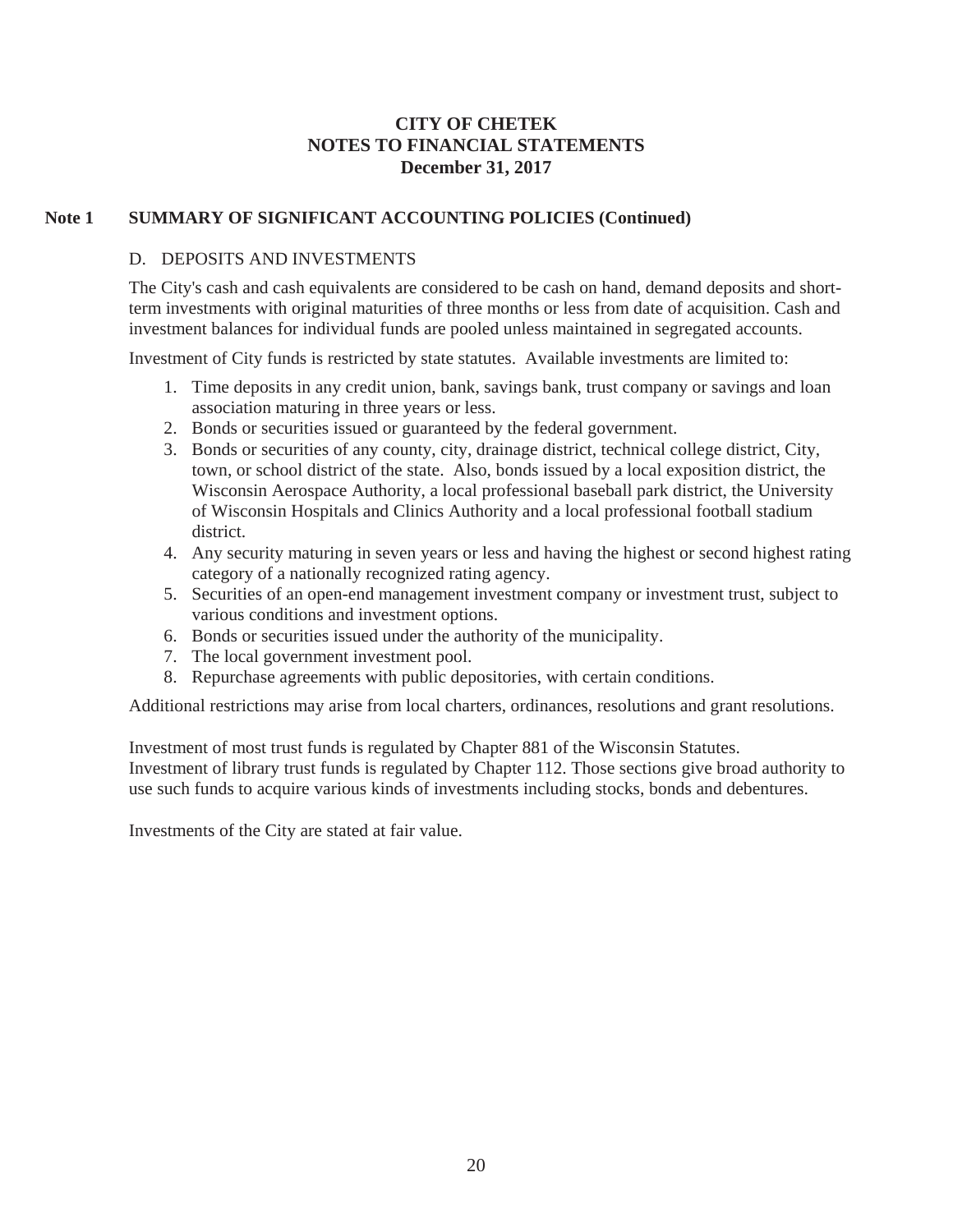### **Note 1 SUMMARY OF SIGNIFICANT ACCOUNTING POLICIES (Continued)**

#### E. RECEIVABLES/PROPERTY TAX CALENDAR

The 2016 tax levy is budgeted and recognized as property tax revenue for the year ended December 31, 2017, the period when the services financed by the levy are being provided. These assessments were based on assessed valuation as of January 1, 2016. The City levied property taxes pursuant to law as of the levy date, at which time an enforceable lien upon assessed properties is attached in accordance with Wisconsin statutes.

Property tax calendar – 2016 tax roll:

| Levy date and tax bills mailed  | December, 2016   |
|---------------------------------|------------------|
| Payment in full, or             |                  |
| first installment due           | January 31, 2017 |
| Second installment due          | July 31, 2017    |
| Personal property taxes in full | January 31, 2017 |

Real property taxes are payable in full on or before January 31 or, alternatively, if over \$100, can be paid in two equal installments with the first installment payable on or before January 31 and the second installment payable on or before July 31. Personal property taxes and special assessments, special charges (including delinquent utility billings) and special taxes placed on the tax roll are payable in full on or before January 31. All uncollected items on the current tax roll, except delinquent personal property taxes, are turned over to the Barron County Treasurer for collection in February. Barron County subsequently settles in full with the City in August of the same year, except for uncollected delinquent special assessments and special charges. (The County has the option to settle in full for delinquent special assessments and special charges or to remit them to the City as collections are received). Delinquent personal property taxes are retained by the City for collection. If applicable, a portion of the general fund balance is nonspendable for the City's investment in delinquent taxes.

The 2017 property taxes are recorded as a receivable in the General fund and applicable TID funds with corresponding amounts shown as deferred inflows of resources in the statements. Since the property taxes were measurable, but not available at December 31, 2017, the amounts due to the City are recorded as deferred inflows in the governmental funds and will be recognized in 2018 when available. Property taxes relative to the 2017 levy due to other governments are recorded as liabilities.

Accounts receivable are considered to be collectible in full and there is no allowance for uncollectible accounts.

Special assessments against property owners for public improvements are generally not subject to full settlement in the year levied. Special assessments are placed on tax rolls on an installment basis. Revenue from special assessments recorded in governmental funds is recognized as collections are made or as current installments are placed on tax rolls. (Installments placed on the 2017 tax roll are recognized as revenue in 2018.) Special assessments recorded in proprietary funds are recorded as revenue at the time the assessments are subject to collection procedures.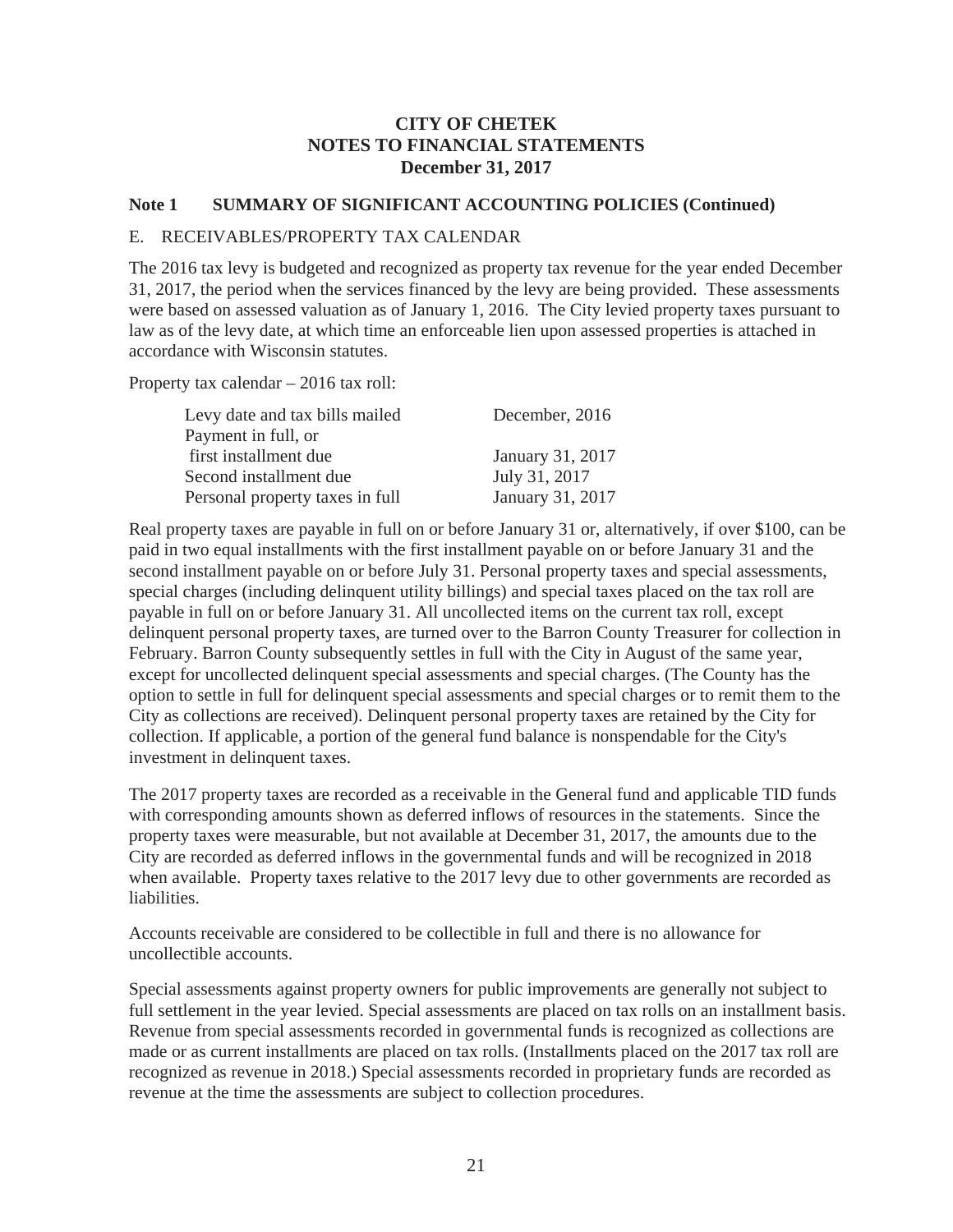# **Note 1 SUMMARY OF SIGNIFICANT ACCOUNTING POLICIES (Continued)**

### E. RECEIVABLES/PROPERTY TAX CALENDAR (Continued)

The city has received federal and state funds for housing rehabilitation loan programs to various individuals. The City records a loan receivable when the loan has been made and funds have been disbursed. The amounts recorded as housing rehabilitation loans receivable have not been reduced by an allowance for uncollectible accounts since the City does not expect such amounts to be material to the financial statements. In the fund financial statements, it is the City's policy to record deferred inflows of resources for the net amount of the receivable balance. As loans are repaid, revenue is recognized. When new loans are made from the repayments, expenditures are recorded. Interest received from loan repayments is recognized as revenue when received in cash. Any unspent loan repayments at year end are presented as restricted fund balance in the fund financial statements.

### F. INVENTORIES AND PREPAID ITEMS

All inventories are valued at cost using the first-in/first-out (FIFO) method. Inventories of governmental funds, if material, are recorded as expenditures when consumed rather than when purchased.

Certain payments to vendors reflect costs applicable to accounting periods after December 31, 2017 are recorded as prepaid items in both government-wide and fund financial statements. These items are recorded as expenses/expenditures when consumed, rather than when purchased.

### G. INTERFUND TRANSACTIONS

Activity between funds that are representative of lending/borrowing arrangements outstanding at the end of the fiscal year are referred to as either "due to/from other funds" (i.e., the current portion of interfund loans) or "advances to/from other funds" (i.e., the non-current portion of interfund loans). All other outstanding balances between funds are reported as "due to/from other funds." Any residual balances outstanding between the governmental activities and business-type activities are reported in the government-wide financial statement as "internal balances". Advances between funds, as reported in the fund financial statements, are offset by a nonspendable fund balance account in applicable governmental funds to indicate that they are not available for appropriation and are not expendable available financial resources.

#### H. RESTRICTED ASSETS

Mandatory segregations of assets are presented as restricted assets. Such segregations are required by bond agreements and other external parties. Current liabilities payable from these restricted assets are so classified.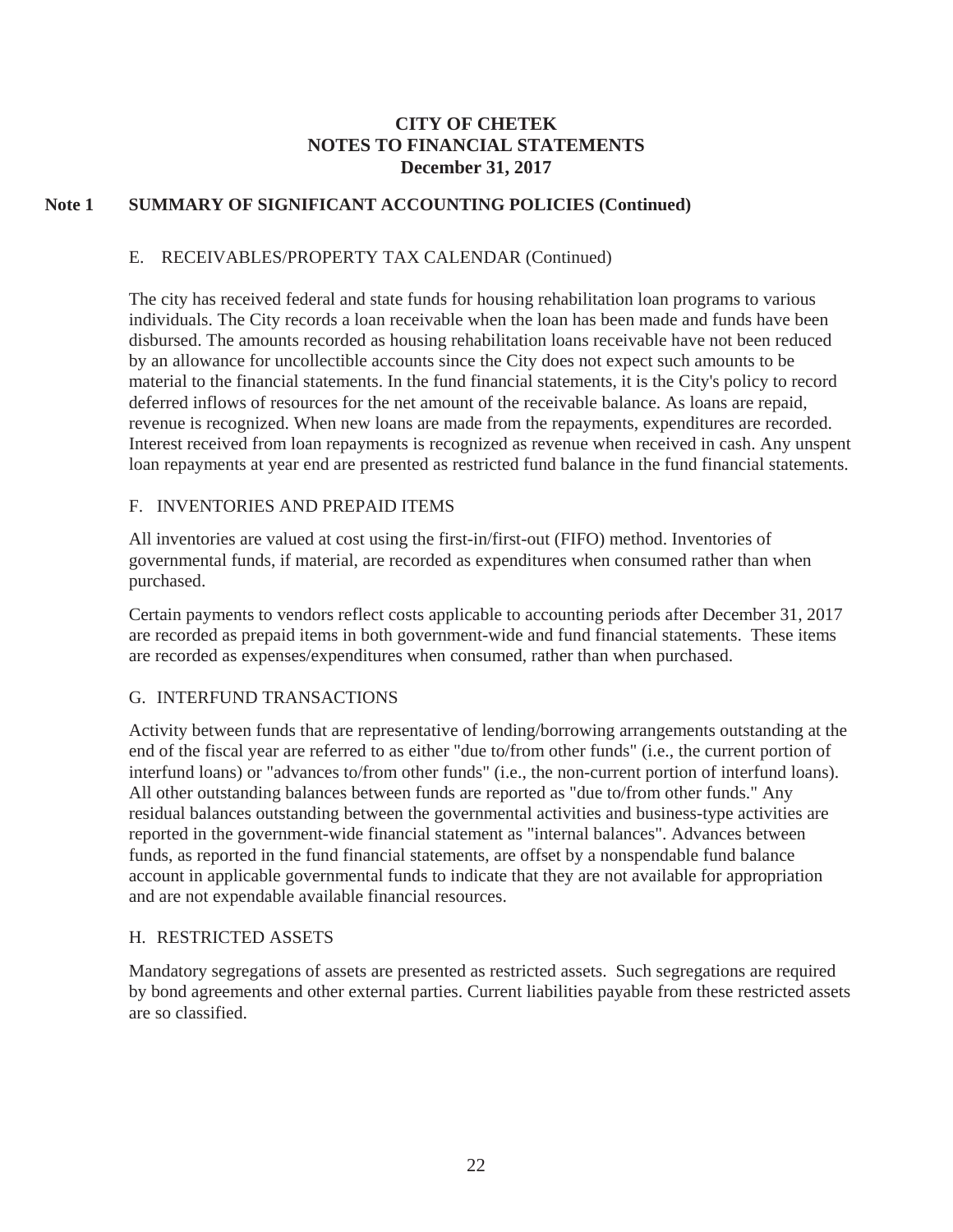### **Note 1 SUMMARY OF SIGNIFICANT ACCOUNTING POLICIES (Continued)**

### I. CAPITAL ASSETS

### **Government-Wide Statements**

Capital assets, which include property, plant, equipment and infrastructure assets (e.g., roads, bridges, sidewalks and similar items), are reported in the applicable governmental or business-type activities columns in the government-wide financial statements. Capital assets are defined by the City as assets with initial, individual costs as shown below and an estimated useful life of two years or greater. Such assets are recorded at historical cost or estimated historical cost if purchased or constructed. Donated capital assets are recorded at estimated fair market value at the date of donation. The costs of normal maintenance and repairs that do not add to the value of the asset or materially extend assets lives are not capitalized. Major outlays for capital assets and improvements are capitalized as projects are constructed. Interest incurred during the construction phase of capital assets of business-type activities, if material, is included as part of the capitalized value of the assets constructed.

Prior to January 2004, infrastructure assets of governmental funds were not capitalized. Upon implementing GASB 34 governmental units are required to account for all fixed assets including infrastructure in the government-wide statements prospectively from the date of implementation. Retroactive reporting of all major general infrastructure assets is encouraged but not required. The City has chosen not to retroactively report its infrastructure assets acquired before January 1, 2004.

Capitalization thresholds (the dollar valued above which asset acquisitions are added to the capital asset accounts), depreciation methods, and estimated useful lives of capital assets reported in the government-wide statements are as follows:

|                          |   | Capitalization | Depreciation  | Estimated          |
|--------------------------|---|----------------|---------------|--------------------|
| Assets                   |   | Threshold      | Method        | <b>Useful Life</b> |
| Land                     | S | 5,000          | N/A           | N/A                |
| <b>Land Improvements</b> |   | 5,000          | Straight-line | $20-40$ Years      |
| <b>Buildings</b>         |   | 5,000          | Straight-line | 10-50 Years        |
| Furniture and Equipment  |   | 5,000          | Straight-line | 5-20 Years         |
| Vehicles                 |   | 5,000          | Straight-line | 8 Years            |
| <b>Utility Systems</b>   |   | 5,000          | Straight-line | $4-100$ Years      |
| Infrastructure           |   | 5,000          | Straight-line | 20-50 Years        |

The Water Utility follows the capitalization threshold and estimated useful lives outlined above but utilize a depreciation method required by the Wisconsin Public Service Commission. This method dictates that cost of property replaced, retired or otherwise disposed of, is deducted from plant accounts and, generally, together with removal costs less salvage, is charged to accumulated depreciation. The results of applying this method approximate that of the straight-line depreciation method.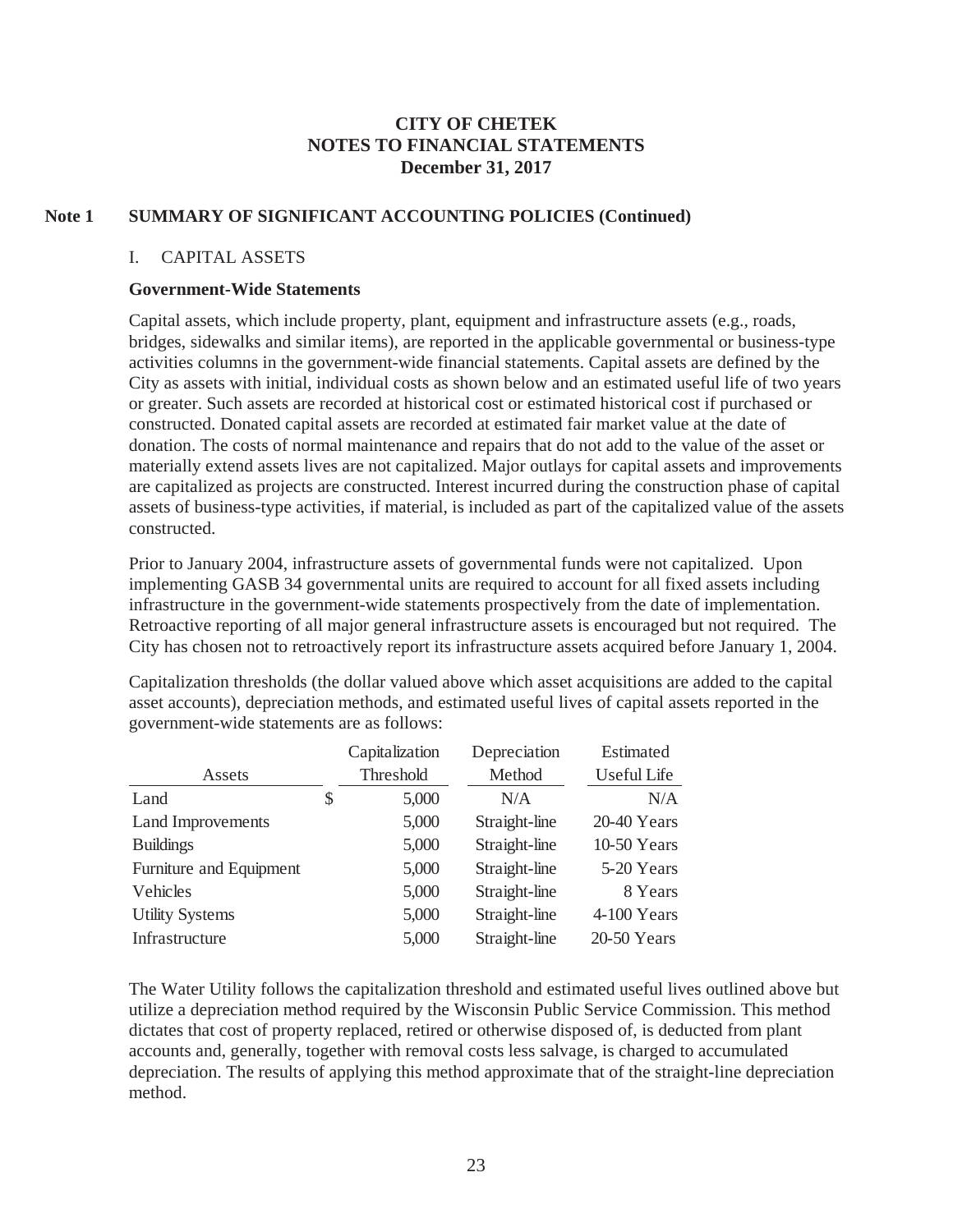# **Note 1 SUMMARY OF SIGNIFICANT ACCOUNTING POLICIES (Continued)**

### I. CAPITAL ASSETS(Continued)

#### **Fund Financial Statements**

Fixed assets in the governmental fund statements are accounted for as capital outlay expenditures of the applicable governmental fund upon acquisition, thus they are not capitalized and related depreciation is not reported in the fund financial statements. Capital assets used in proprietary fund operations are accounted for the same way as in the government-wide statements.

### J. LONG-TERM OBLIGATIONS

For government-wide financial statements, all long-term liabilities to be repaid from governmental and business-type resources are reported as liabilities. Long-term liabilities consist primarily of notes, bonds or loans payable, and compensated absences.

Long-term liabilities for governmental funds are not reported as liabilities in the fund financial statements. The face value of debts (as adjusted by any premium or discount) are reported as other financing sources and payments of principal and interest are reported as expenditures. The accounting for proprietary funds is the same as it is in the government-wide statements.

In governmental funds, debt issuance costs are recognized as expenditures in the current period. For the government-wide and proprietary fund-type financial statements, debt issuance costs are deferred and amortized over the term of the debt issue.

#### K. COMPENSATED ABSENCES AND OTHER POSTEMPLOYMENT BENEFITS PAYABLE

Liabilities for accumulated employee leave are not accrued in the City's governmental fund financial statements but are recorded as expenditures when paid. Such liabilities are accrued in the government-wide and proprietary fund financial statements when earned. The policies for employee leave liabilities are as follows:

Vacation is expected to be used annually, but will be paid out in the event of retirement or termination. Also, the City allows employee compensatory time off in lieu of pay at the rate of one and one-half hours for each hour of overtime worked. Such time is expected to be used in the year it is earned. The maximum accumulation of compensatory hours is 60. Upon retirement, any unused compensatory time may be paid out at the employee's regular rate of pay and at the discretion of the City Council.

Under the provisions of various employee and union contracts the City provides a supplemental retirement program for certain employees which includes certain health insurance benefits if certain age and minimum years of service requirements are met. All premiums are funded on a pay-as-yougo basis. This amount was actuarially determined, in accordance with GASB 45. GASB 45 was implemented prospectively, meaning that the net OPEB obligation was zero at transition.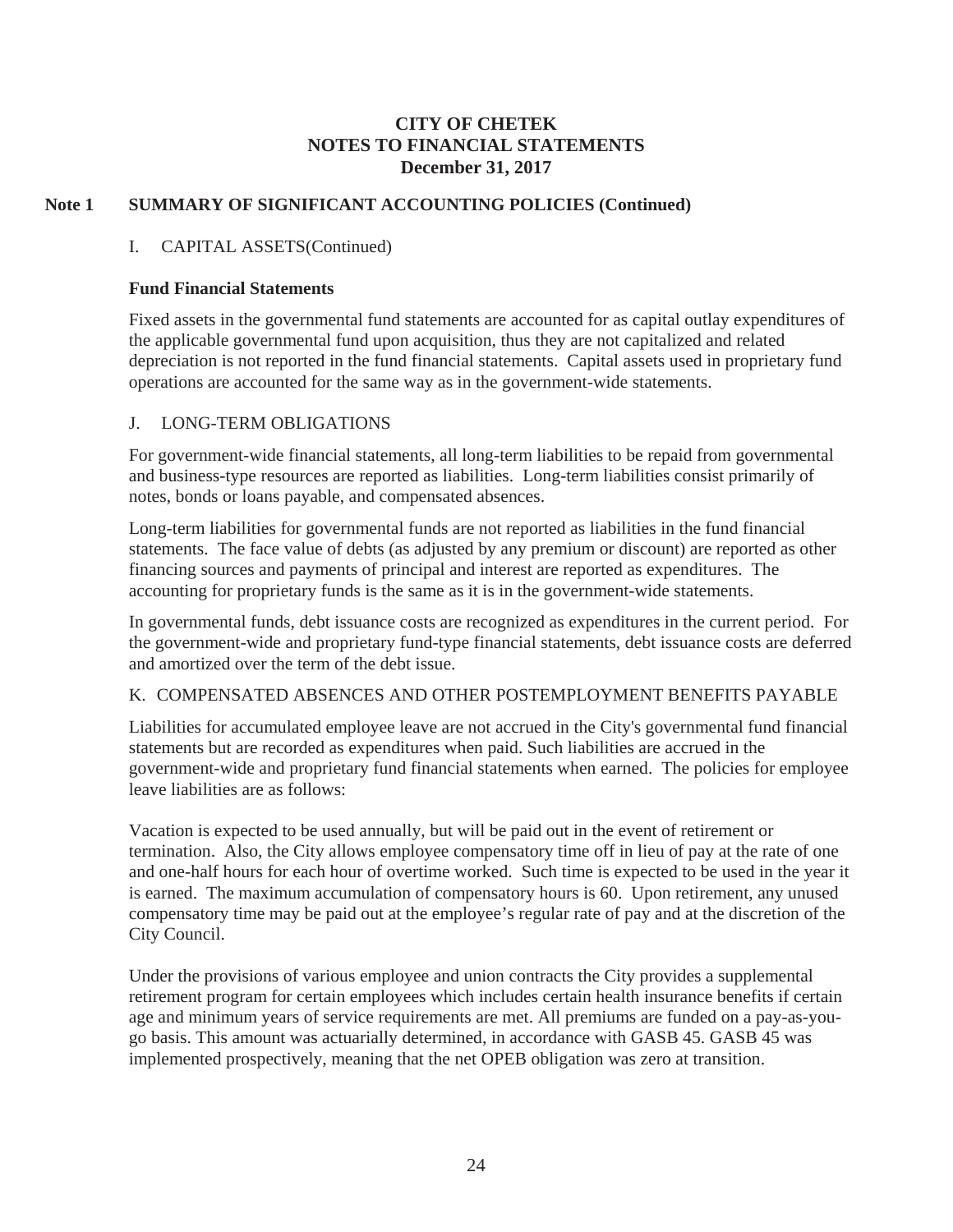### **Note 1 SUMMARY OF SIGNIFICANT ACCOUNTING POLICIES (Continued)**

### L. CLAIMS AND JUDGMENTS

Claims and judgments are recorded as liabilities if all the conditions of Governmental Accounting Standards Board pronouncements are met. Claims and judgments that would normally be liquidated with expendable available resources are recorded during the year as expenditures in the governmental funds. If they are not to be liquidated with expendable available financial resources, no liability is recognized in the governmental fund statements. The related expenditure is recognized when the liability is liquidated. Claims and judgments are recorded in the governmentwide statements and proprietary funds as expenses when the related liabilities are incurred. There were no significant claims or judgments at year end.

# M. DEFINING OPERATING REVENUES AND EXPENSES

Proprietary funds distinguish *operating* revenues and expenses from *nonoperating* items. Operating revenues and expenses generally result from providing services and producing and delivering goods in connection with a proprietary fund's principal ongoing operations. The principal operating revenues of the water utility and sewer utility are charges to customers for sales and services. Operating expenses for proprietary funds include the cost of sales and services, administrative expenses and depreciation on capital assets. All revenues and expenses not meeting this definition are reported as nonoperating revenues and expenses.

### N. USE OF RESTRICTED RESOURCES

When both restricted and unrestricted resources are available for use, it is the City's policy to use restricted resources first, then unrestricted resources as they are needed.

### O. EQUITY CLASSIFICATIONS

Fund equity, representing the difference between assets and deferred outflows of resources less liabilities and deferred inflows of resources, is classified as follows in the City's financial statements:

### **Government-Wide Statements**

Equity is classified as net position and displayed in three components:

- a. Net investment in capital assets Consists of capital assets including restricted capital assets, net of accumulated depreciation and reduced by the outstanding balances of any bonds, mortgages, notes, or other borrowings that are attributable to the acquisition, construction, or improvement of those assets. If there are significant unspent related debt proceeds at yearend, the portion of the debt attributable to the unspent proceeds are not included in the calculation of net investment in capital assets.
- b. Restricted net position Consists of net position with constraints placed on the use either by 1) external groups such as creditors, grantors, contributors, or laws or regulations of other governments or, 2) law through constitutional provisions or enabling legislation.
- c. Unrestricted net position All other net position that do not meet the definition of "restricted" or "net investment in capital assets".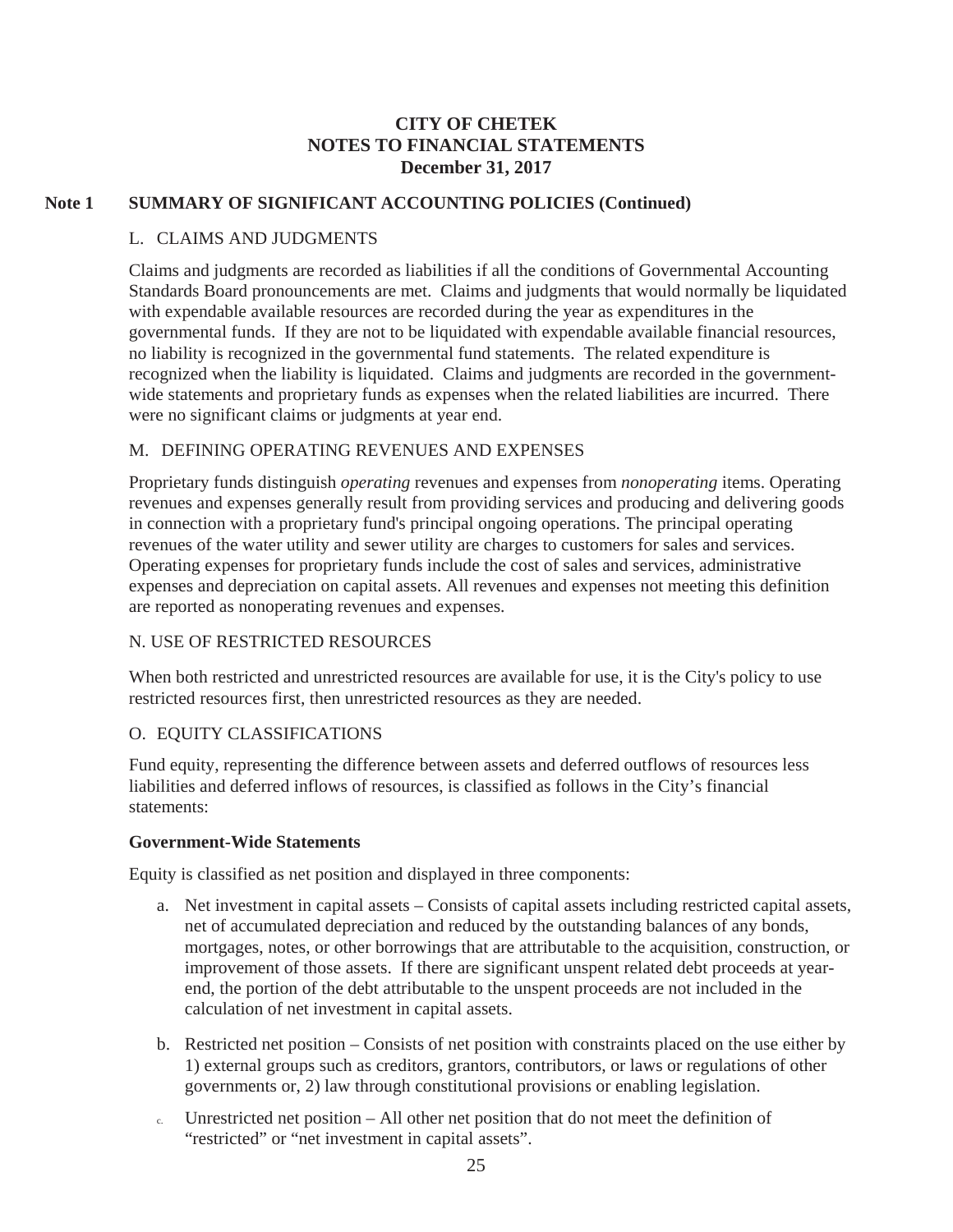# **Note 1 SUMMARY OF SIGNIFICANT ACCOUNTING POLICIES (Continued)**

### O. EQUITY CLASSIFICATIONS (Continued)

#### **Fund Financial Statements**

Governmental funds:

Equity is classified as fund balance and displayed in five possible components:

- a. Nonspendable Consists of amounts that cannot be spent because they are either (a) not in spendable form or (b) legally or contractually required to be maintained intact.
- b. Restricted net assets Consists of amounts with constraints placed on the use either by 1) external groups such as creditors, grantors, contributors, or laws or regulations of other governments or, 2) law through constitutional provisions or enabling legislation.
- c. Committed consists of amounts that are imposed by formal action of the City Council, the government's highest level of decision-making authority. Committed fund balance is required to be established, modified, or rescinded by resolution of the City Council prior to each year end.
- d. Assigned consists of amounts that are constrained by the City's intent to be used for specific purposes, but are neither restricted nor committed. In governmental funds other than the general fund, assigned fund balance represents the remaining amount that is not restricted or committed. Based on resolution of the City Council, the Clerk-Treasurer will have the authority to establish or modify assigned fund balance. Such assignments cannot exceed the available (spendable, unrestricted, uncommitted) fund balance in any particular fund.
- e. Unassigned consists of residual classification for the general fund and includes all spendable amounts not contained in the other classifications. In other funds, the unassigned classification should be used only to report a deficit balance from overspending for specific purposes for which amounts had been restricted, committed, or assigned.

When an expenditure is incurred for purposes for which both restricted and unrestricted (committed, assigned, or unassigned) amounts are available, it shall be the policy of the City to consider restricted amounts to have been reduced first. When an expenditure is incurred for purposes for which amounts in any of the unrestricted fund balance classifications could be used, the policy is that committed amounts would be reduced first, followed by assigned amounts and then unassigned amounts.

Minimum fund balance policy - It is the City's policy that at the end of each fiscal year, the City will maintain unassigned portion of fund balance for cash flow of at least 25% of annual general fund expenditures.

Proprietary funds - Equity is classified the same as equity for the government-wide statements.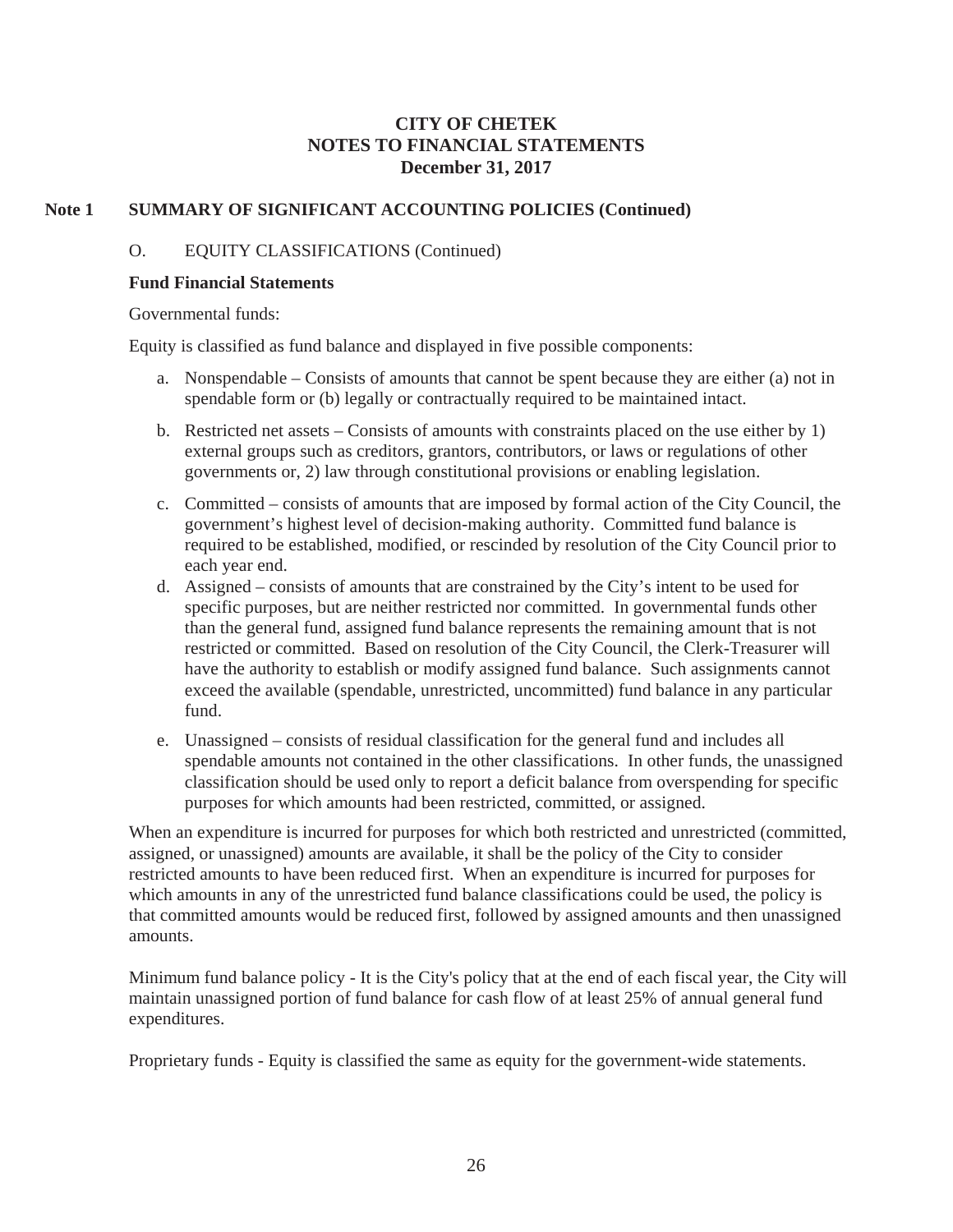### **Note 1 SUMMARY OF SIGNIFICANT ACCOUNTING POLICIES (Continued)**

### P. DEFERRED OUTFLOWS OF RESOURCES AND DEFERRED INFLOWS OF **RESOURCES**

As applicable, the statements of net position and balance sheets report a separate section for deferred outflows of resources after total assets and for deferred inflows of resources after total liabilities. These are distinct and separate financial statement elements which represent the net position that applies to future periods and thus will not be recognized as an outflow (expense) or inflow (revenue) until that time. The City has no deferred outflow of resources. The City has two items reported as deferred inflows of resources. The first occurs because property tax receivables are recorded in the current year, but the revenue will be recorded in the subsequent year. The second type of deferred inflow of resources occurs because the governmental fund revenues are not recognized until available (collected not later than 60 days after the end of the City's year) under the modified accrual basis of accounting. The city does not have deferred inflows of resources to report in its proprietary fund financial statements in the current year.

### **Note 2 STEWARDSHIP AND ACCOUNTABILITY**

### **Budgetary Control**

GASB 34 requires the presentation of budgetary comparison schedules for the general fund and each major special revenue fund. The City's budget is adopted in accordance with state law and on a basis consistent with generally accepted accounting principles. Budget amounts in the basic financial statements include appropriations authorized in the original budget resolution and subsequent revisions authorized by the City. Budgets are formally adopted for only the General Fund. The City did not formally adopt a budget for its major special revenue fund, the Housing Rehabilitation Revolving Loan Fund. Amendments to the originally adopted budget require a two-thirds vote by the City Council.

Unexpended budgeted amounts lapse at the end of the year. Spending control for the General Fund is established by the amount of expenditures budgeted for major departments within the funds, but management control is exercised at budgetary line item levels.

General fund expenditures exceeded budgeted amounts at the legally adopted levels in the health and human services category by \$95,333, culture, recreation and education by \$1,240 and transfers out by \$30,112. These excess expenditures were considered prudent and necessary by the City Council. The overage in the health and human services category covered by the \$780,436 net transfer in from the sale of Knapp Haven and Pelican Place apartments. The overage in the transfers out category was provided by \$30,000 budgeted in the capital outlay category for the payment scheduled for the land contract; this was paid out of the debt service fund which necessitated the transfer out from the general fund.

### **Deficit Equity Balances**

Tax Incremental District #3 fund had a deficit fund balance of \$61,919 at December 31, 2017. This deficit will be funded through future tax increments.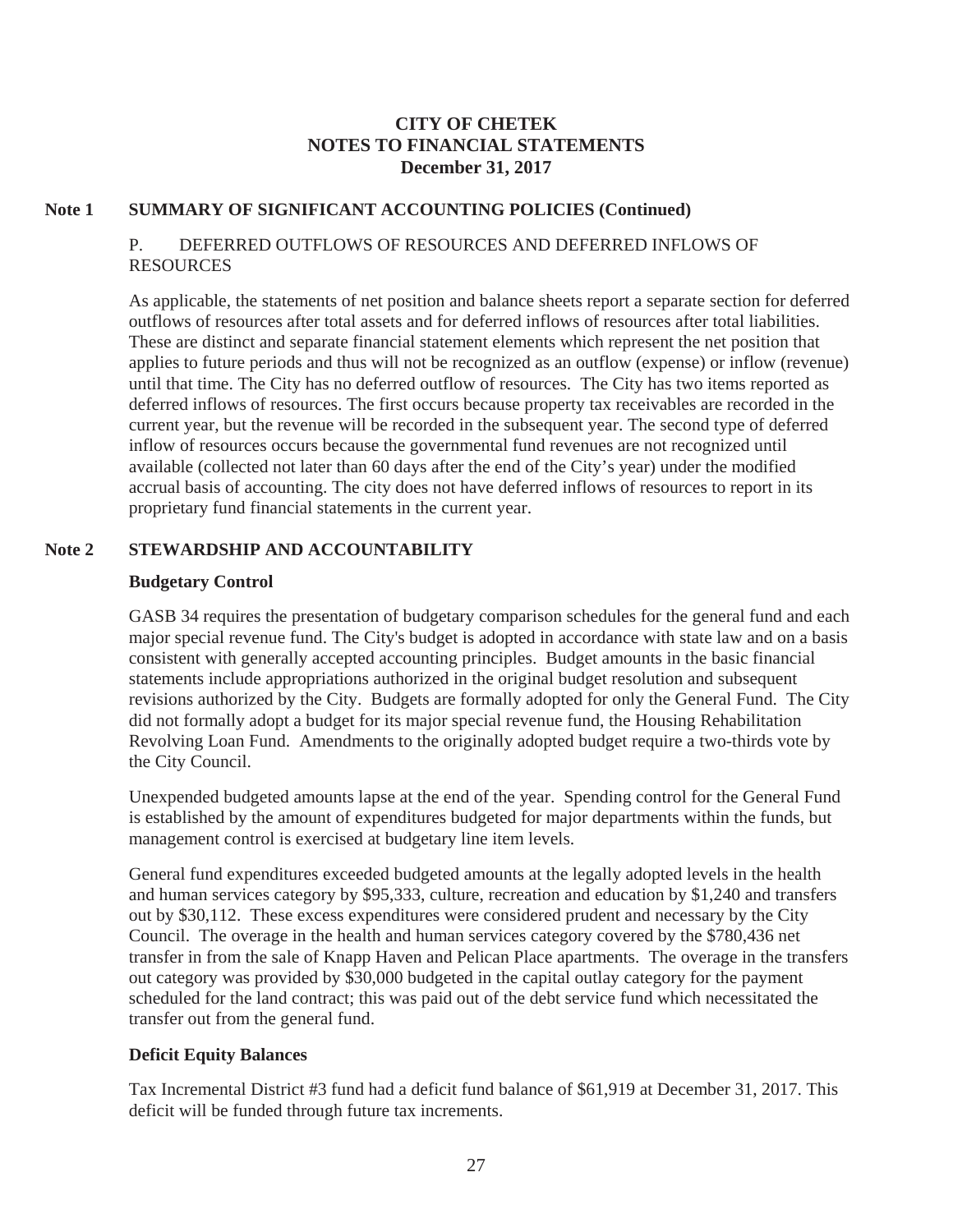# **Note 3 CASH AND INVESTMENTS**

# **Deposits**

The City's cash and investments balances at December 31, 2017 as shown in the financial statements are as follows:

| Cash and investments - Governmental activities             | \$  | 2,312,332          |
|------------------------------------------------------------|-----|--------------------|
| Cash and investments - Business-type activities            |     | 1,020,468          |
| Restricted deposits - Business-type activities             |     | 289,091            |
| Cash and investments - Fiduciary fund                      |     | 1,043,388          |
|                                                            | \$. | 4,665,279          |
| The above cash and investments consisted of the following: |     |                    |
|                                                            |     | Carrying<br>Value  |
| Deposits<br>Cash on hand                                   | S   | 4,664,239<br>1,040 |
| Total cash and investments                                 |     | 4.665.279          |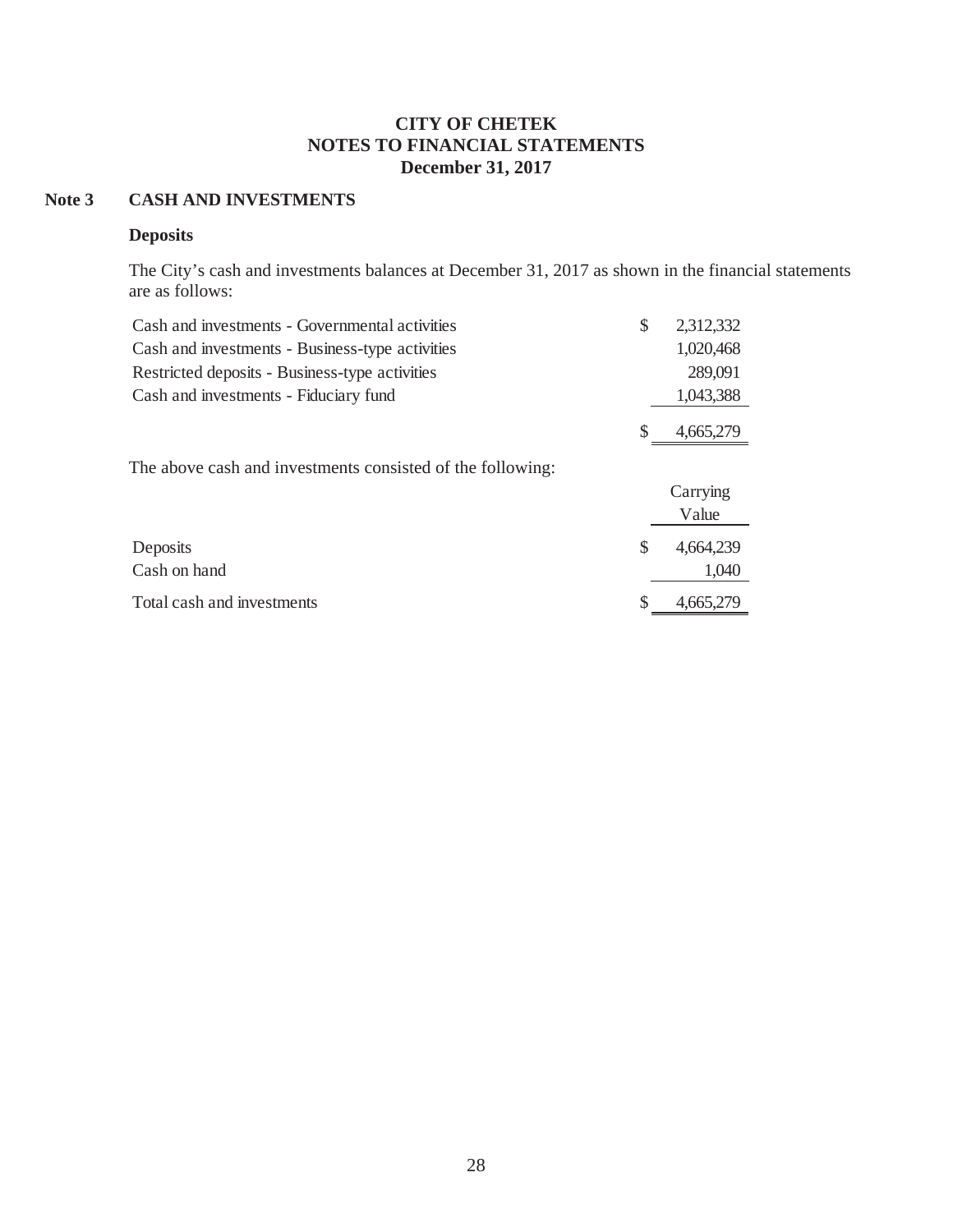### **Note 3 CASH AND INVESTMENTS (Continued)**

#### **Deposits (continued)**

The City's balances at individual financial institutions were subject to coverage under federal depository insurance and amounts appropriated by Sections  $20.144(1)(a)$  and  $34.08$  of the Wisconsin Statutes (State Guarantee Fund). Federal depository insurance provides for coverage of up to \$250,000 for time and savings deposits and up to \$250,000 for demand deposits at any institution. In addition, funds held for others (such as trust funds) are subject to coverage under the name of the party for whom the funds are held. Coverage under the State Guarantee Fund may not exceed \$400,000 above the amount of coverage under federal depository insurance at any institution and is limited by the availability of the appropriations authorized therein. (Due to the relatively small size of the State Guarantee Fund in relation to the total coverage, total recovery of losses may not be available.) Also, Section 34.07 of the Wisconsin Statutes authorizes the City to collateralize its deposits that exceed the amount of coverage provided by federal depository insurance and the State Guarantee Fund.

At year-end, the carrying amount of the City's deposits was \$4,664,239 and the bank balance was \$4,906,413. Of the bank balance, \$3,001,377 was covered by Federal depository insurance or by the State of Wisconsin Public Depository Guarantee Fund, and \$1,516,822 was uninsured and collateralized with securities held by the pledging financial institution.

Custodial Credit Risk: Custodial credit risk is the risk that in the event of a bank failure, the government's deposits may not be returned to it. At December 31, 2017, the City's deposits were exposed to custodial credit risk by the uninsured and uncollateralized amount of \$388,214.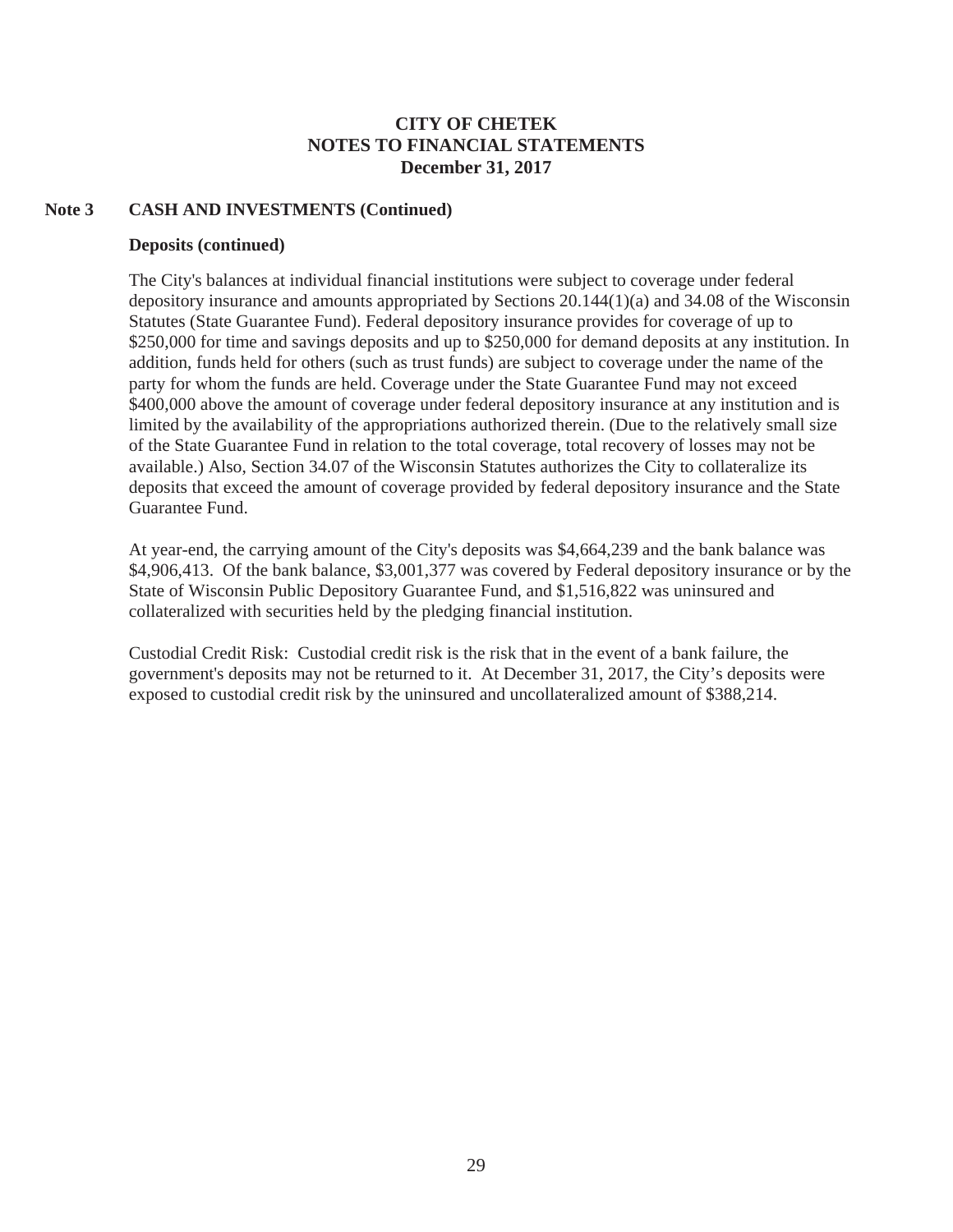#### **Note 4 RECEIVABLES**

Over the years, the City was been awarded Community Development Block Grants to finance housing rehabilitation as specified in the grant agreements. Various housing rehabilitation loans have been financed with the proceeds of the grants. At December 31, 2017 the City had an outstanding installment loan totaling \$118. This loan is being repaid to the City under terms established through the program.

Receivables have been recorded in the special revenue fund in the amount of the outstanding balances of these loans and are equally offset by deferred inflows or resources recorded therein. Revenue is recognized in the special revenue fund as collections are received on these loans.

The City also had 116 mortgage loans outstanding at December 31, 2017 totaling \$1,150,097. These notes become due and payable in the event that the maker:

a. no longer continues to occupy the premises securing this note as a full-time residence, or

b. transfers any legal or equitable interest in the mortgaged premises to anyone for any reason.

These loans are recorded as long-term receivables and deferred inflows of resources in the special revenue fund. Collections on these loans are recognized as revenue in the special revenue fund at the time of their receipt. Proceeds from the collection of the above loans are restricted for financing similar rehabilitation projects.

#### **Note 5 INTERFUND RECEIVABLES/PAYABLES**

The following table summarizes interfund receivables and payables in the fund financial statements:

| <b>Receivable Fund</b>              | Payable Fund                     |      |        |  |  |
|-------------------------------------|----------------------------------|------|--------|--|--|
| Governmental Funds:<br>General Fund | Tax Incremental District #3 Fund | - \$ | 61.919 |  |  |
|                                     |                                  |      |        |  |  |

The purpose of the above balance was to fund a cash overdraft in the respective fund at year-end and this is expected to be settled in 2018.

\$ 61,919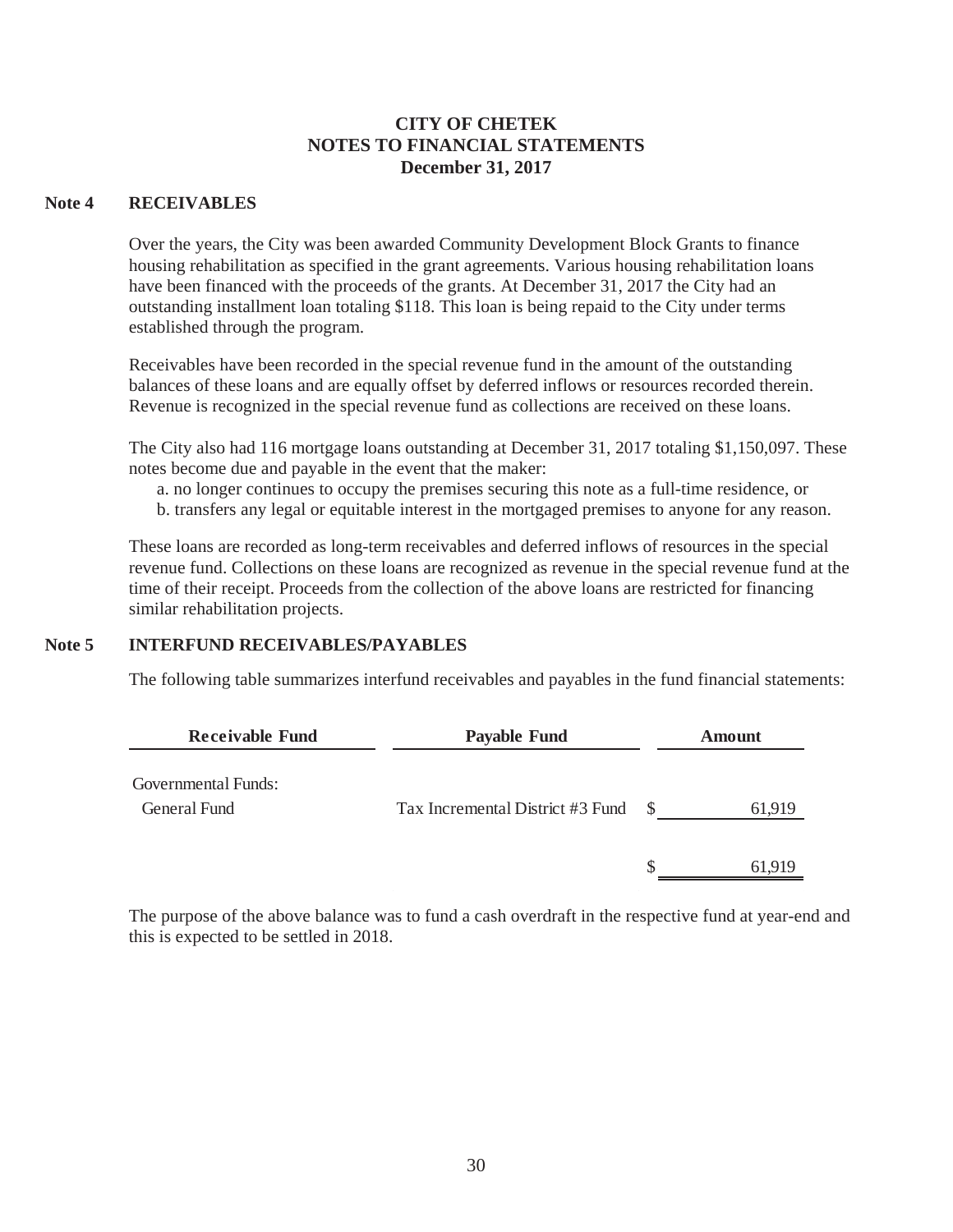# **Note 6 CAPITAL ASSETS**

Capital asset activity for the year ended December 31, 2017, was as follows:

|                                       |               | <b>Beginning</b> | Additions/               |               |                          |               | <b>Ending</b>  |
|---------------------------------------|---------------|------------------|--------------------------|---------------|--------------------------|---------------|----------------|
|                                       |               | <b>Balance</b>   | <b>Reclassifications</b> |               | <b>Deletions</b>         |               | <b>Balance</b> |
| Governmental activities:              |               |                  |                          |               |                          |               |                |
| Capital assets not being depreciated: |               |                  |                          |               |                          |               |                |
| Land                                  | \$            | 493,618 \$       | 30,000 \$                |               |                          | $\mathcal{S}$ | 523,618        |
| Total capital assets not being        |               |                  |                          |               |                          |               |                |
| depreciated                           | \$            | 493,618 \$       | 30,000 \$                |               |                          | $\mathcal{S}$ | 523,618        |
| Other capital assets:                 |               |                  |                          |               |                          |               |                |
| Land improvements                     | $\mathcal{S}$ | 157,718 \$       |                          | \$            |                          | $\mathcal{S}$ | 157,718        |
| <b>Buildings</b>                      |               | 1,333,580        |                          |               |                          |               | 1,333,580      |
| Vehicles                              |               | 645,470          | 165,834                  |               |                          |               | 811,304        |
| Furniture and equipment               |               | 779,671          | 11,718                   |               |                          |               | 791,389        |
| Infrastructure                        |               | 2,777,698        | 162,137                  |               |                          |               | 2,939,835      |
| Total other capital assets at         |               |                  |                          |               |                          |               |                |
| historical cost                       |               | 5,694,137        | 339,689                  |               |                          |               | 6,033,826      |
| Less accumulated depreciation for:    |               |                  |                          |               |                          |               |                |
| Land improvements                     |               | 89,250           | 2,747                    |               |                          |               | 91,997         |
| <b>Buildings</b>                      |               | 503,322          | 26,919                   |               |                          |               | 530,241        |
| Vehicles                              |               | 370,315          | 72,191                   |               |                          |               | 442,506        |
| Furniture and equipment               |               | 497,488          | 44,328                   |               |                          |               | 541,816        |
| Infrastructure                        |               | 805,088          | 122,054                  |               |                          |               | 927,142        |
| Total accumulated depreciation        |               | 2,265,463        | 268,239                  |               |                          |               | 2,533,702      |
| Net other capital assets              |               | 3,428,674        | 71,450                   |               | $\overline{\phantom{0}}$ |               | 3,500,124      |
| Total governmental activities         |               |                  |                          |               |                          |               |                |
| capital assets, net                   | \$            | 3,922,292        | \$<br>101,450            | $\mathcal{S}$ |                          | \$            | 4,023,742      |

Depreciation expense was charged to functions as follows:

Governmental activities:

| General government                                       | <sup>S</sup> | 2.708   |
|----------------------------------------------------------|--------------|---------|
| Public safety                                            |              | 15,397  |
| Public works (includes the depreciation of road network) |              | 237,329 |
| Health and human services                                |              | 300     |
| Culture, recreation, and education                       |              | 12,505  |
| Total governmental activities depreciation expense       | S            | 268,239 |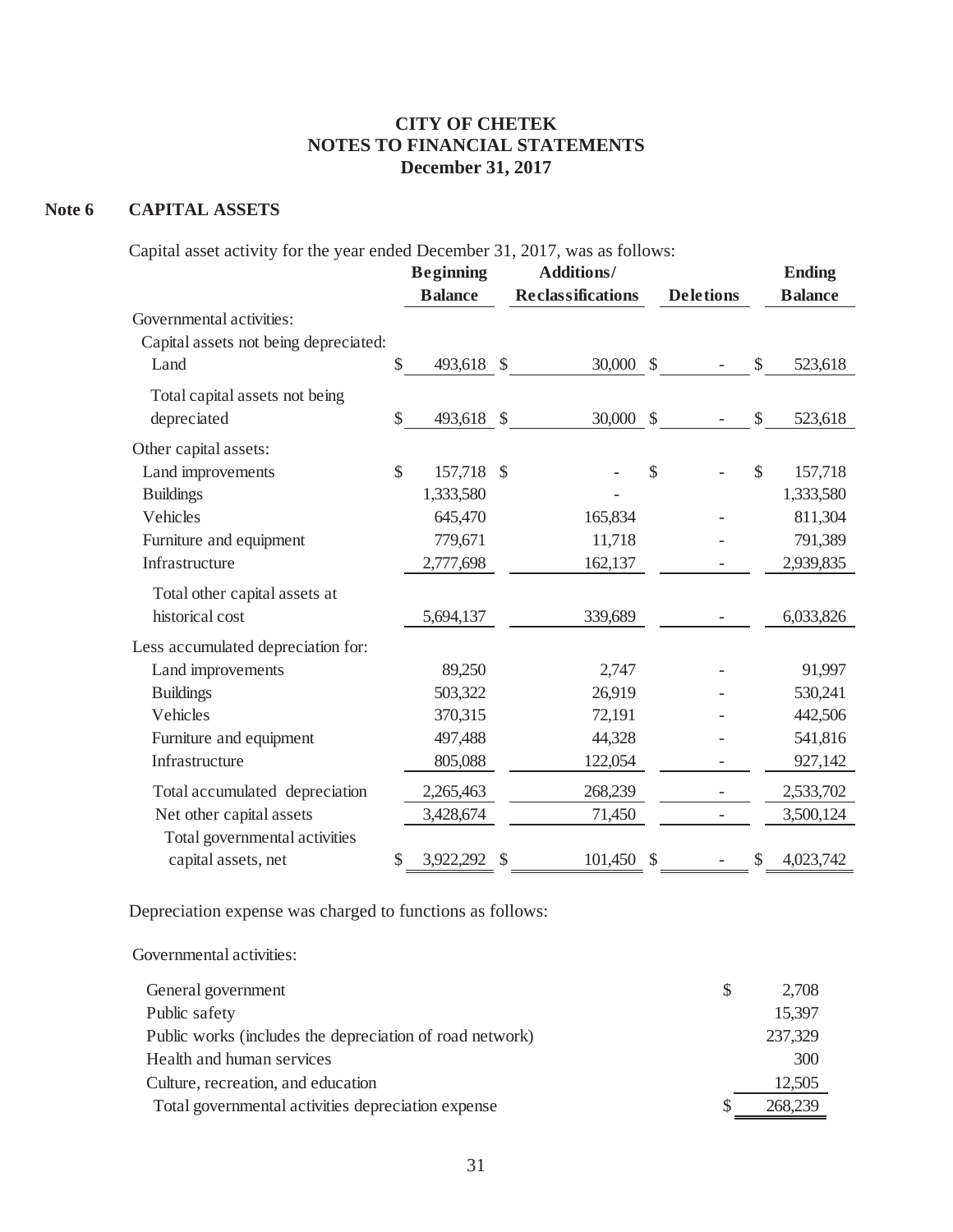### **Note 6 CAPITAL ASSETS (Continued)**

|                                                     |              | <b>Beginning</b> |                  |                  | <b>Ending</b>  |
|-----------------------------------------------------|--------------|------------------|------------------|------------------|----------------|
|                                                     |              | <b>Balance</b>   | <b>Additions</b> | <b>Deletions</b> | <b>Balance</b> |
| Business-type activities:                           |              |                  |                  |                  |                |
| Capital assets not being depreciated:               |              |                  |                  |                  |                |
| Land and land rights                                | \$           | 55,846 \$        | \$               | \$               | 55,846         |
| Construction in progress                            |              | 35,750           | 43,839           |                  | 79,589         |
| Total capital assets not being                      |              |                  |                  |                  |                |
| depreciated                                         | \$           | 91,596 \$        | 43,839 \$        | $\mathcal{S}$    | 135,435        |
| Capital assets being depreciated:                   |              |                  |                  |                  |                |
| Source of supply - water utility                    | \$           | 7,096 \$         | \$               | S                | 7,096          |
| Pumping plant - water utility                       |              | 123,207          |                  |                  | 123,207        |
| Water treatment plant                               |              | 33,898           |                  |                  | 33,898         |
| Water - transmission and distribution               |              | 2,484,080        | 352,767          | (255,072)        | 2,581,775      |
| Collection system - sewer utility                   |              | 1,759,006        | 17,853           |                  | 1,776,859      |
| Treatment and disposal - sewer utility              |              | 1,765,595        | 28,057           |                  | 1,793,652      |
| Administration and general assets                   |              | 597,506          | 24,000           |                  | 621,506        |
| Total other capital assets at                       |              |                  |                  |                  |                |
| historical cost                                     |              | 6,770,388        | 422,677          | (255,072)        | 6,937,993      |
| Less accumulated depreciation:                      |              |                  |                  |                  |                |
| Water utility                                       |              | 1,216,496        | 75,451           | (255,072)        | 1,036,875      |
| Sewer utility                                       |              | 2,152,998        | 114,738          |                  | 2,267,736      |
| Total accumulated depreciation                      |              | 3,369,494        | 190,189          | (255,072)        | 3,304,611      |
| Business-type activities capital assets, net        | $\mathbb{S}$ | 3,492,490 \$     | 276,327 \$       | \$               | 3,768,817      |
| Depreciation expense was charged to:                |              |                  |                  |                  |                |
| Business-type activities:                           |              |                  |                  |                  |                |
| Water utility                                       |              |                  |                  | \$               | 67,234         |
| Sewer utility                                       |              |                  |                  |                  | 122,955        |
| Total business-type activities depreciation expense |              |                  |                  | \$               | 190,189        |

### **Note 7 LONG-TERM OBLIGATIONS**

**General Obligation Bonds:** The City's general obligation refunding bonds are backed by the full faith and credit of the City. The portion of the bonds relating to governmental activities will be liquidated with annual debt service tax levies and the portion relating to the water utility will be liquidated with water utility revenues.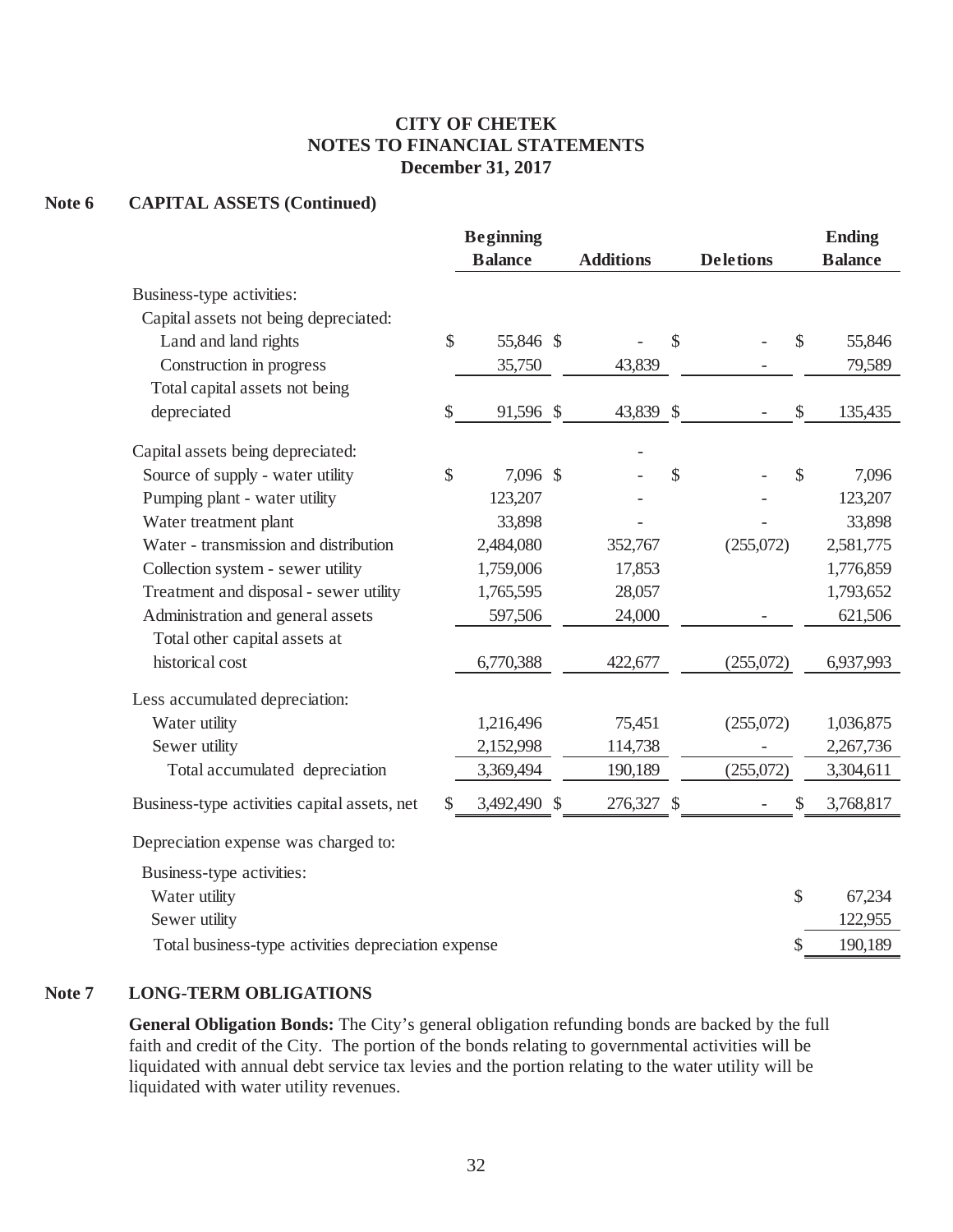### **Note 7 LONG-TERM OBLIGATIONS (Continued)**

**Revenue Bonds:** The revenue bonds were issued to finance capital related debt. Pursuant to Wisconsin statutes and the bond indentures, the City's water and sewer system and the revenues of the systems remain subject to a mortgage lien until the payment in full of the principal and interest of the bonds is made. The bonds also contain debt covenants. The City believes it is in compliance with all significant limitations and restrictions of these covenants.

The summary of long-term obligations at December 31, 2017 follows:

|                                  | Funds           |    | Balance at |    |        |               |              |    | Balance at |               | Due Within |
|----------------------------------|-----------------|----|------------|----|--------|---------------|--------------|----|------------|---------------|------------|
| <b>Type</b>                      | Liquidating     |    | 1/1/17     |    | Issued |               | Retired      |    | 12/31/17   |               | One Year   |
| Long-term debt:                  |                 |    |            |    |        |               |              |    |            |               |            |
| Governmental activities:         |                 |    |            |    |        |               |              |    |            |               |            |
|                                  | General, TID#2, |    |            |    |        |               |              |    |            |               |            |
| General Obligation Debt          | Stormwater      | \$ | 765,653 \$ |    |        |               | 233,063      | -S | 532,590 \$ |               | 212,170    |
| Add: unamortized bond premium    |                 |    | 11,842     |    |        |               | 2,591        |    | 9,251      |               | 2,591      |
|                                  |                 |    |            |    |        |               |              |    |            |               |            |
| Total governmental activities    |                 |    | 777,495    |    |        |               | 235,654      |    | 541,841    |               | 214,761    |
| <b>Business-Type Activities:</b> |                 |    |            |    |        |               |              |    |            |               |            |
| General Obligation Debt          | Water           | \$ | 240,996 \$ |    |        | S             | $101,268$ \$ |    | 139,728    | -S            | 115,483    |
| General Obligation Debt          | Sewer           |    | 114,570    |    |        |               | 32,160       |    | 82,410     |               | 32,830     |
| Add: Unamortized bond premiur    | Sewer           |    | 1,832      |    |        |               | 400          |    | 1,432      |               | 400        |
| Mortgage Revenue Bonds           | Sewer           |    | 84,208     |    | 19,881 |               | 51,680       |    | 52,409     |               | 32,527     |
| Total business-type activities   |                 |    | 441,606    |    | 19,881 |               | 185,508      |    | 275,979    |               | 181,240    |
| Total long-term debt             |                 | S  | 1,219,101  | S. | 19,881 | <sup>\$</sup> | 421,162      | S  | 817,820    | $\mathcal{S}$ | 396,001    |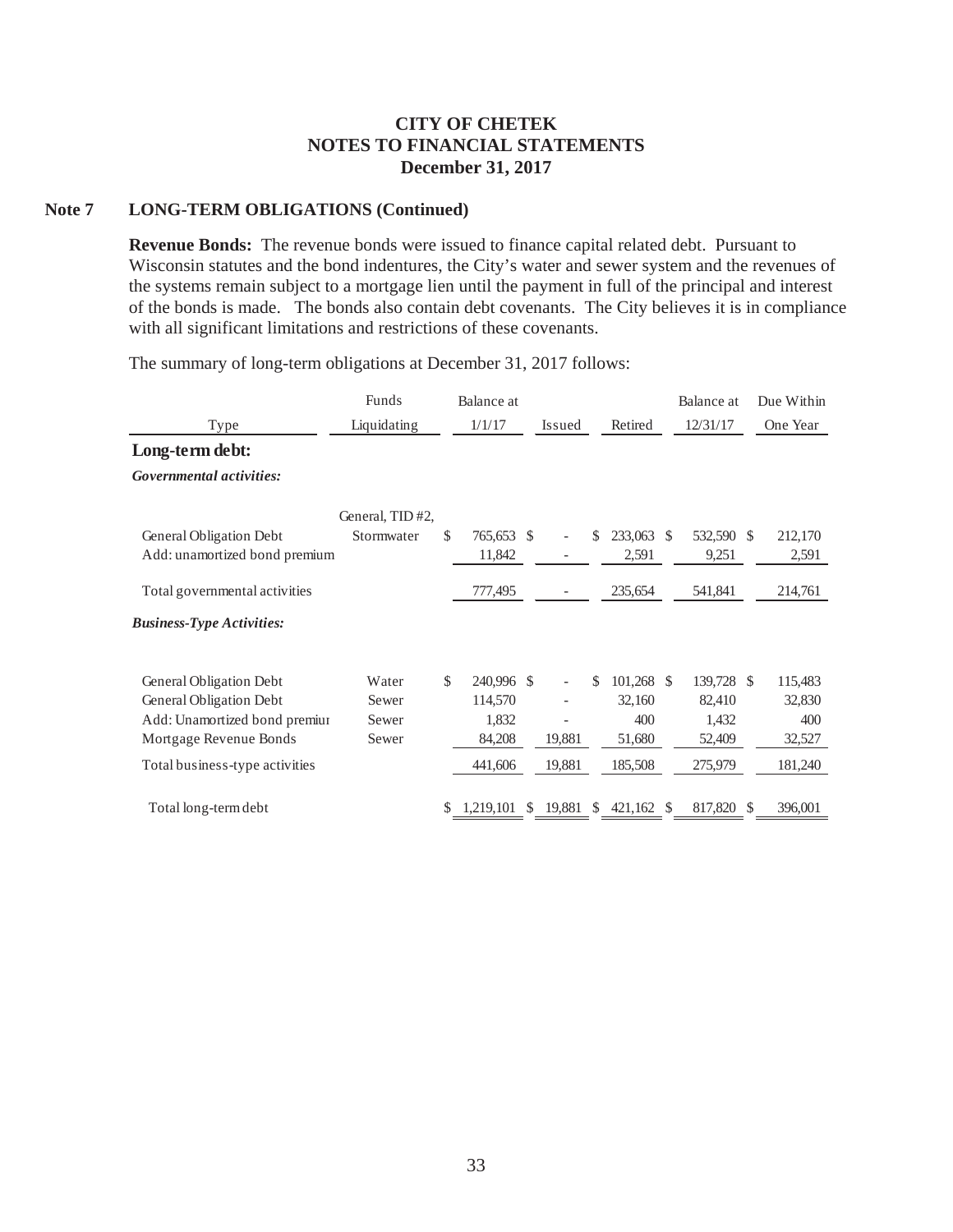# **Note 7 LONG-TERM OBLIGATIONS (Continued)**

| Other long-term obligations:                             |              |                 |    |          |    |           |            |                          |
|----------------------------------------------------------|--------------|-----------------|----|----------|----|-----------|------------|--------------------------|
| Governmental activities:                                 |              |                 |    |          |    |           |            |                          |
| Other postemployment                                     |              |                 |    |          |    |           |            |                          |
| benefits payable                                         | General      | \$<br>84,184 \$ |    |          | S  | 801 \$    | 83,383 \$  |                          |
| Land contract                                            | General      | 60,000          |    |          |    | 30,000    | 30,000     | 30,000                   |
| Employee leave liability                                 | General      | 77,222          |    |          |    | 31,211    | 46,011     | 46,011                   |
| Total governmental activities                            |              | 221,406         |    |          |    | 62,012    | 159,394    | 76,011                   |
| <b>Business-Type Activities:</b><br>Other postemployment |              |                 |    |          |    |           |            |                          |
| benefits payable                                         | Water, sewer | \$<br>15,126 \$ |    |          | -S | 411 \$    | 14,715 \$  | $\overline{\phantom{a}}$ |
| Employee leave liability                                 | Water, sewer | 17,719          |    | 5,224    |    |           | 22,943     | 22,943                   |
| Total business-type activities                           |              | 32,845          |    | 5,224    |    | 411       | 37,658     | 22,943                   |
| Total other long-term obligations                        |              | \$<br>254,251   | S. | 5,224 \$ |    | 62,423 \$ | 197,052 \$ | 98,954                   |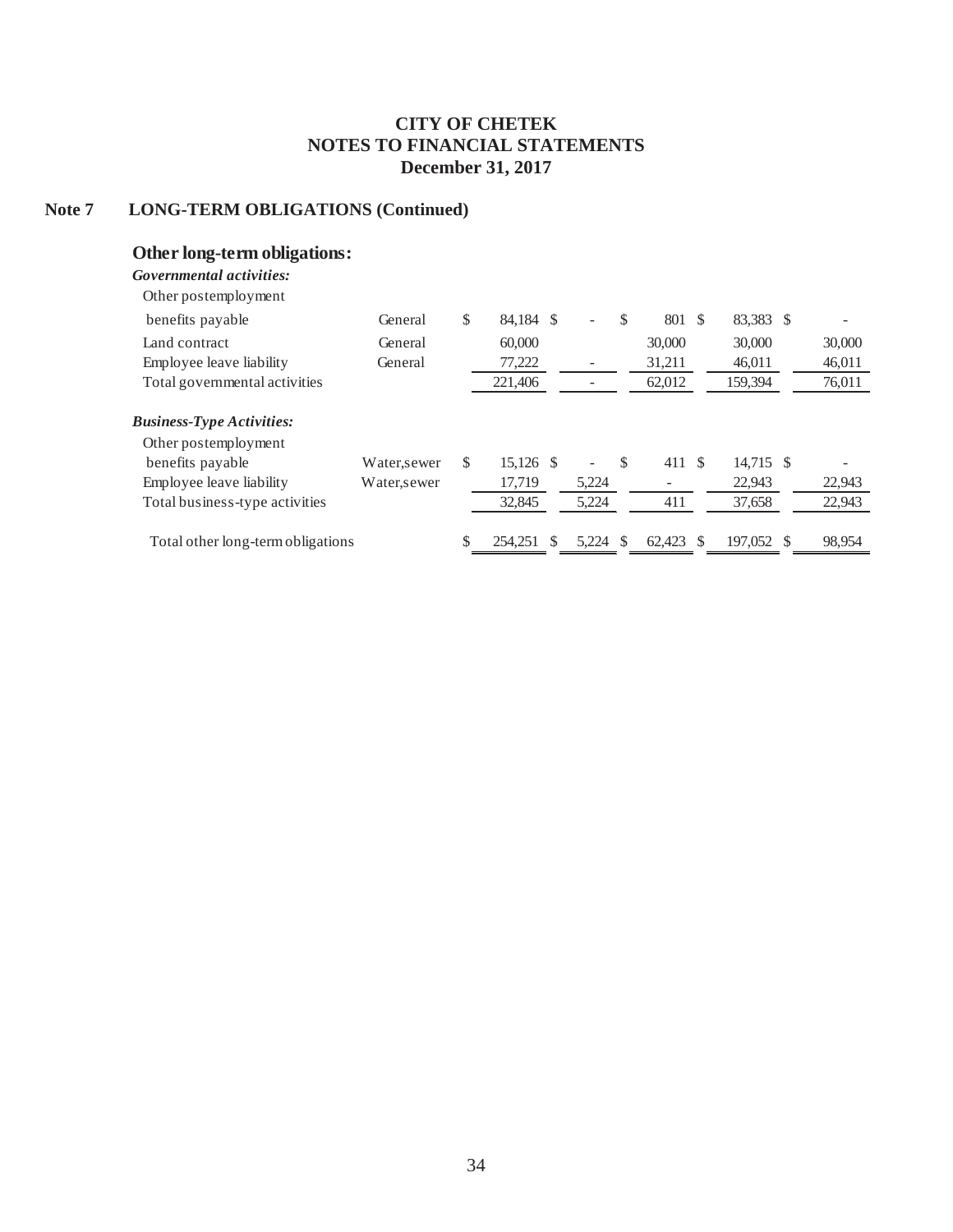# **Note 7 LONG-TERM OBLIGATIONS (Continued)**

Bonds and notes payable reported on the statement of net position consist of the following at December 31, 2017:

|                                                                                                                                                  |              |           |            |                 | Final         |            |
|--------------------------------------------------------------------------------------------------------------------------------------------------|--------------|-----------|------------|-----------------|---------------|------------|
|                                                                                                                                                  |              | Original  | Issue      | Interest        | Maturity      | Balance at |
|                                                                                                                                                  |              | Issue     | Date       | Rates $(\%)$    | Date          | 12/31/17   |
| General obligation debt:<br>Refunding bonds (general City \$780,850;<br>TID #2 \$750,780; stormwater fund<br>\$148,410; sewer utility \$259,960) | <sup>S</sup> | 1,940,000 | 9/2/2011   | $2.0\% - 3.0\%$ | $6/1/2021$ \$ | 615,000    |
| Promissory Bank Note                                                                                                                             |              |           |            |                 |               |            |
| (TID #2 \$52,097; water utility \$497,903)                                                                                                       |              | 550,000   | 10/20/2014 | 3.00%           | 10/20/2019    | 139,728    |
|                                                                                                                                                  |              |           |            |                 |               | 754,728    |
| Unamortized debt premium                                                                                                                         |              |           |            |                 |               | 10,683     |
| Total General Obligation Long-Term Debt                                                                                                          |              |           |            |                 | \$            | 765,411    |
| Revenue bonds:                                                                                                                                   |              |           |            |                 |               |            |
| Sewer System Revenue Bonds                                                                                                                       | \$           | 511,765   | 7/8/1998   | 2.67%           | $5/1/2018$ \$ | 32,527     |
| Revenue bonds - Clean Water Fund                                                                                                                 |              | 279,976   | 12/27/2017 | 1.06%           | 5/1/2037      | 19,882     |
| <b>Total Revenue bonds</b>                                                                                                                       |              |           |            |                 | \$            | 52,409     |
| Total long-term debt                                                                                                                             |              |           |            |                 | \$            | 817,820    |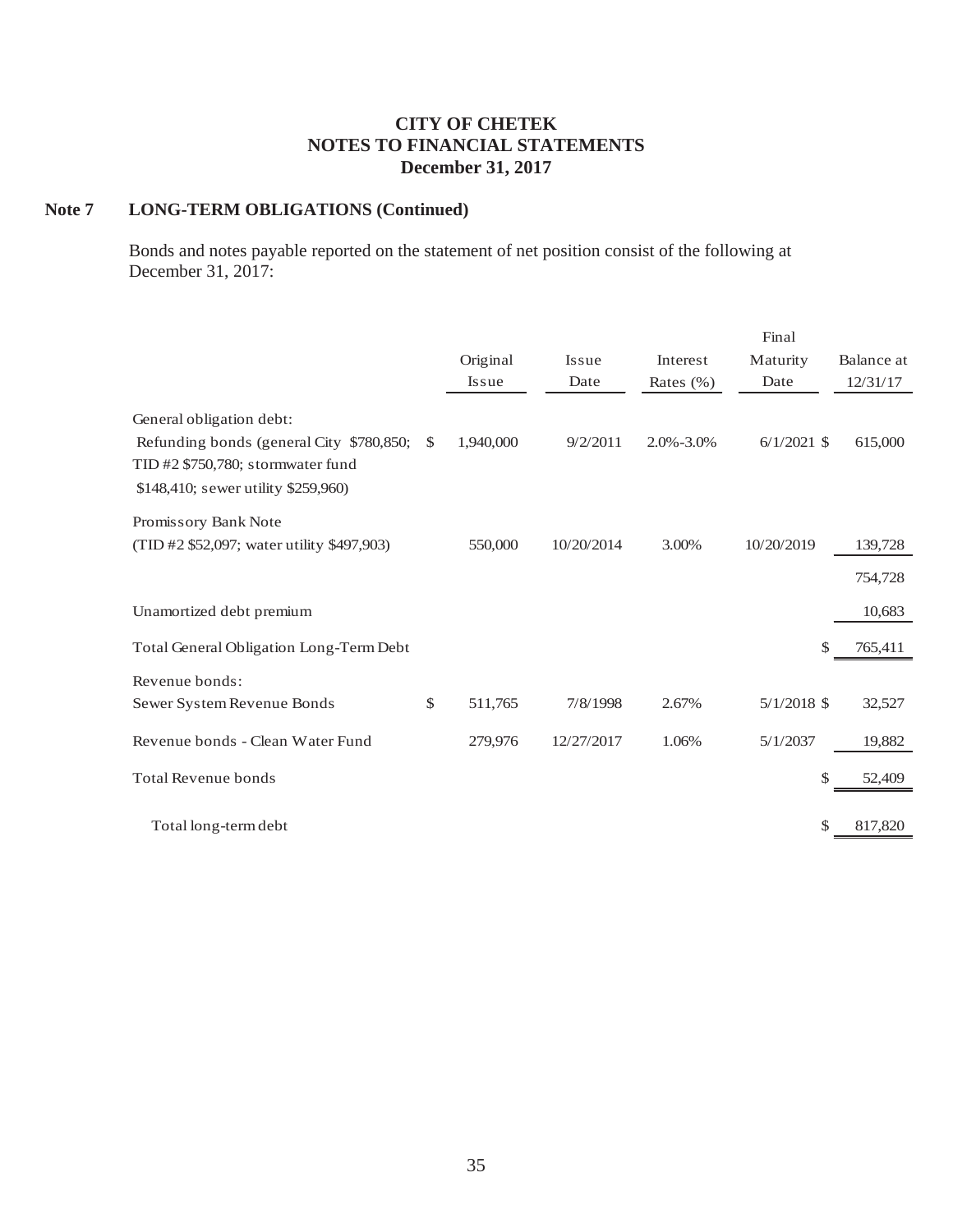#### **Note 7 LONG-TERM OBLIGATIONS (Continued)**

Debt service requirements to maturity are as follows:

|               |               | <b>Governmental activities</b> |                 | <b>Business-type activities</b> |    |                        |               |
|---------------|---------------|--------------------------------|-----------------|---------------------------------|----|------------------------|---------------|
|               |               | Long-Term Debt                 |                 | <b>Long-Term Debt</b>           |    |                        |               |
| <b>Years</b>  |               | <b>Principal</b>               | <b>Interest</b> | <b>Principal</b>                |    | <b>Interest</b>        | <b>Totals</b> |
| 2018          | $\mathcal{S}$ | 212,170 \$                     | 12,795 \$       | 180,840 \$                      |    | $6,592$ \$             | 412,397       |
| 2019          |               | 103,920                        | 8,054           | 40,325                          |    | 1,967                  | 154,266       |
| 2020          |               | 108,250                        | 4,871           | 16,750                          |    | 753                    | 130,624       |
| 2021          |               | 108,250                        | 1,623           | 16,750                          |    | 251                    | 126,874       |
| 2022          |               |                                |                 |                                 |    |                        |               |
| 2023-2027     |               |                                |                 |                                 |    |                        |               |
| 2028-2032     |               |                                |                 |                                 |    |                        |               |
| 2033-2037     |               |                                |                 | 19,882                          |    | 310                    | 20,192        |
| <b>Totals</b> | \$            | $\mathcal{S}$<br>532,590       | 27,343          | \$<br>274,547                   | \$ | $\mathcal{S}$<br>9,873 | 844,353       |

**Mortgage Revenue Bonds:** At December 31, 2017 the City had several mortgage revenue bond issues outstanding as discussed below. The City's full faith and credit do not back the mortgage revenue bonds which are instead backed only by the assets and revenues of the enterprise funds.

**Sewer System Revenue Bonds**. During 1998 and 2017 the City authorized the issuance of sewer revenue bonds.

**State of Wisconsin Clean Water Fund Loan.** The City authorized, by Resolutions 98-26 and 2017-19, the issuance of up to \$527,883 and \$279,976 respectively in sewerage system revenue bonds for the purpose of financing sewer system treatment plant modifications. The revenue bonds were issued to the State of Wisconsin Clean Water Fund in accordance with the terms and conditions of a Financial Assistance Agreement.

The terms of the agreement with the State provide for the disbursing of loan proceeds to the City based on approved disbursement requests. The City received \$469,411 in 1998 and an additional \$42,354 in 1999. The revenue bonds bear interest at a rate of 2.672 percent and are being amortized over twenty years. In 2017, the City received \$18,089 and \$19,881 in grant and loan funds respectively as it began the project authorized with resolution 2017-19.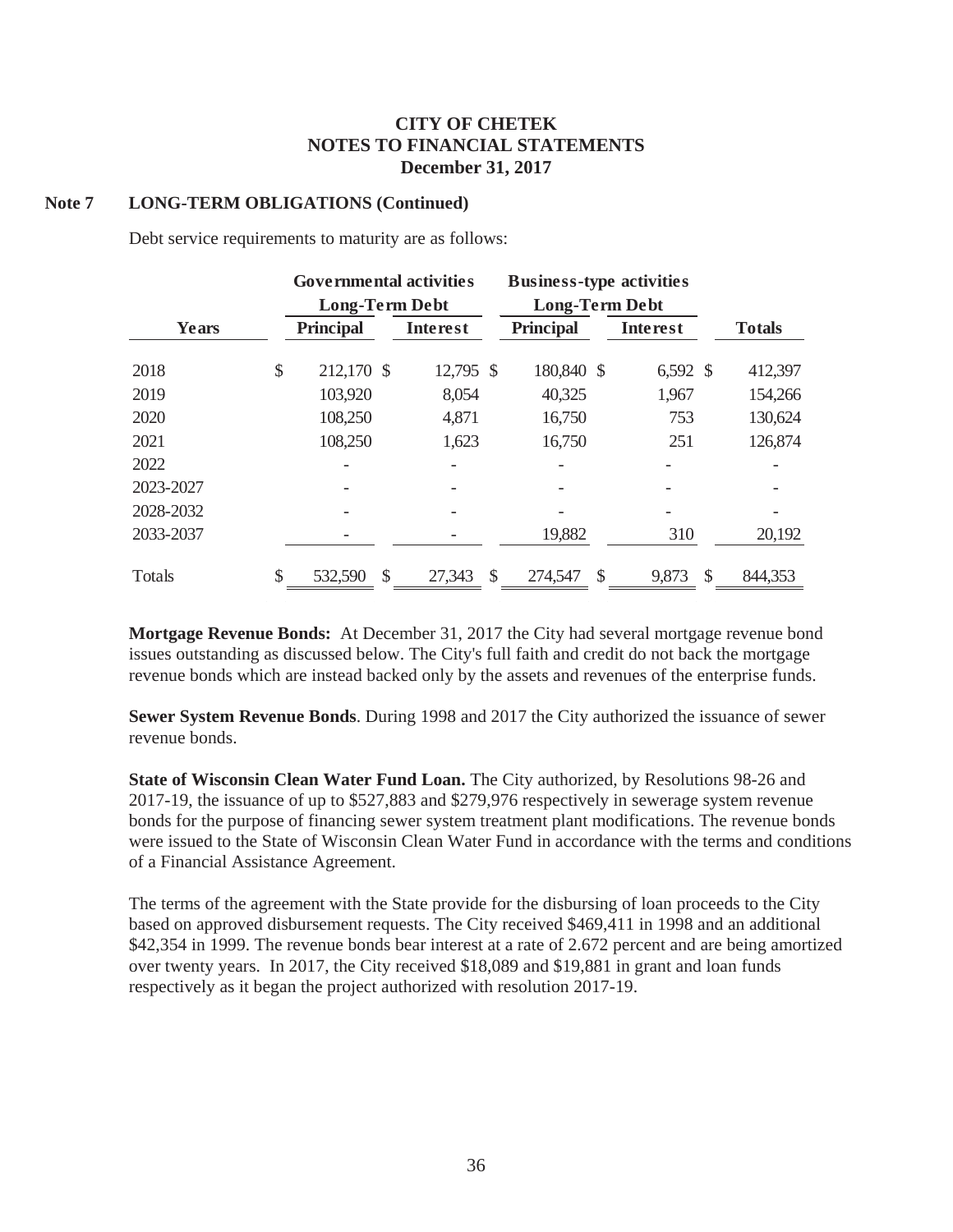### **Note 7 LONG-TERM OBLIGATIONS (Continued)**

The revenue bonds may not be prepaid without the consent of the State. Consent may be withheld by the State at the State's sole discretion.

According to the resolution authorizing the issuance of the sewer system revenue bonds, the sewer utility is to set aside gross revenues in separate and special funds as follows:

- (1) Operation and Maintenance Fund
- (2) Debt Service Fund
- (3) Depreciation Fund
- (4) Surplus Fund

Special requirements pertaining to the establishment, use and balances required in the special funds are detailed in the authorizing resolution. As noted for the previous issue, the debt service and depreciation funds have been established by the utility with balances as stated above.

**Land Contract Payable:** On December 14, 2016, the City entered into a land contract totaling \$70,000 for the purchase of a property in the City to be used for future parking. The contract is interest free with \$10,000 paid in December, 2016, and the remainder to be paid in two installments in January, 2017, and January, 2018. There is one \$30,000 installment left at December 31, 2017.

**Long-Term Debt Margin**: Pursuant to Section 67.03 of the Wisconsin Statutes, the total indebtedness of the City for general purposes may not exceed 5% of the value of the taxable property.

| Equalized value at December 31, 2017                             | 145,324,200 |
|------------------------------------------------------------------|-------------|
| Legal debt margin percentage (5% of equalized value)             | 5%          |
|                                                                  | 7,266,210   |
| Less - Outstanding general obligation debt subject to debt limit | 754,728     |
| Legal debt margin                                                | 6,511,482   |

For the year ended December 31, 2017, interest expense totaling \$33,876 was incurred and recorded in the statement of activities. No interest expense was capitalized during 2017.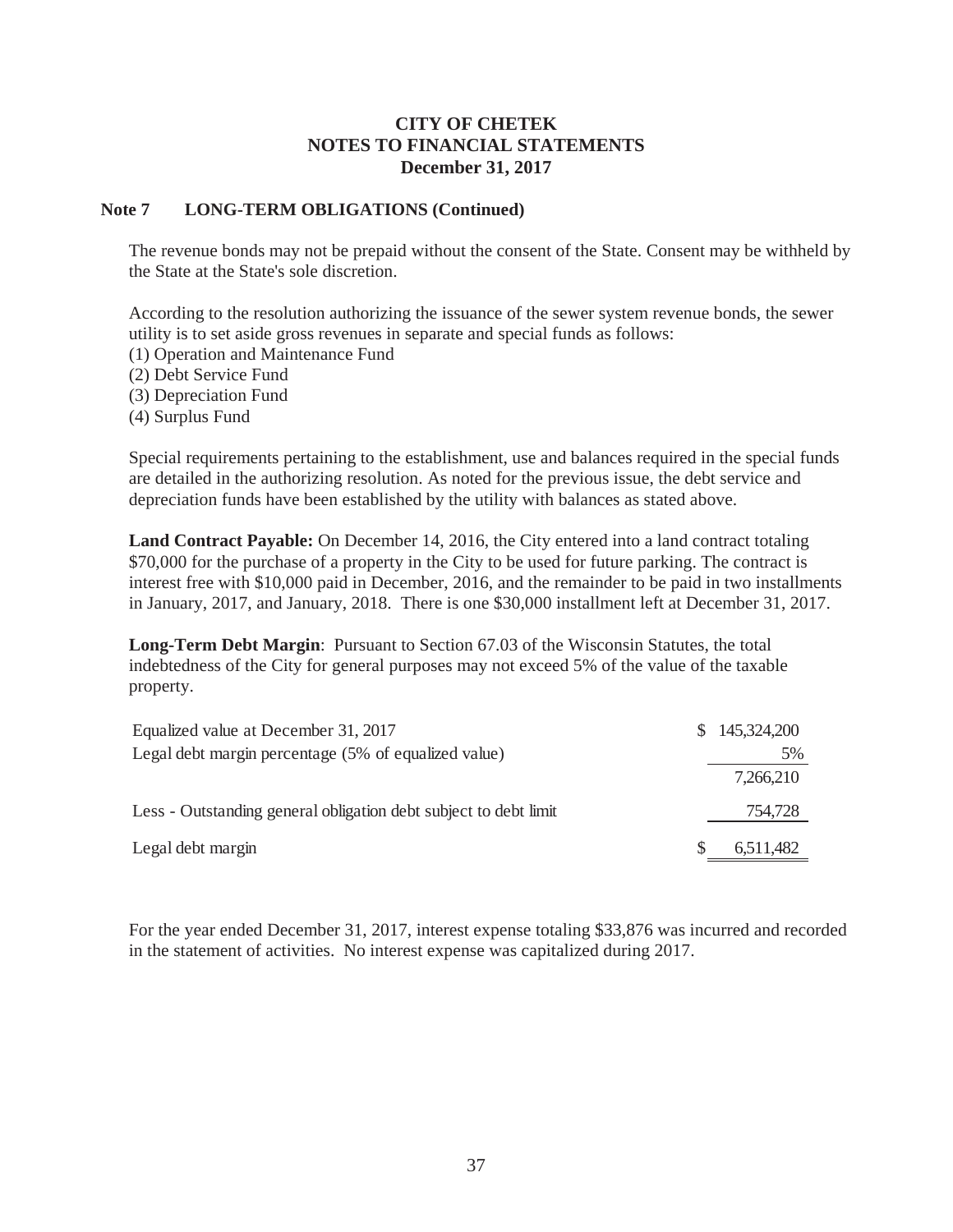### **Note 8 INTERFUND TRANSFERS**

The following is a schedule of interfund transfers in the fund financial statements:

| <b>Fund Transferred to</b> | <b>Fund Transferred from</b> | <b>Amount</b> |
|----------------------------|------------------------------|---------------|
| Debt Service Fund          | General Fund                 | \$<br>135,838 |
|                            | Nonmajor funds               | 147,935       |
|                            |                              | \$<br>283,773 |
|                            |                              |               |
| General Fund               | Knapp Haven Nursing Home* \$ | 807,595       |
|                            | Pelican Place Apartments*    | (27,159)      |
|                            | Water Utility                | 53,993        |
|                            | Sewer Utility                | 2,489         |
|                            |                              | \$<br>836,918 |

\* - Funds were closed due to sale of both facilities in 2016 which was settled in 2017. The amounts were transferred (net for both facilities) to the general fund. See additional information on the sale at Note 16.

The property tax equivalent paid by the water and sewer utilities to the general fund is reflected as an interfund transfer in the financial statements. The transfers from the various funds to the debt service fund were made to finance each fund's share of current year debt maturities payable from governmental funds.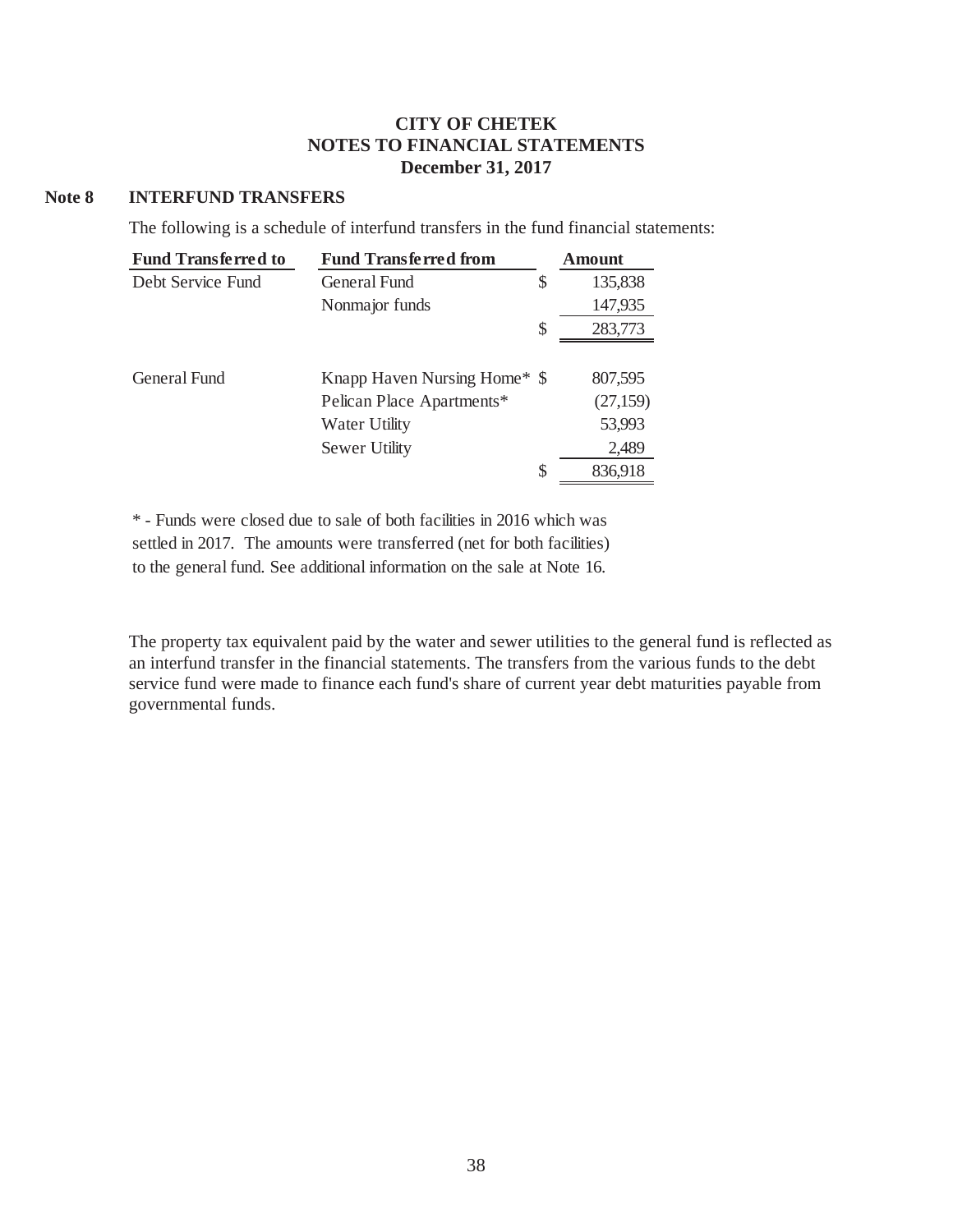### **Note 9 NET POSITION**

Net position reported on the government-wide statement of net position at December 31, 2017, including the following: **Governmental Activities:**

| Capital assets, net of accumulated depreciation | \$<br>4,023,742 |
|-------------------------------------------------|-----------------|
| Less: Related long-term debt outstanding        | (541, 841)      |
| Total net investment in capital assets          | 3,481,901       |
| Restricted for:                                 |                 |
| Debt retirement                                 | 21,764          |
| Housing loan programs                           | 1,181,702       |
| Future TIF No. 2 expenditures                   | 25,232          |
| Other purposes                                  | 15,182          |
| Total restricted                                | 1,243,880       |
| Unrestricted                                    | 2,285,809       |
| Total net position                              | \$<br>7,011,590 |
| <b>Business-Type Activities:</b>                |                 |
| Capital assets, net of accumulated depreciation | \$<br>3,768,817 |
| Less: Related long-term debt outstanding        | (275, 979)      |
| Total net investment in capital assets          | 3,492,838       |
| Restricted for:                                 |                 |
| Capital asset replacement                       | 252,579         |
| Debt retirement                                 | 36,512          |
|                                                 | 289,091         |
| Unrestricted                                    | 1,091,171       |
| Total net position                              | \$<br>4,873,100 |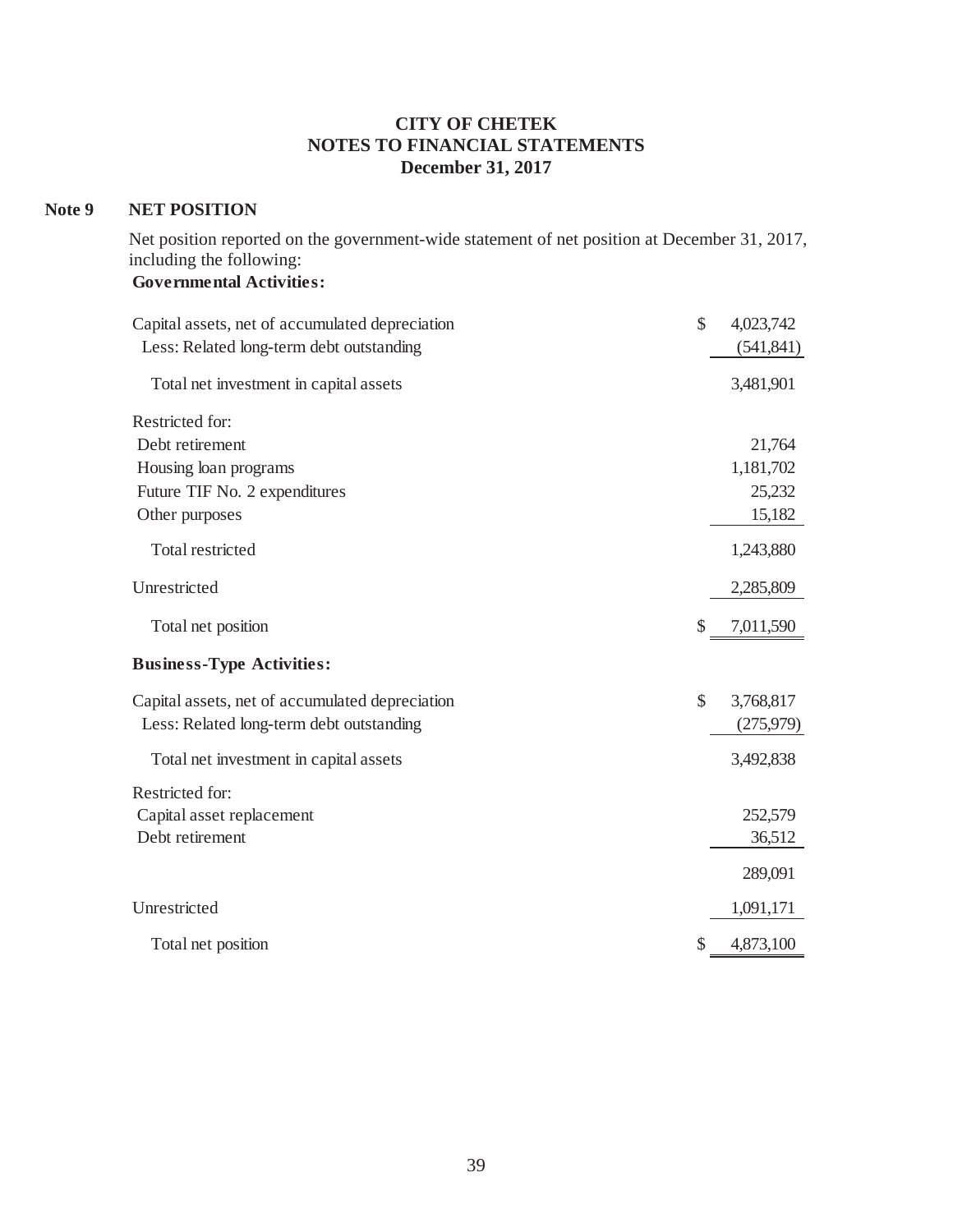# **Note 10 GOVERNMENTAL FUND BALANCES**

The governmental fund balances reported on the fund financial statements at December 31, 2017 consisted of the following:

| Nonspendable:                               |              |
|---------------------------------------------|--------------|
| Prepaid expenditures                        | \$<br>27,604 |
| <b>Restricted for:</b>                      |              |
| Library improvements                        | 15,182       |
| Housing rehabilitation revolving loan fund  | 31,605       |
| Debt service expenditures                   | 21,764       |
| Future TIF #2 expenditures                  | 25,232       |
| Total restricted fund balances              | 93,783       |
| Committed for:                              |              |
| Stormwater fund operations                  | 54,741       |
| Assigned for:                               |              |
| Future Cemetery Expense                     | 13,450       |
| City Hall Data Processing                   | 1,124        |
| <b>Fixed Asset Reserve</b>                  | 13,551       |
| <b>Building Fund</b>                        | 291,027      |
| Retirement Expense                          | 156,721      |
| City Shop Computers                         | 3,138        |
| Vest - Matching Funds                       | 3,641        |
| Law Enforce-Computer                        | 10,645       |
| Law Enforce-Car                             | 16,000       |
| Law Enforce-Equipment                       | 4,298        |
| Law Enforce-Radios                          | 6,234        |
| Court Special Purchases                     | 4,151        |
| Police-shop with a cop                      | 1,840        |
| Streets-Machinery                           | 40,928       |
| Snow / Ice Control                          | 9,535        |
| <b>Street Construction</b>                  | 5,262        |
| Gravel Crushing                             | 60,000       |
| <b>Airport Outlay</b>                       | 3,500        |
| Refuse Truck                                | 67,518       |
| Assessment of Property                      | 33,651       |
| Airport Courtesy Van                        | 899          |
| Sign-Community Center                       | 200          |
| Library Act 150/Act 520                     | 104,015      |
| Docks & Boat Landing                        | 1,000        |
| Community Center Building                   | 85           |
| Parks Outlay                                | 3,000        |
| Parks-summer music program                  | 100          |
| Economic Development Committee              | 8,052        |
| Total assigned fund balances                | 863,565      |
| Unassigned                                  | 1,408,475    |
| Total fund balances - governmental funds \$ | 2,448,168    |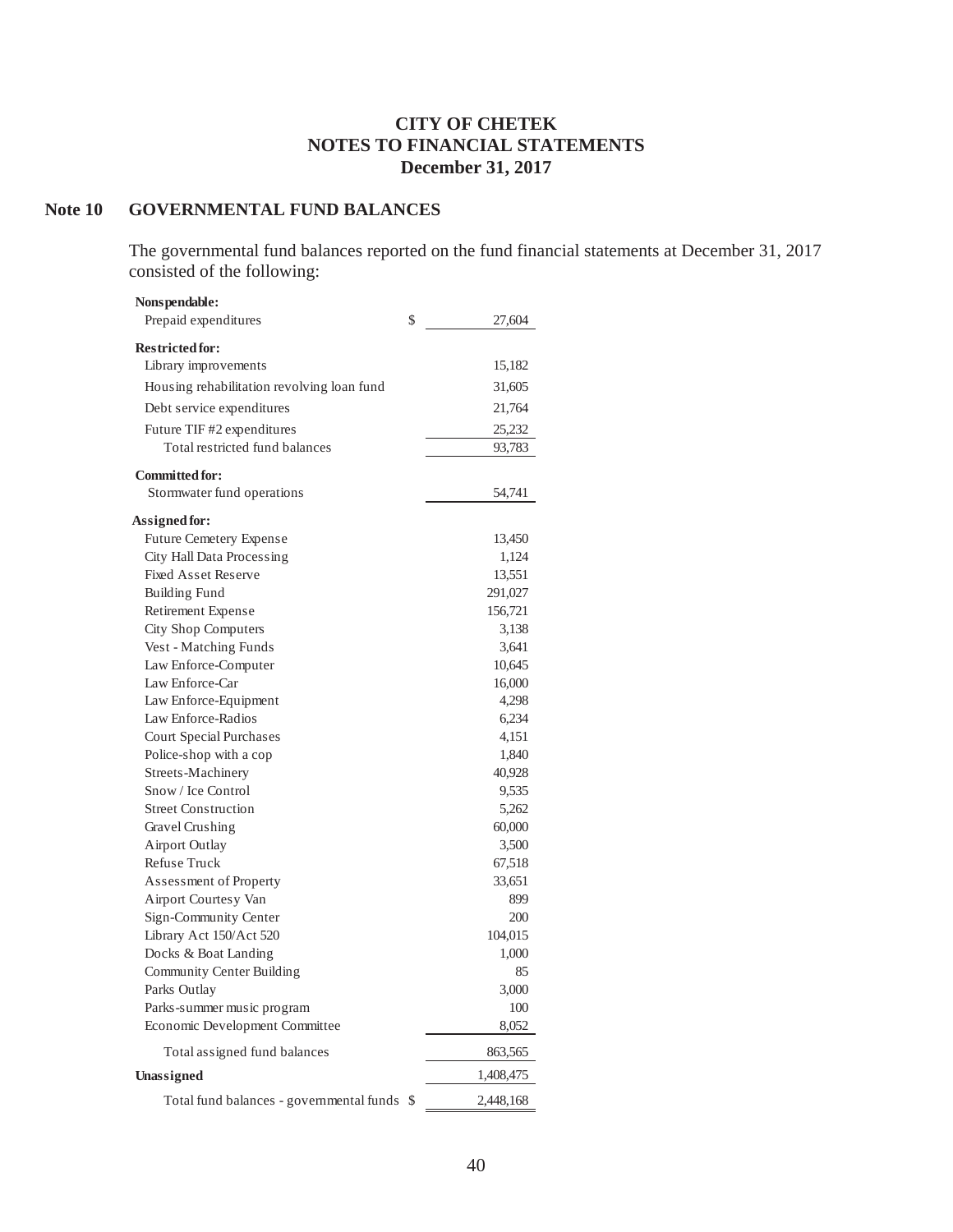#### **Note 11 TAX INCREMENTAL DISTRICT FUNDS**

The City has created three tax incremental financing districts (TIF districts or TIDs) in accordance with Section 66.1105 of the Wisconsin Statutes. The purpose of that section is to allow a municipality to recover development and improvement costs in a designated area from the property taxes generated on the increased value of the property after creation of the district. The tax on the increased value is called a tax increment.

The City terminated TID #1 in 1996. TID #2 and TID #3 were in existence during the year ended December 31, 2017. The resolutions creating TID #2 and TID #3 were dated May 13, 1997 and April 26, 2007, respectively. Resolutions subsequently amending TID #2 were dated April 8, 2003 and September 10, 2013. At the creation of TID #2, the statutes provided that no project costs could be expended later than seven years after the creation date of the district. The statutes further allowed the municipality to collect tax increments for sixteen years after the last project expenditure is made or until the net project cost of the district had been recovered, whichever occurred first. The State enacted several changes relating to tax incremental districts in 2004 (with amending legislation in 2005). One of these changes extended the expenditure period for all current and future districts, effective October 1, 2004, to five years prior to the termination of the district's unextended maximum life. For those districts that had reached the end of its project expenditure period prior to October 1, 2004, it allows a municipality to expend additional project costs included in the project plan beginning October 1, 2004 (subject to certain conditions). The unextended maximum life of TID #3 is twenty years.

The project plans for the districts, on file in the office of the City Clerk-Treasurer, detail the proposed projects, the estimated years of construction or site acquisition and the estimated costs of the individual project components of the districts. Project costs uncollected at the dissolution date are absorbed by the municipality.

|                                      | <b>TID #2</b>      | <b>TID #3</b> |
|--------------------------------------|--------------------|---------------|
| Accumulated project costs:           |                    |               |
| From inception to December 31, 2017  | \$<br>4,217,721 \$ | 276,404       |
| Accumulated project revenues:        |                    |               |
| Tax increments                       | 3,499,017          |               |
| Intergovernmental revenues           | 332,695            |               |
| Special assessments levied           | 29,995             |               |
| Sale of property                     | 15,144             |               |
| Rent                                 | 34,530             | 7,891         |
| Interest on investments              | 65,948             |               |
| Premium on debt issued               | 27,619             |               |
| Transfers in                         |                    | 206,594       |
| Total project revenues               | 4,004,948          | 214,485       |
| Future project revenues necessary to |                    |               |
| recover net costs to date            | 212,773 \$         | 61,919        |

The following is a summary of TID #2 and TID #3 project costs and revenues through December 31, 2017: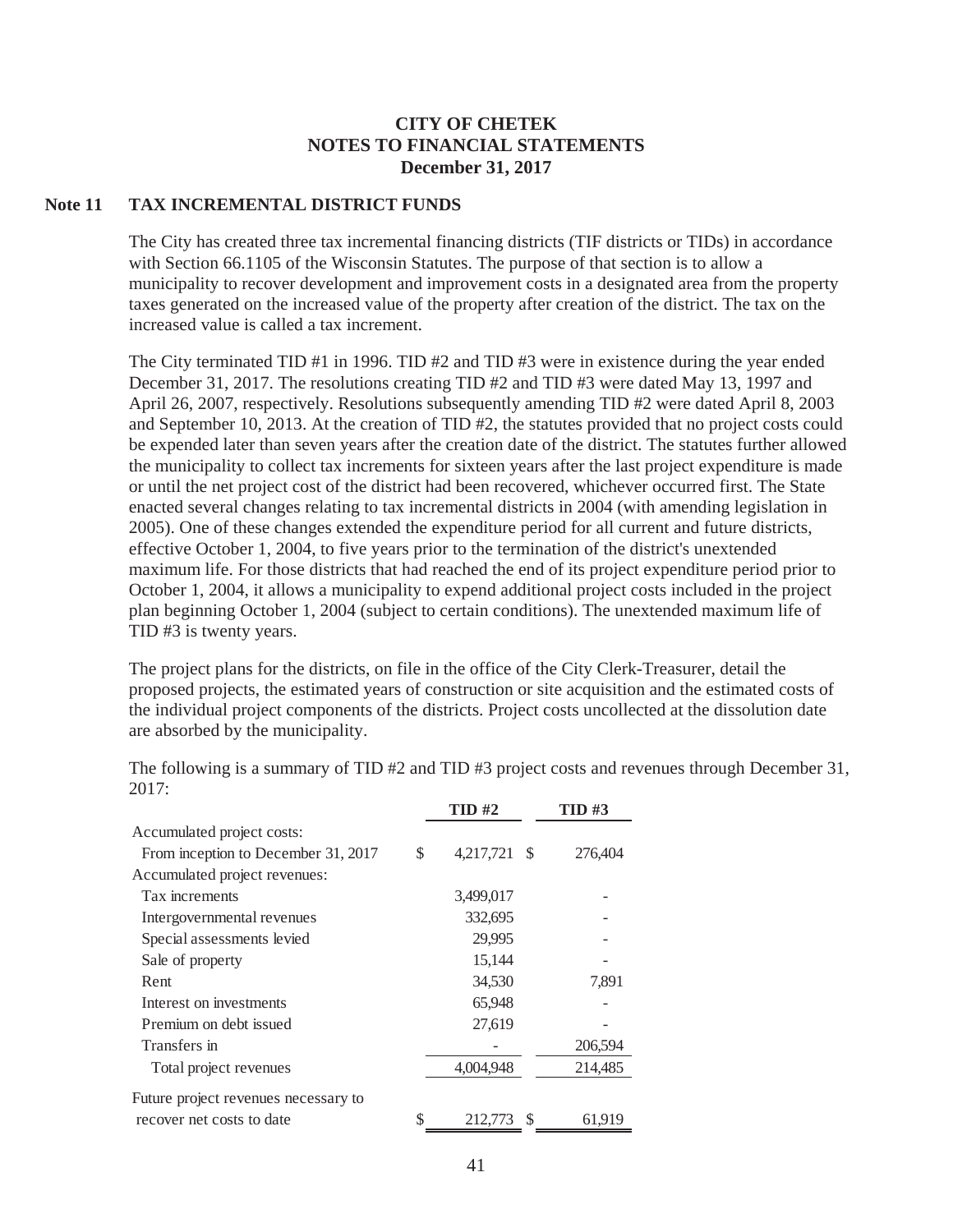#### **Note 11 TAX INCREMENTAL DISTRICT FUNDS (Continued)**

The summary of transactions is reconcilable to the TID fund balances (deficits) at December 31, 2017 as follows:

|                                                                                                          | <b>TID #2</b> | $TID \#3$ |
|----------------------------------------------------------------------------------------------------------|---------------|-----------|
| Year-end balances of long-term debt<br>payable from TID funds:<br>G.O. Refunding bonds dated 9/2/11<br>S | 238,005 \$    |           |
| Less - unrecovered costs                                                                                 | 212,773       | 61,919    |
| Fund balance (deficit), December 31, 2017 \$                                                             | 25.232        | (61,919)  |

### **Note 12 DEFINED BENEFIT PENSION**

#### **Plan Description**

The Wisconsin Retirement System ("WRS") is a cost-sharing multiple-employer defined benefit pension plan. WRS benefits and other plan provisions are established by Chapter 40 of the Wisconsin Statutes. Benefit terms may only be modified by the legislature. The retirement system is administered by the Wisconsin Department of Employee Trust Funds (ETF). The system provides coverage to all eligible State of Wisconsin, local government and other public employees. All employees, initially employed by a participating WRS employer on or after July 1, 2011, and expected to work at least 1,200 hours a year (880 hours for teachers and school district educational support employees) and expected to be employed for at least one year from employee's date of hire are eligible to participate in the WRS.

ETF issues a standalone Comprehensive Annual Financial Report (CAFR), which can be found at http://etf.wi.gov/publications/cafr.htm

### **Vesting**

For employees beginning participation on or after January 1, 1990, and no longer actively employed on or after April 24, 1998, creditable service in each of five years is required for eligibility for a retirement annuity. Participants employed prior to 1990 and on or after April 24, 1998, and prior to July 1, 2011, are immediately vested. Participants who initially became WRS eligible on or after July 1, 2011, must have five years of creditable service to be vested.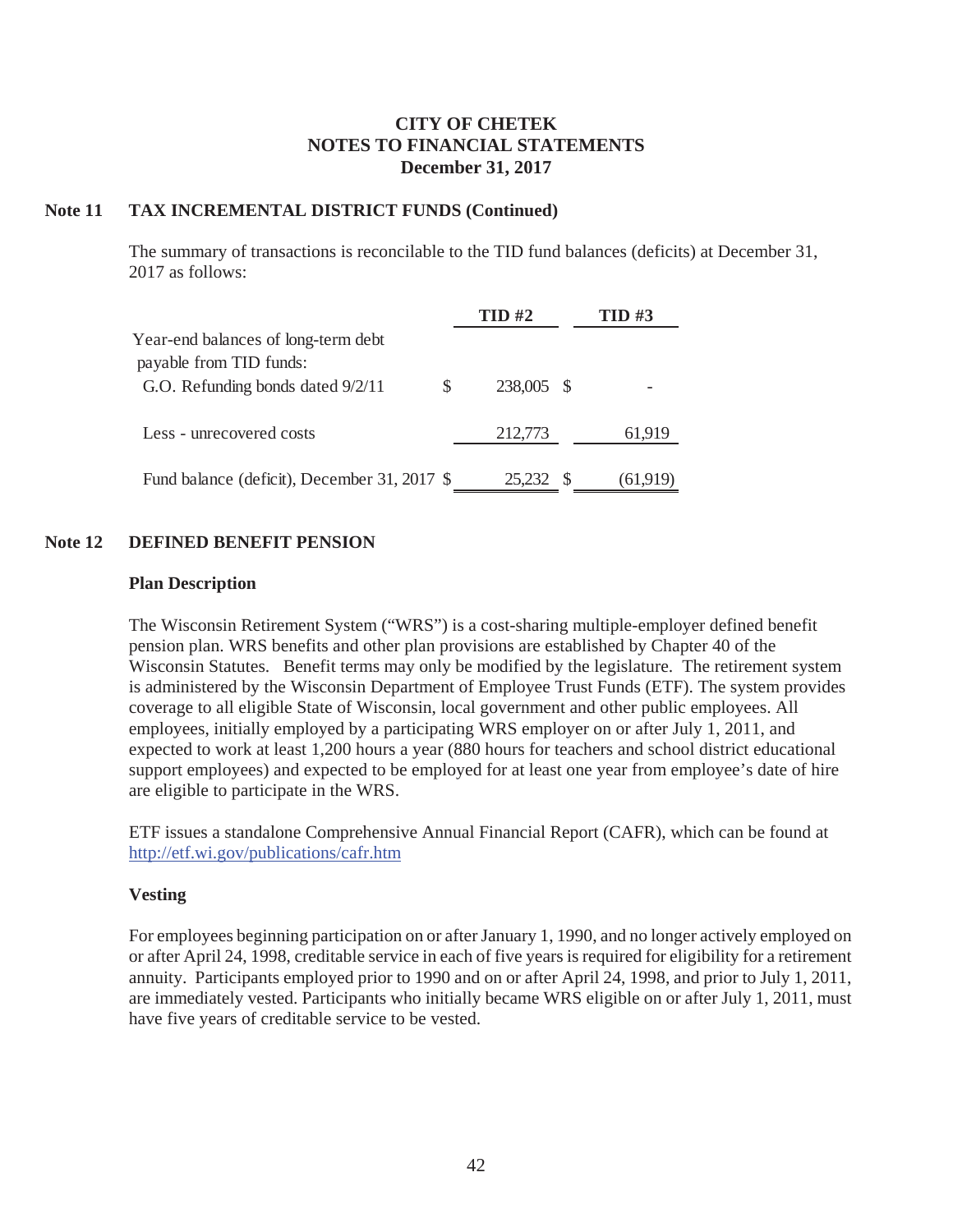### **Note 12 DEFINED BENEFIT PENSION (Continued)**

#### **Benefits Provided**

Employees who retire at or after age 65 (54 for protective occupation employees, 62 for elected officials and State executive participants) are entitled to receive an unreduced retirement benefit. The factors influencing the benefit are: (1) final average earnings, (2) years of creditable service, and (3) a formula factor.

Final average earnings is the average of the participant's three highest years' earnings. Creditable service is the creditable current and prior service expressed in years or decimal equivalents of partial years for which a participant receives earnings and makes contributions as required. The formula factor is a standard percentage based on employment category.

Employees may retire at age 55 (50 for protective occupation employees) and receive reduced benefits. Employees terminating covered employment before becoming eligible for a retirement benefit may withdraw their contributions and forfeit all rights to any subsequent benefits.

The WRS also provides death and disability benefits for employees.

#### **Post-Retirement Adjustments**

The Employee Trust Funds Board may periodically adjust annuity payments from the retirement system based on annual investment performance in accordance with s. 40.27, Wis. Stat. An increase (or decrease) in annuity payments may result when investment gains (losses), together with other actuarial experience factors, create a surplus (shortfall) in the reserves, as determined by the system's consulting actuary. Annuity increases are not based on cost of living or other similar factors. For Core annuities, decreases may be applied only to previously granted increases. By law, Core annuities cannot be reduced to an amount below the original, guaranteed amount (the "floor") set at retirement. The Core and Variable annuity adjustments granted during recent years are as follows:

|      | Core Fund  | Variable Fund |
|------|------------|---------------|
| Year | Adjustment | Adjustment    |
| 2007 | 3.0%       | 10.0%         |
| 2008 | 6.6%       | 0.0%          |
| 2009 | $-2.1%$    | $-42.0%$      |
| 2010 | $-1.3%$    | 22.0%         |
| 2011 | $-1.2%$    | 11.0%         |
| 2012 | $-7.0\%$   | $-7.0\%$      |
| 2013 | $-9.6%$    | 9.0%          |
| 2014 | 4.7%       | 25.0%         |
| 2015 | 2.9%       | 2.0%          |
| 2016 | 0.5%       | $-5.0\%$      |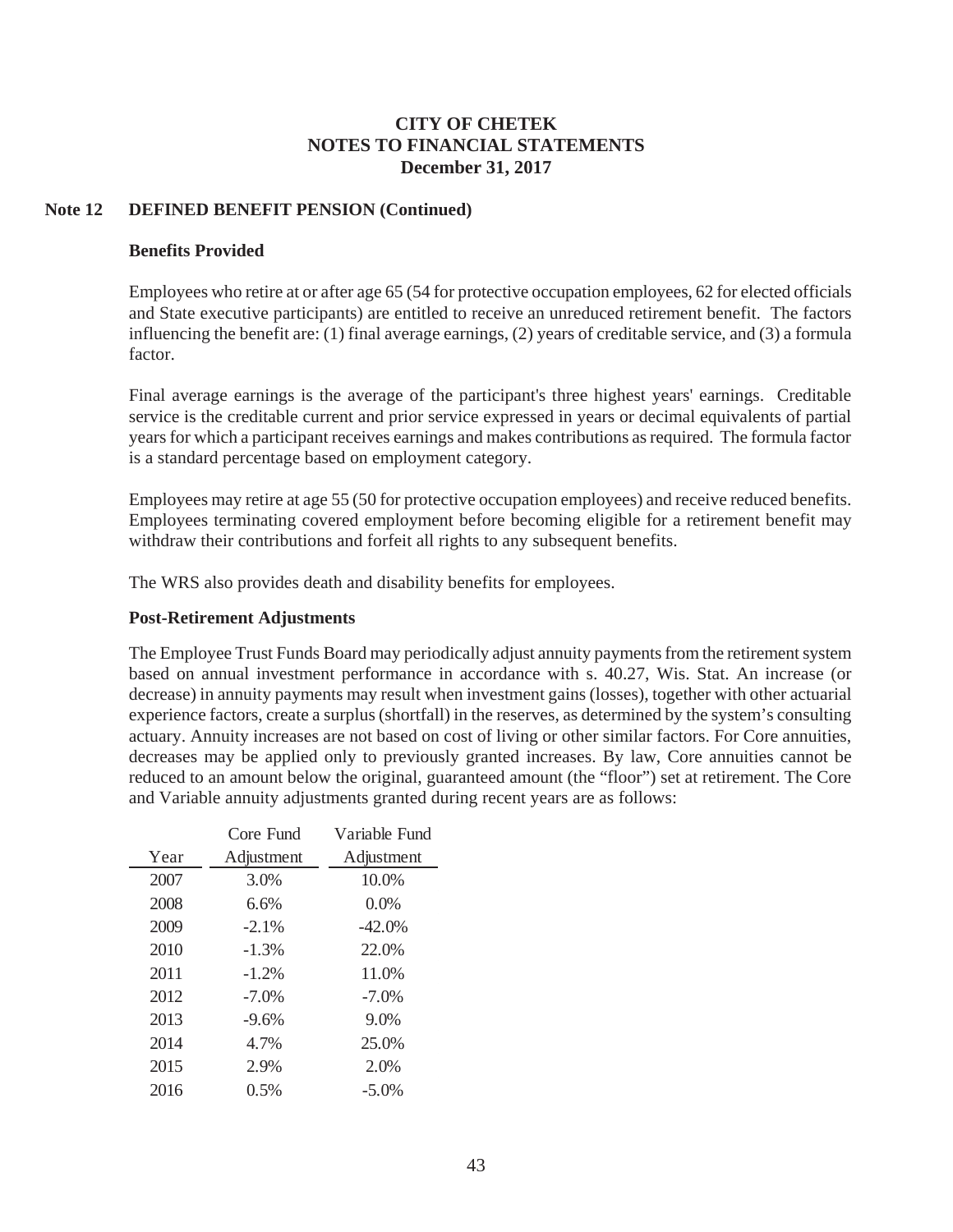# **Note 12 DEFINED BENEFIT PENSION (Continued)**

### **Contributions**

Required contributions are determined by an annual actuarial valuation in accordance with Chapter 40 of the Wisconsin Statutes. The employee required contribution is one-half of the actuarially determined contribution rate for general category employees, including teachers, and Executives and Elected Officials. Starting on January 1, 2016, the Executives and Elected Officials category was merged into the General Employee Category. Required contributions for protective employees are the same rate as general employees. Employers are required to contribute the remainder of the actuarially determined contribution rate. The employer may not pay the employee required contribution unless provided for by an existing collective bargaining agreement.

During the reporting period, the WRS recognized \$26,724 in contributions from the employer

Contribution rates as of December 31, 2017 are:

|                                    | Employee Employer |         |
|------------------------------------|-------------------|---------|
| General (including teachers,       | $6.6\%$           | 6.6%    |
| executives, and elected officials) |                   |         |
| Protective with Social Security    | 6.6%              | $9.4\%$ |
| Protective without Social Security | 6.6%              | 13.2%   |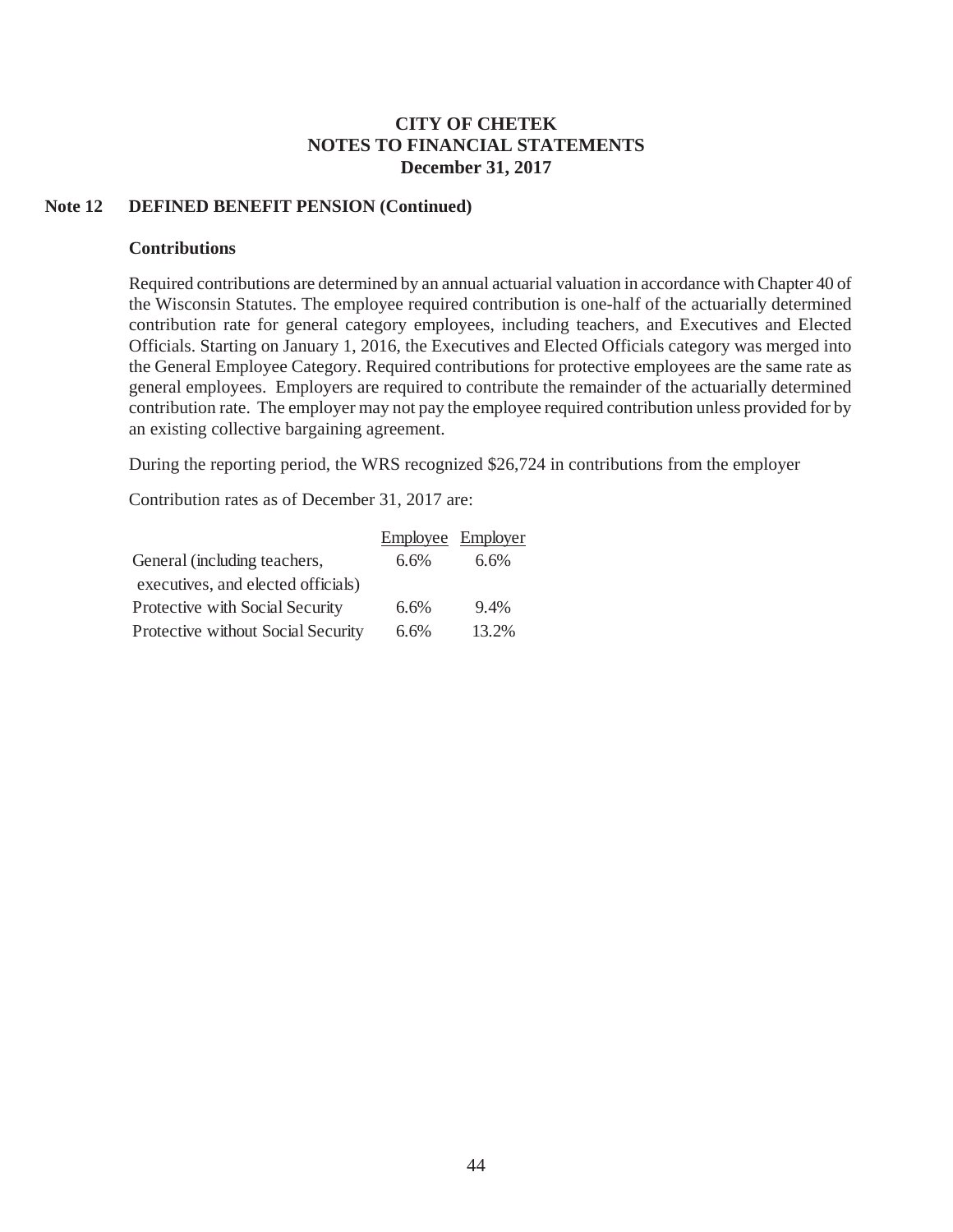### **Note 12 DEFINED BENEFIT PENSION (Continued)**

### **Pension Liabilities, Pension Expense, and Deferred Outflows of Resources and Deferred Inflows of Resources Related to Pensions**

At December 31, 2017, the City reported a liability (asset) of \$24,179 for its proportionate share of the net pension liability (asset). The net pension liability (asset) was measured as of December 31, 2016, and the total pension liability used to calculate the net pension liability (asset) was determined by an actuarial valuation as of December 31, 2015 rolled forward to December 31, 2016. No material changes in assumptions or benefit terms occurred between the actuarial valuation date and the measurement date. The City's proportion of the net pension liability (asset) was based on the City's share of contributions to the pension plan relative to the contributions of all participating employers. At December 31, 2016, the City's proportion was .00299852%, which was a decrease of .000065% from its proportion measured as of December 31, 2015.

For the year ended December 31, 2017, the City recognized pension expense of \$62,598.

At December 31, 2017, the City reported deferred outflows of resources and deferred inflows of resources related to pensions from the following sources:

|                                                           | <b>Deferred Outflow</b> |     | Deferred Inflows |
|-----------------------------------------------------------|-------------------------|-----|------------------|
|                                                           | of Resources            |     | of Resources     |
| <b>Cost-Sharing Multiple-Employer Pension Plan:</b>       |                         |     |                  |
| Differences between expected and actual experience        | \$<br>$9,220$ \$        |     | 76,041           |
| Changes in assumptions                                    | 25,280                  |     |                  |
| Net differences between projected and actual earnings     |                         |     |                  |
| on pension plan investments                               | 120,356                 |     |                  |
| Changes in proportionate and difference between           |                         |     |                  |
| employer contributions and proportionate share of         |                         |     |                  |
| contributions                                             | 977                     |     |                  |
| Employer contributions subsequent to the measurement      |                         |     |                  |
| date                                                      | 36,538                  |     |                  |
| Total - costing-sharing multiple-employer pension plan \$ | 192,371                 | - S |                  |
|                                                           |                         |     | 76,041           |

\$36,538 reported as deferred outflows related to pension resulting from the WRS Employer's contributions subsequent to the measurement date will be recognized as a reduction of the net pension liability (asset) in the year ended December 31, 2017.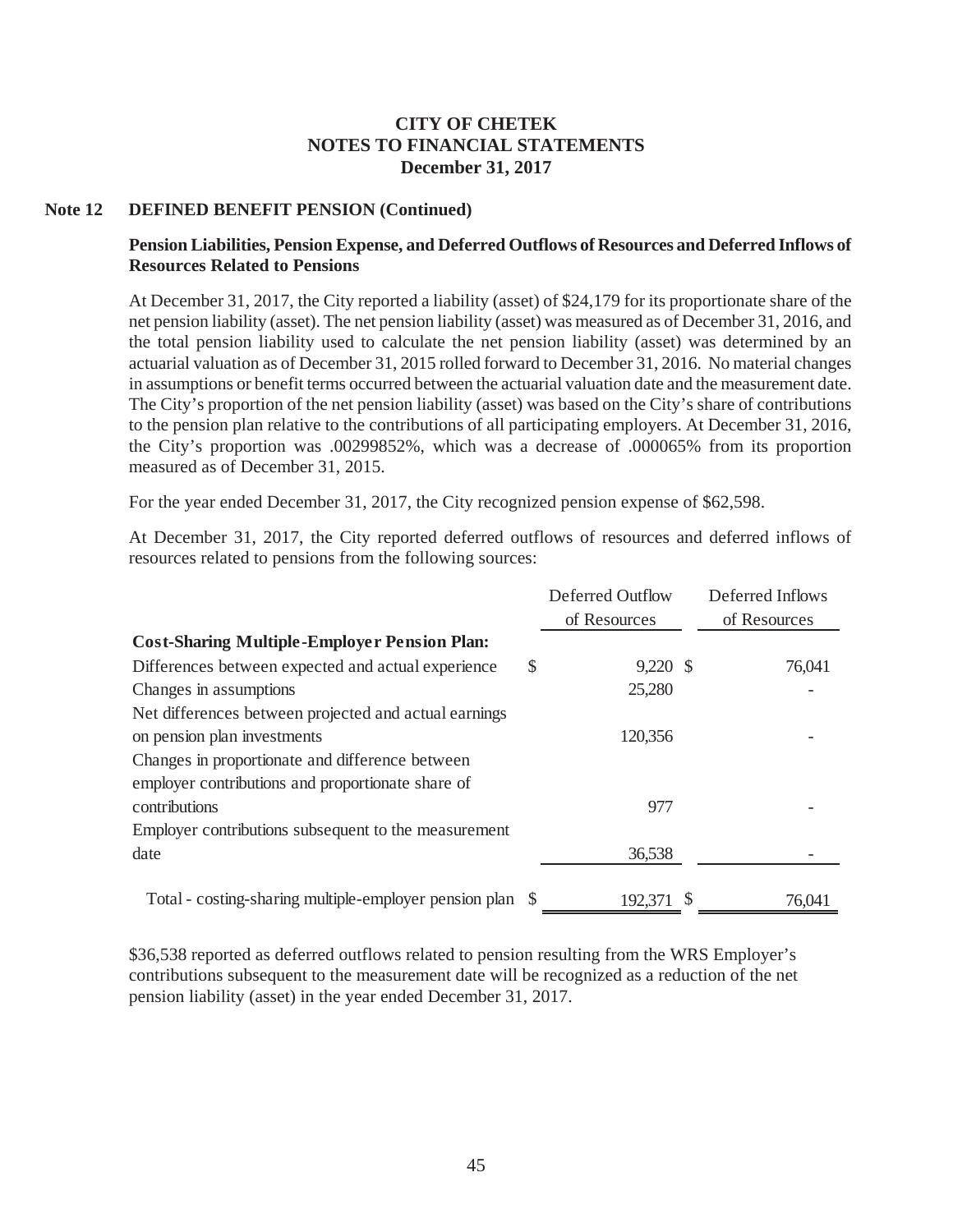### **Note 12 DEFINED BENEFIT PENSION (Continued)**

### **Pension Liabilities, Pension Expense, and Deferred Outflows of Resources and Deferred Inflows of Resources Related to Pensions (continued)**

Other amounts reported as deferred outflows of resources and deferred inflows of resources related to pension will be recognized in pension expense as follows:

| Year ended |   |                  |                    |
|------------|---|------------------|--------------------|
| December   |   | Deferred Outflow | Deferred Inflow of |
| 31:        |   | of Resources     | Resources          |
| 2018       | S | 54,292 \$        | 23,020             |
| 2019       |   | 54,292           | 23,020             |
| 2020       |   | 45,397           | 23,020             |
| 2021       |   | 1,809            | 6,981              |
| 2022       |   | 43               |                    |
| Thereafter |   |                  |                    |

#### **Actuarial Assumptions**

The total pension liability in the December 31, 2016, actuarial valuation was determined using the following actuarial assumptions, applied to all periods included in the measurement:

| <b>Actuarial Valuation Date:</b>                  | December 31, 2015              |
|---------------------------------------------------|--------------------------------|
| Measurement Date of Net Pension Liability (Asset) | December 31, 2016              |
| <b>Actuarial Cost Method:</b>                     | Entry Age                      |
| <b>Asset Valuation Method:</b>                    | Fair Market Value              |
| Long-Term Expected Rate of Return:                | 7.2%                           |
| Discount Rate:                                    | 7.2%                           |
| <b>Salary Increases:</b>                          |                                |
| Inflation                                         | 3.2%                           |
| Seniority/Merit                                   | $0.2\% - 5.6\%$                |
| Mortality:                                        | Wisconsin 2012 Mortality Table |
| Post-retirement Adjustments*                      | 2.1%                           |

\* No post - retirement adjustment is guaranteed. Actual adjustments are based on recognized investment return, actuarial experience and other factors. 2.1% is the assumed annual adjustment based on the investment return assumption and the post-retirement discount rate.

Actuarial assumptions are based upon an experience study conducted in 2015 using experience from 2012-2014. The total pension liability for December 31, 2016 is based upon a roll-forward of the liability calculated from the December 31, 2015 actuarial valuation.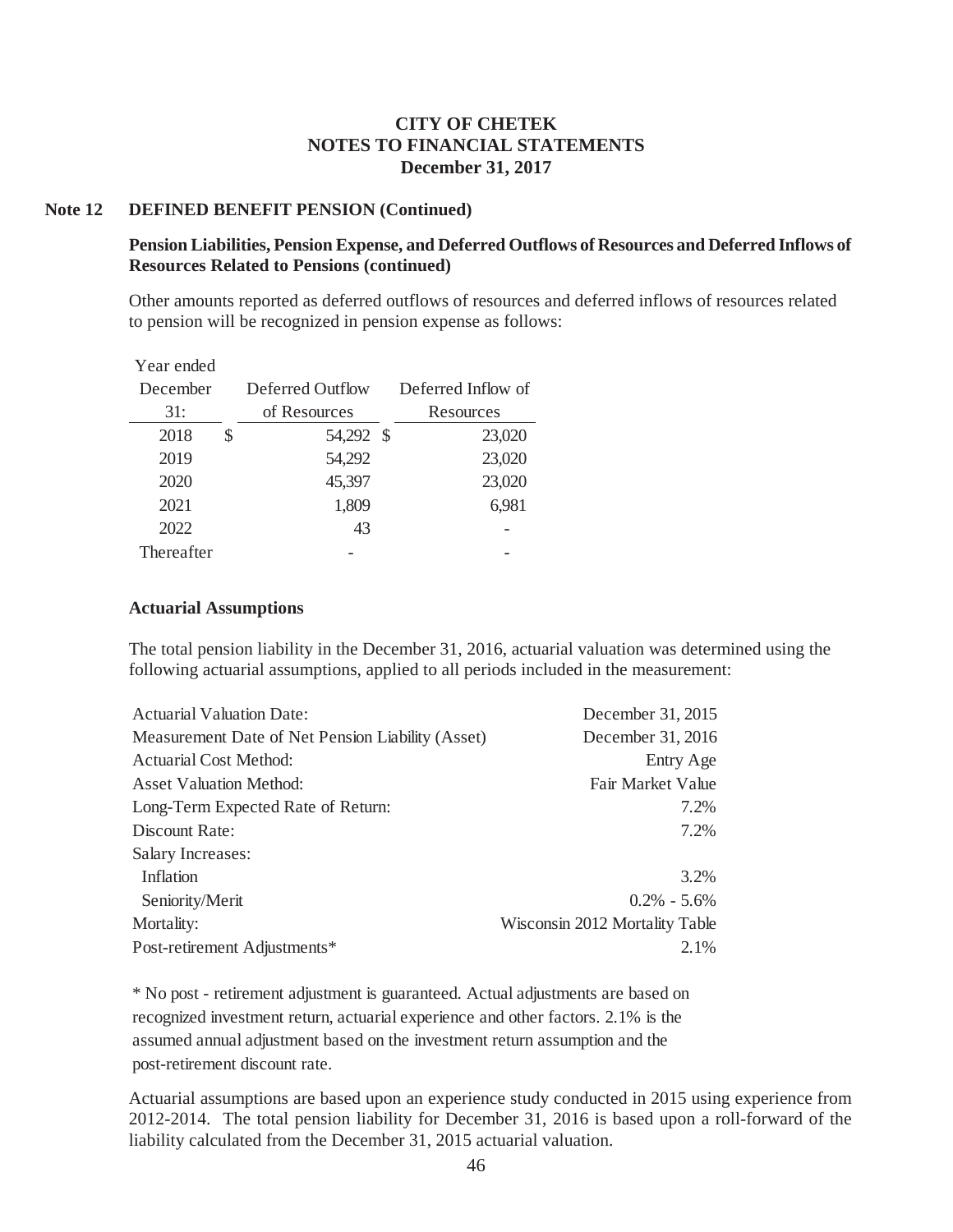#### **Note 12 DEFINED BENEFIT PENSION (Continued)**

#### **Actuarial Assumptions (continued)**

*Long-term expected Return on Plan Assets.* The long-term expected rate of return on pension plan investments was determined using a building-block method in which best-estimate ranges of expected future real rates of return (expected returns, net of pension plan investment expense and inflation) are developed for each major asset class. These ranges are combined to produce the longterm expected rate of return by weighting the expected future real rates of return by the target asset allocation percentage and by adding expected inflation. The target allocation and best estimates of arithmetic real rates of return for each major asset class are summarized in the following table:

|                                   |            |                     | Long-Term |              |
|-----------------------------------|------------|---------------------|-----------|--------------|
|                                   |            |                     | Expected  | Long-Term    |
|                                   | Current    | Destination         | Nominal   | Expected     |
|                                   | Asset      | <b>Target Asset</b> | Rate of   | Real Rate of |
| Core Fund Asset Class             | Allocation | Allocation          | Return    | Return       |
| <b>Global Equities</b>            | 50.0%      | 45.0%               | 8.3%      | 5.4%         |
| Fixed Income                      | 24.5%      | 37.0%               | 4.2%      | 1.4%         |
| <b>Inflation Sensitive Assets</b> | 15.5%      | 20.0%               | 4.3%      | 1.5%         |
| <b>Real Estate</b>                | 8.0%       | 7.0%                | 6.5%      | 3.6%         |
| Private Equity/Debt               | 8.0%       | 7.0%                | 9.4%      | 6.5%         |
| Multi-Asset                       | 4.0%       | 4.0%                | 6.6%      | 3.7%         |
| <b>Total Core Fund</b>            | 110.0%     | 120.0%              | 7.4%      | 4.5%         |
| Variable Fund Asset Class         |            |                     |           |              |
| U.S. Equities                     | 70.0%      | 70.0%               | 7.6%      | 4.7%         |
| <b>International Equities</b>     | 30.0%      | 30.0%               | 8.5%      | 5.6%         |
| Total Variable Fund               | 100.0%     | 100.0%              | 7.9%      | 5.0%         |

New England Pension Consultants Long Term US CPI (Inflation) Forecast: 2.75% Asset Allocations are managed within established ranges, target percentages may differ from actual monthly allocations.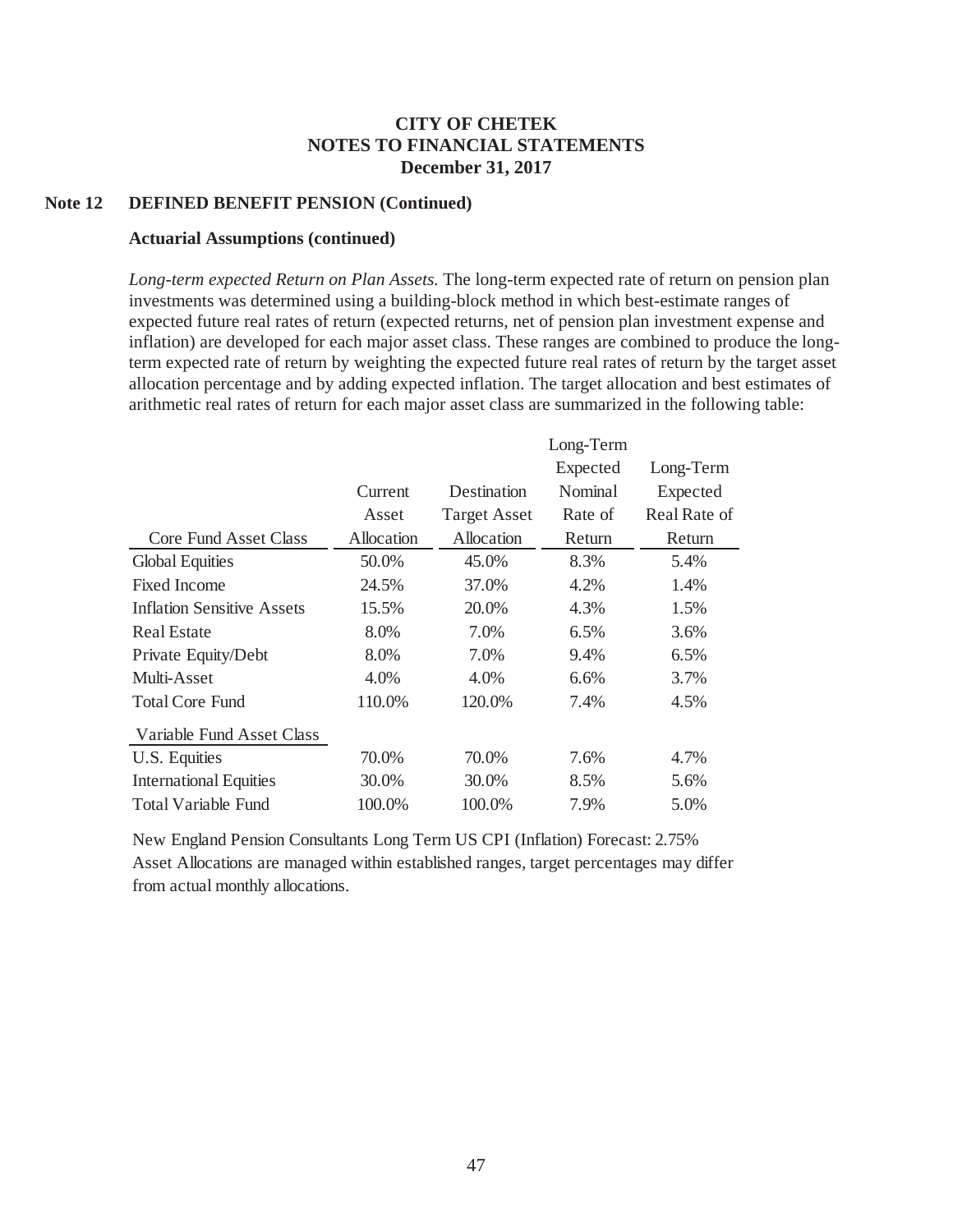### **Note 12 DEFINED BENEFIT PENSION (Continued)**

#### **Actuarial Assumptions (continued)**

*Single Discount Rate.* A single discount rate of 7.20% was used to measure the total pension liability. This single discount rate was based on the expected rate of return on pension plan investments of 7.20% and a long-term bond rate of 3.78%. Because of the unique structure of WRS, the 7.20% expected rate of return implies that a dividend of approximately 2.1% will always be paid. For purposes of the single discount rate, it was assumed that the dividend would always be paid. The projection of cash flows used to determine this single discount rate assumed that plan member contributions will be made at the current contribution rate and that employer contributions will be made at rates equal to the difference between actuarially determined contribution rates and the member rate. Based on these assumptions, the pension plan's fiduciary net position was projected to be available to make all projected future benefit payments (including expected dividends) of current plan members. Therefore, the long-term expected rate of return on pension plan investments was applied to all periods of projected benefit payments to determine the total pension liability.

*Sensitivity of the City's proportionate share of the net pension liability (asset) to changes in the discount rate.* The following presents the City's proportionate share of the net pension liability (asset) calculated using the discount rate of 7.20 percent, as well as what the City's proportionate share of the net pension liability (asset) would be if it were calculated using a discount rate that is 1 percentage-point lower (6.20 percent) or 1-percentage-point higher (8.20 percent) than the current rate:

|                                   |            | 1% Decrease to | Current       |            | 1% Increase to |  |
|-----------------------------------|------------|----------------|---------------|------------|----------------|--|
|                                   |            | Discount Rate  | Discount Rate |            | Discount Rate  |  |
|                                   | $(6.20\%)$ |                | $(7.20\%)$    | $(8.20\%)$ |                |  |
|                                   |            |                |               |            |                |  |
| District's proportionate share of |            |                |               |            |                |  |
| the net pension liability (asset) |            | 318,093        | 24,179        |            | (202, 148)     |  |

*Pension plan fiduciary net position.* Detailed information about the pension plan's fiduciary net position is available in separately issued financial statements available at http://etf.wi.gov/publications/cafr.htm.

#### **Payables to the pension plan**

As of December 31, 2017 the City has payables of \$4,461 relating to the pension plan. This amount represents legally required contributions based on the December 2017 payroll reporting period.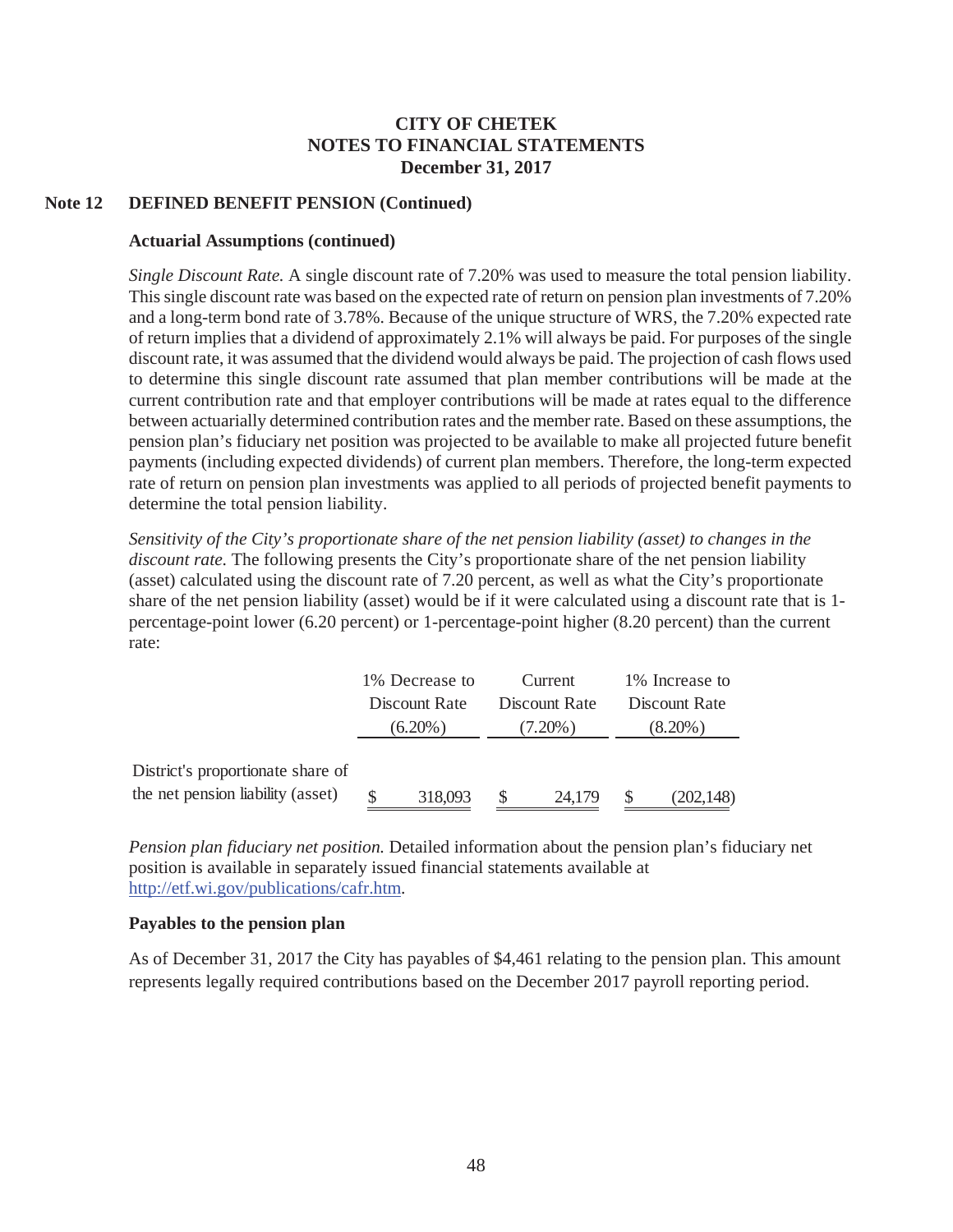### **Note 13 OTHER POSTEMPLOYMENT BENEFIT PLAN (Continued)**

The City adopted Governmental Accounting Standards Board (GASB) Statement No. 45, Accounting and Financial Reporting by Employers for Postemployment Benefits Other than Pensions. The City engaged an actuary to determine the City's liability for postemployment healthcare benefits other than pensions.

### **Single-Employer Plan Description**

The City offers a supplemental retirement program for certain employees which includes certain health insurance benefits. The City provides these benefits according to negotiated agreements. The amounts vary based on age, years of service, and classification of employees. As of the actuarial study date there were approximately 16 active participants and no retired participants receiving benefits from the City's health plans.

### **Funding Policy**

The City funds its OPEB obligation on a pay as you go basis. For fiscal year 2017, the City contributed an estimated \$17,218 to the plan.

The City's annual other postemployment benefit (OPES) cost (expense) is calculated based on the annual required contribution (ARC), an amount actuarially determined in accordance with the parameters of GASB Statement 45. The ARC represents a level of funding that, if paid on an ongoing basis, is projected to cover normal cost each year and amortize any un-funded actuarial liabilities over a period not to exceed thirty years. The following table shows the components of the City's annual OPEB cost for the year, the amount actually paid from the plan, and changes in the City's net OPEB obligation:

| Annual required contribution                   | 15,581   |
|------------------------------------------------|----------|
| Interest on net OPEB obligation                | 3,972    |
| Adjustment to annual required contribution     | (3,547)  |
| Annual OPEB cost (expense)                     | 16,006   |
| Contributions made                             | (17,218) |
| Increase in net OPEB obligation                | (1,212)  |
| Net OPEB obligation (asset) -beginning of year | 99,310   |
| Net OPEB obligation (asset) - end of year      | 98,098   |

#### **Funded Status and Funding Progress**

As of January 1, 2015, the most recent actuarial valuation date, the City's unfunded actuarial accrued liability (UAAL) was \$148,274 which is 18.2% of covered payroll in the amount of \$814,000.

Actuarial valuations of an ongoing plan involve estimates of the value of reported amounts and assumptions about the probability of occurrence of events far into the future. Examples include assumptions about future employment, mortality, and healthcare cost trends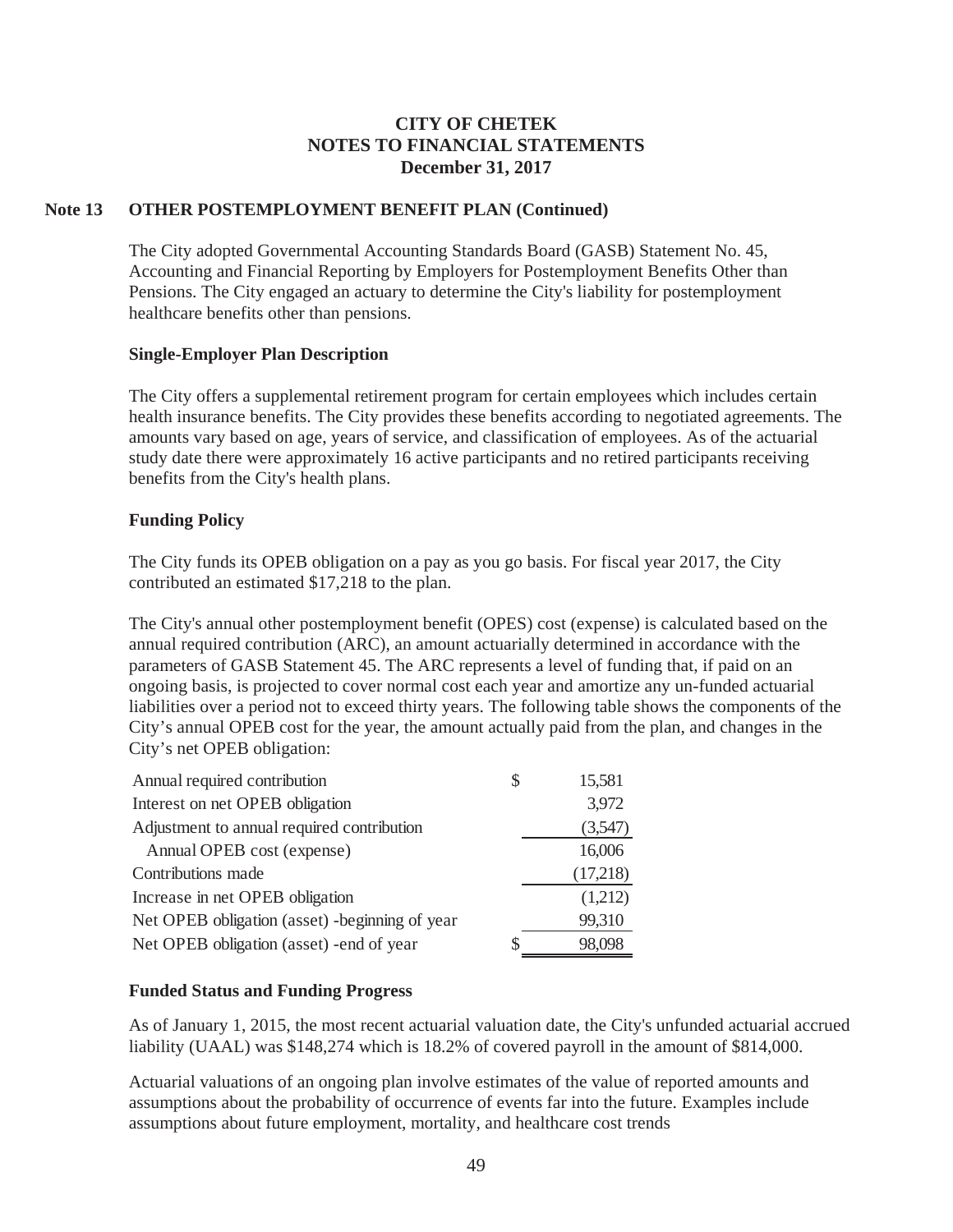### **Note 13 OTHER POSTEMPLOYMENT BENEFIT PLAN (Continued)**

#### **Funded Status and Funding Progress (Continued)**

Amounts determined regarding the funded status of the plan and the annual required contributions of the employer are subject to continual revision as actual results are compared with past expectations and new estimates are made about the future. The schedule of funding progress, presented as required supplementary information following the notes to the financial statements, presents multiyear trend information about whether the actuarial value of plan assets is increasing or decreasing over time relative to the actuarial accrued liabilities for benefits.

The City's annual OPEB cost, the percentage of the annual OPEB cost contributed to the plan, and the net OPEB obligation for 2017:

| Fiscal     |                  | Annual | Percentage of Annual         |                           | Net OPEB |  |  |
|------------|------------------|--------|------------------------------|---------------------------|----------|--|--|
| Year Ended | <b>OPEB Cost</b> |        | <b>OPEB Cost Contributed</b> | <b>Obligation</b> (Asset) |          |  |  |
|            |                  |        |                              |                           |          |  |  |
| 12/31/2017 |                  | 16,006 | 107.6%                       |                           | 98,098   |  |  |
| 12/31/2016 | S                | 15,606 | 85.2%                        |                           | 99,310   |  |  |
| 12/31/2015 | S                | 15,605 | 78.2%                        | S                         | 97,007   |  |  |

#### **Actuarial Methods and Assumptions**

Projections of benefits for financial reporting purposes are based on the substantive plan (the plan as understood by the employer and plan members) and include the types of benefits provided at the time of each valuation. The actuarial methods and assumptions used include techniques that are designed to reduce the effects of short term volatility in actuarial accrued liabilities and the actuarial value of assets, consistent with the long-term perspective of the calculations.

In the January 1, 2015 actuarial valuation, the projected unit credit actuarial cost method was used. The actuarial assumptions included a 4% interest discount rate of return. The initial healthcare trend rate was 9.0%, reduced by decrements to an ultimate rate of 5.0% by the year 2024. The UAAL is being amortized as a level percentage of projected payrolls on an open basis. The remaining amortization period at December 31, 2017 was 27 years.

### **Note 14 RISK MANAGEMENT**

The City is exposed to various risks of loss related to torts, theft of, damage to, or destruction of assets; errors and omissions; workers' compensation; and health care of its employees. All of these risks are covered through the purchase of commercial insurance, with minimal deductibles. Settled claims have not exceeded the commercial coverage in any of the past three years. There has been no reduction in insurance coverage from that in prior years.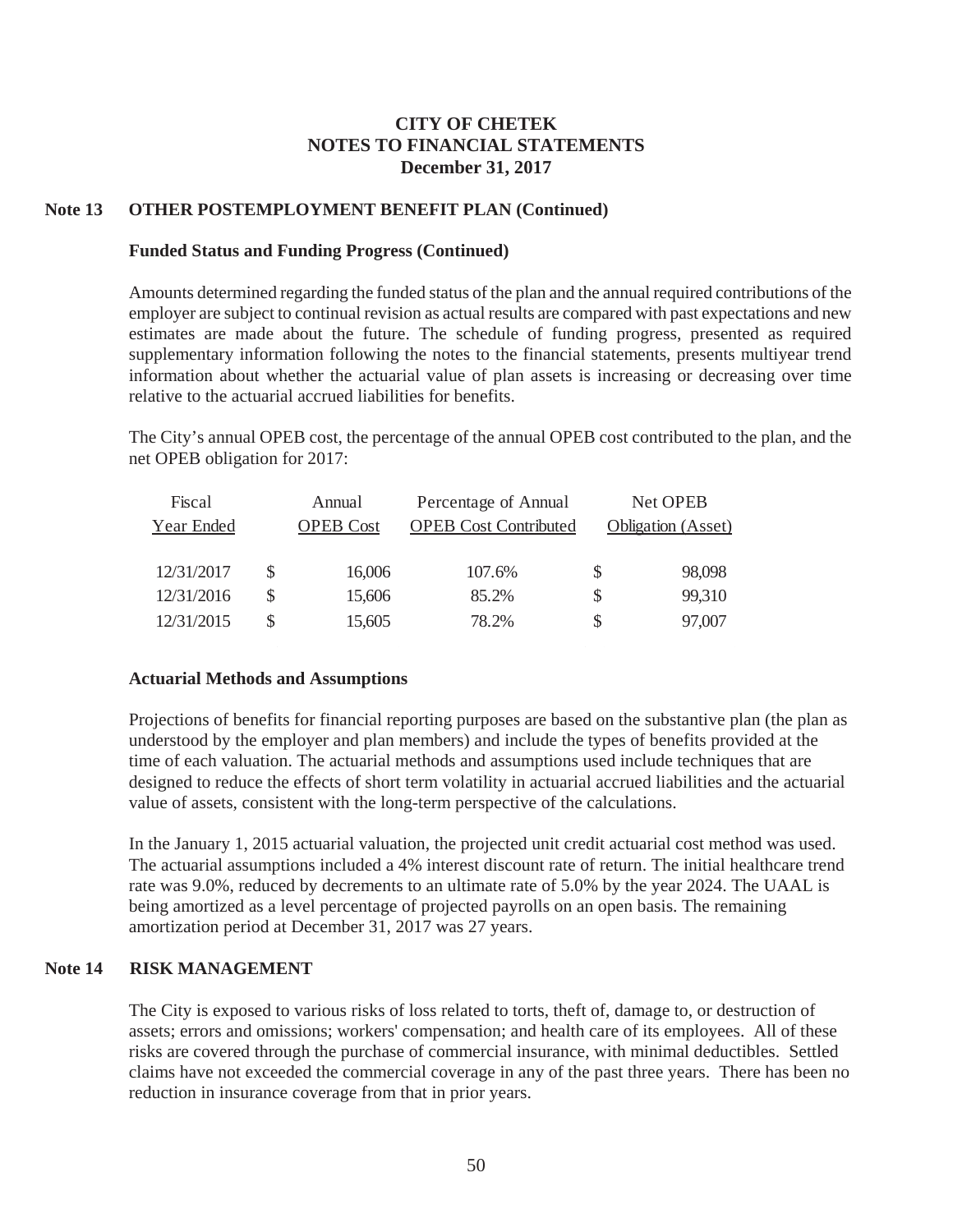#### **Note 15 JOINT VENTURES**

#### **Chetek Fire District**

The City of Chetek and the Town of Chetek have jointly contracted to provide mutual fire protection for the City and Town through the Chetek Fire District (District). The operations of the District are governed by its bylaws and articles of agreement made between the two municipalities. The articles of agreement establish a Joint Fire Board that manages and directs the fire protection within the District. The Board consists of two members representing the City and two members representing the Town. The Chief of the Chetek Volunteer Fire Department is an ex-officio member of the Board.

The principal sources of funding are the two participating municipalities. Net costs are allocated between the municipalities in accordance with a mutual contract entered into for that purpose. In addition, the District also provides fire protection services to other towns on a contracted basis. The City's assessments for 2017 totaled \$57,206.

#### **Chetek Ambulance Service**

The City of Chetek participates in a joint municipal ambulance service with the Towns of Chetek, Dovre, Prairie Lake and Sioux Creek for the purpose of providing ambulance and/or emergency medical services to its citizens. The ambulance service is managed by a Joint Ambulance Commission consisting of six members made up of the ambulance service director and one member from each of the five participating municipalities. The ambulance service director is a non-voting member of the Commission.

The costs of operating the ambulance service are allocated to member parties on the basis of relative population size or as the parties may otherwise agree. The City's assessments for 2017 totaled \$28,328. The process for determining a party's interest in property should an election be made to terminate are detailed in Articles of Agreement. Generally, interest in the property is to be based on the median amount per three independent appraisals.

# **Note 16 SALE OF KNAPP HAVEN AND PELICAN PLACE**

On April 14, 2016, the City sold the capital assets of Knapp Haven Nursing Home and Pelican Place Apartments, enterprise funds of the City, and paid off the debt related to those capital assets. The remaining assets and liabilities of these funds were transferred to the general fund during 2017 and after this transfer, the general fund will be the receiving fund for the remaining assets, which consist primarily of accounts receivable from Knapp Haven residents at the time of the sale; the balance totaled \$89,490 at December 31, 2017.

### **Note 17 SUBSEQUENT EVENTS**

February 2018, the City Council approved financing in the amount of \$780,000 for settlement with Central States Pension Fund due to the City's withdrawal from the permanent cessation of contributions to the fund. The City incurred borrowing through a promissory note dated March 30, 2018 in the amount of \$770,866 to liquidate this liability.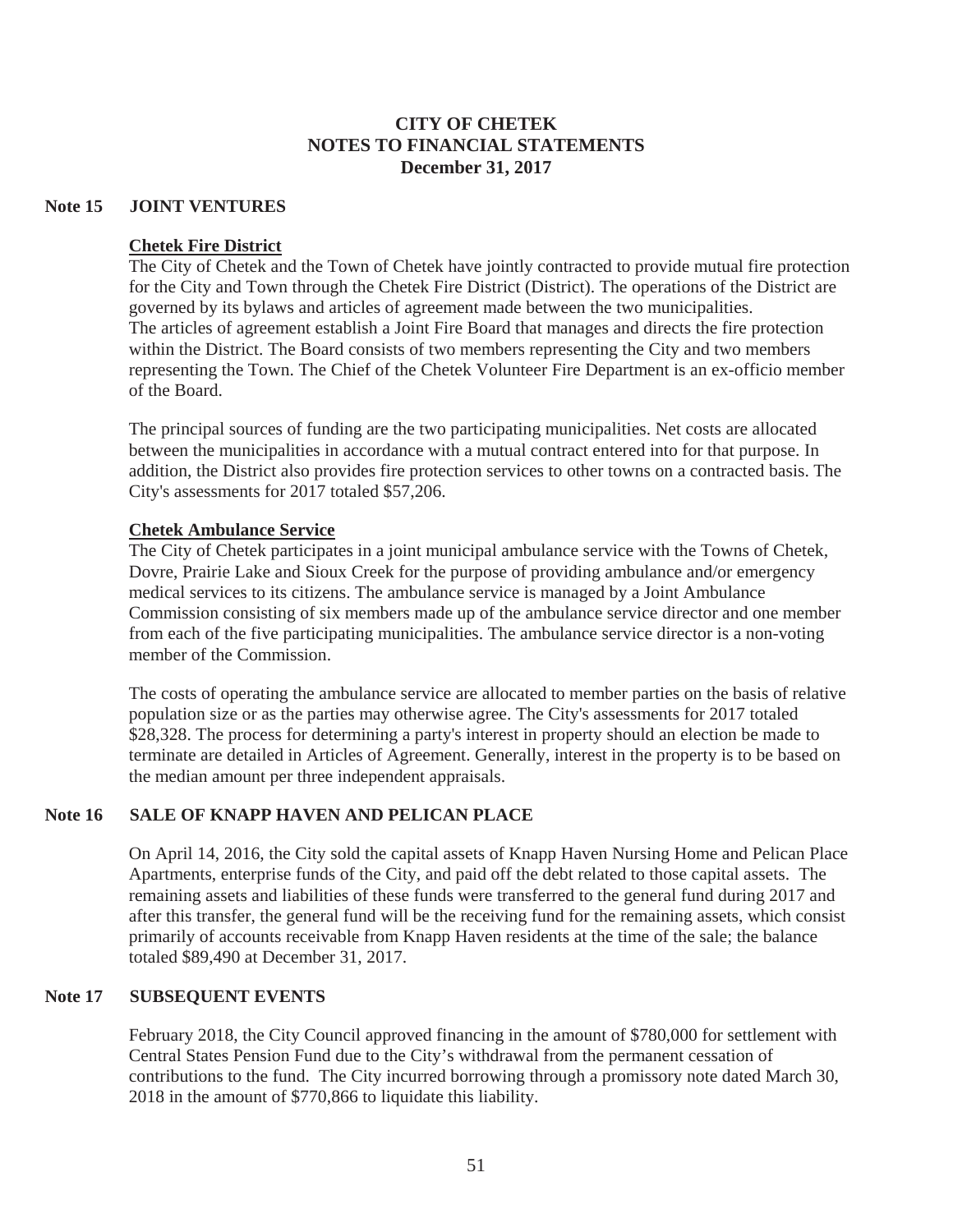**CITY OF CHETEK REQUIRED SUPPLEMENTARY INFORMATION December 31, 2017**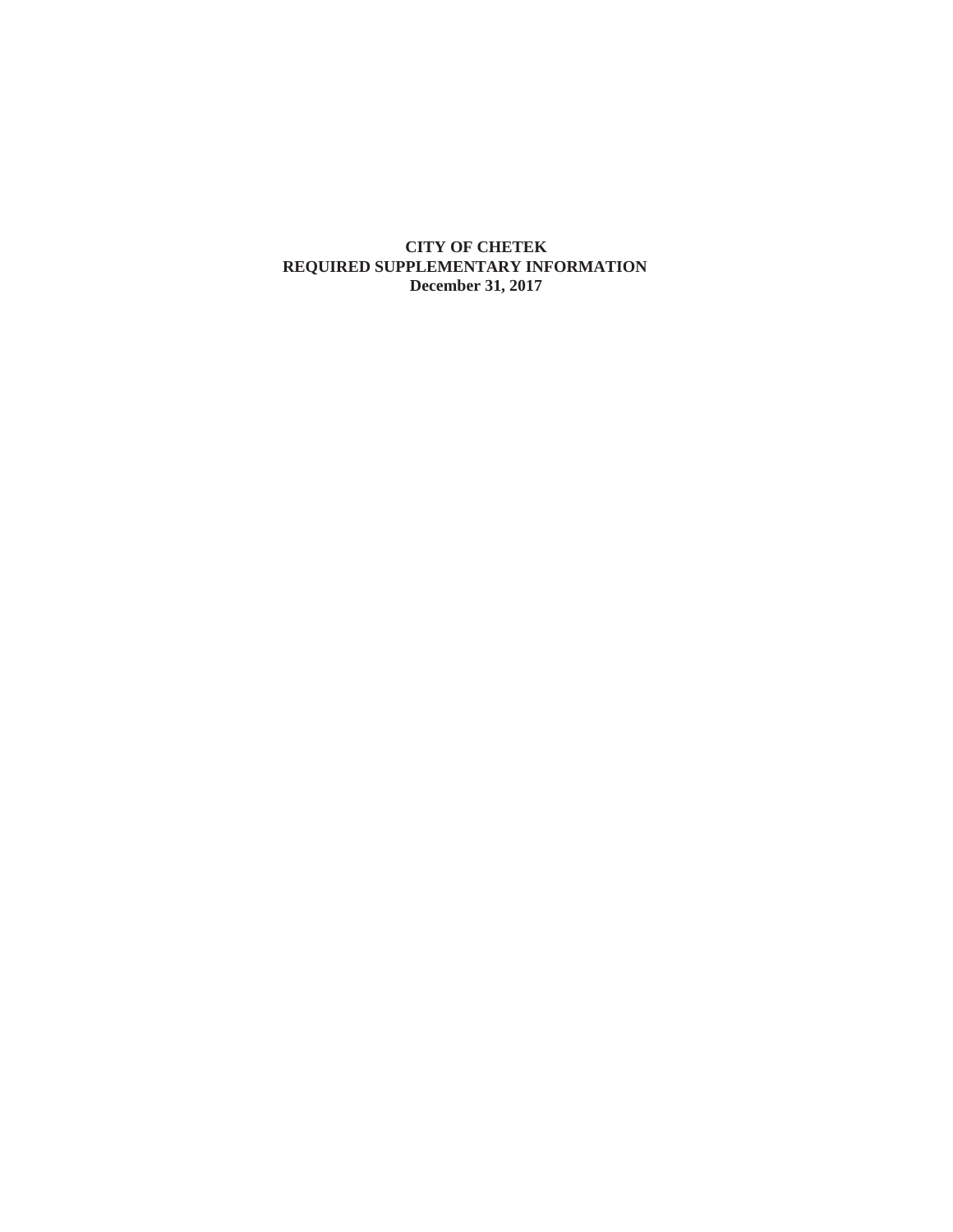### **CITY OF CHETEK For the Year Ended December 31, 2017 BUDGETARY COMPARISON SCHEDULE - GENERAL FUND**

|                                   | Original<br><b>Budget</b> |                 | <b>Final</b><br><b>Budget</b> |               | <b>Actual</b> | <b>Variance</b><br><b>Positive</b><br>(Negative) |           |  |
|-----------------------------------|---------------------------|-----------------|-------------------------------|---------------|---------------|--------------------------------------------------|-----------|--|
| Revenues:                         |                           |                 |                               |               |               |                                                  |           |  |
| Taxes                             | \$                        | 1,326,966<br>\$ | 1,326,966                     | $\mathcal{S}$ | 1,269,370     | <sup>\$</sup>                                    | (57, 596) |  |
| Intergovernmental revenues        |                           | 512,914         | 524,548                       |               | 521,424       |                                                  | (3, 124)  |  |
| Licenses and permits              |                           | 59,000          | 59,000                        |               | 69,741        |                                                  | 10,741    |  |
| Fines and forfeits                |                           | 43,250          | 43,250                        |               | 20,039        |                                                  | (23,211)  |  |
| Public charges for services       |                           | 444,800         | 580,165                       |               | 534,961       |                                                  | (45,204)  |  |
| Other                             |                           | 9,900           | 10,152                        |               | 117,975       |                                                  | 107,823   |  |
| Total revenues                    |                           | 2,396,830       | 2,544,081                     |               | 2,533,510     |                                                  | (10,571)  |  |
| Expenditures:                     |                           |                 |                               |               |               |                                                  |           |  |
| Current:                          |                           |                 |                               |               |               |                                                  |           |  |
| General government                |                           | 394,798         | 392,747                       |               | 387,995       |                                                  | 4,752     |  |
| Public safety                     |                           | 692,771         | 692,771                       |               | 684,845       |                                                  | 7,926     |  |
| Public works                      |                           | 811,007         | 811,007                       |               | 796,538       |                                                  | 14,469    |  |
| Health and human services         |                           | 1,200           | 7,700                         |               | 103,033       |                                                  | (95, 333) |  |
| Culture, recreation and education |                           | 160,647         | 160,647                       |               | 161,887       |                                                  | (1,240)   |  |
| Conservation and development      |                           | 500             | 500                           |               | 235           |                                                  | 265       |  |
| Capital outlay                    |                           | 230,432         | 1,311,736                     |               | 448,171       |                                                  | 863,565   |  |
| Total expenditures                |                           | 2,291,355       | 3,377,108                     |               | 2,582,704     |                                                  | 794,404   |  |
| Excess of revenues over (under)   |                           |                 |                               |               |               |                                                  |           |  |
| expenditures                      |                           | 105,475         | (833,027)                     |               | (49, 194)     |                                                  | 783,833   |  |
| Other financing sources:          |                           |                 |                               |               |               |                                                  |           |  |
| Proceeds from sale of assets      |                           |                 |                               |               | 27,107        |                                                  | 27,107    |  |
| Transfers out                     |                           | (105, 475)      | (105, 726)                    |               | (135, 838)    |                                                  | (30, 112) |  |
| Transfers in                      |                           |                 | 51,000                        |               | 836,918       |                                                  | 785,918   |  |
| Net other financing sources       |                           | (105, 475)      | (54, 726)                     |               | 728,187       |                                                  | 782,913   |  |
| Change in fund balance            |                           |                 | (887,753)                     |               | 678,993       |                                                  | 1,566,746 |  |
| Fund balance at beginning         |                           | 1,613,603       | 919,553                       |               | 1,697,752     |                                                  | 778,199   |  |
| Fund balance at end               | \$                        | \$<br>1,613,603 | 31,800 \$                     |               | 2,376,745     | $\mathcal{S}$                                    | 2,344,945 |  |

See accompanying note to the City's budgetary comparison schedule.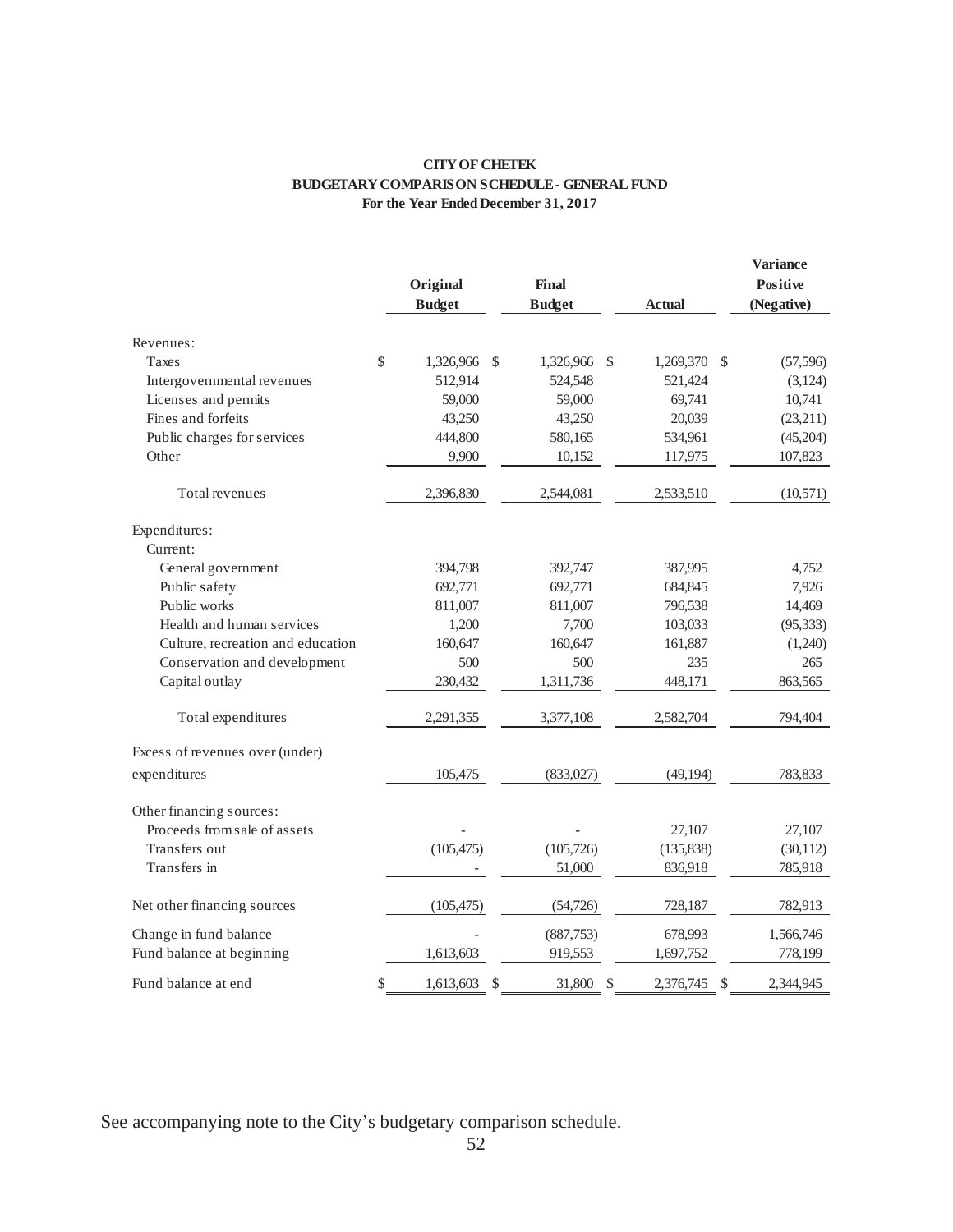## **CITY OF CHETEK NOTE TO REQUIRED SUPPLEMENTARY INFORMATION –BUDGETARY COMPARISON SCHEDULE – GENERAL FUND December 31, 2017**

# **NOTE 1 BUDGETARY INFORMATION**

GASB 34 requires the presentation of budgetary comparison schedules for the general fund and for each major special revenue fund. Budgetary information is derived from the City's annual operating budget. The City did not formally adopt a budget for the CDBG revolving loan special revenue fund.

The City's budget is adopted in accordance with Chapter 65 of the Wisconsin Statutes and on a basis consistent with generally accepted accounting principles. Changes to appropriations authorized in the adopted budget generally require a vote of two-thirds of the entire membership of the governing body. The City's legal budget is adopted at the major function level in the general fund (i.e., general government) and at the fund level in all other funds.

Budget amounts in the financial statements include both the original adopted budget and the final budget. Changes to the budget during the year, if any, generally include amendments authorized by the governing body, additions of approved carryover amounts and appropriations of revenues and other sources for specified expenditures/uses. Appropriated budget amounts lapse at the end of the year unless specifically carried over for financing subsequent year expenditures.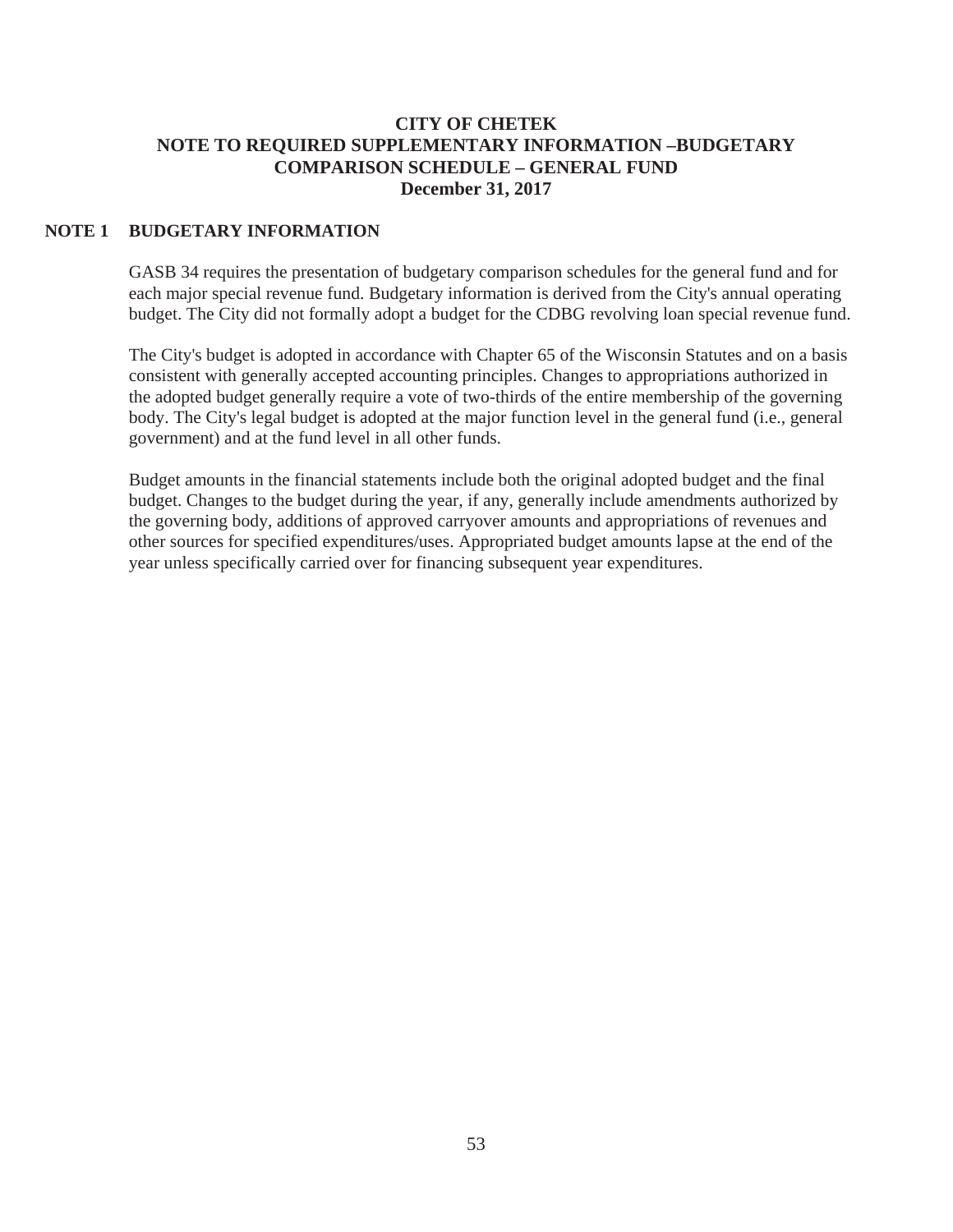# **CITY OF CHETEK REQUIRED SUPPLEMENTARY INFORMATION – SCHEDULES OF CITY'S PROPORTIONATE SHARE OF NET PENSION LIABILITY (ASSET) AND CONTRIBUTIONS December 31, 2017**

# **REQUIRED SUPPLEMENTARY INFORMATION Year Ended December 31, 2017**

# **COST-SHARING MULTIPLE-EMPLOYER PENSION PLAN Last 10 Fiscal Years\* SCHEDULE OF CITY'S PROPORTIONATE SHARE OF THE NET PENSION LIABILITY (ASSET)**

|                                                                                         |    | 2017       |
|-----------------------------------------------------------------------------------------|----|------------|
| City's proportion of the net pension asset                                              |    | 0.0029985% |
| City's proportionate share of the net pension liability (asset)                         | S. | 47.778     |
| City's covered-employee payroll                                                         |    | 284.301    |
| City's proportionate share of the net pension liability (asset) as a percentage of it's |    |            |
| covered-employee payroll.                                                               |    | 16.81%     |
| Plan fiduciary net position as a percentage of the total pension liability (asset)      |    | 99.12%     |

# **Last 10 Fiscal Years\* SCHEDULE OF CITY'S CONTRIBUTIONS COST-SHARING MULTIPLE-EMPLOYER PENSION PLAN**

|                                                                       |              | 2017    |
|-----------------------------------------------------------------------|--------------|---------|
| Contractually required contributions                                  | <sup>S</sup> | 26,724  |
| Contributions in relation to the contractually required contributions | <b>S</b>     | 26,724  |
| Contribution deficiency (excess)                                      |              |         |
| City's covered-employee payroll                                       | S.           | 284.301 |
| Contributions as a percentage of covered-employee payroll             |              | 9.40%   |

\*The amounts presented for each fiscal year were determined as of the calendar year-end that occurred within the fiscal year. Amounts are presented only for the years for which this information is available.

See accompanying note to the City's proportionate share of net pension liability (asset) and contributions schedule.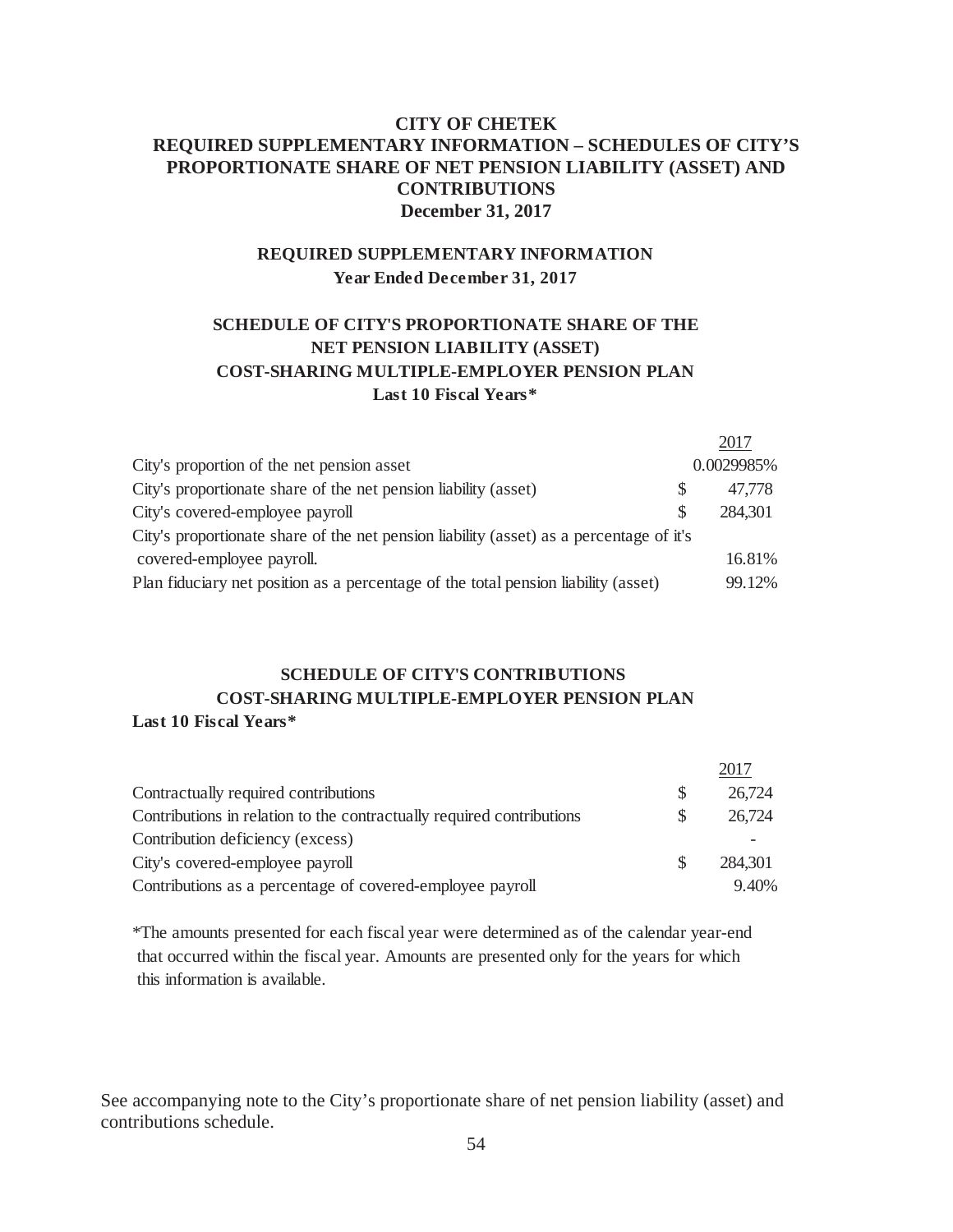# **CITY OF CHETEK NOTE TO THE REQUIRED SUPPLEMENTARY INFORMATION – SCHEDULES OF CITY'S PROPORTIONATE SHARE OF NET PENSION LIABILITY (ASSET) AND CONTRIBUTIONS December 31, 2017**

### **Note 1 DISCLOSURE OF CHANGES OF BENEFIT TERMS AND ASSUMPTIONS**

*Changes of benefit terms.* There were no changes of benefit terms for any participating employer in WRS.

*Changes of assumptions.* There were no changes in the assumptions.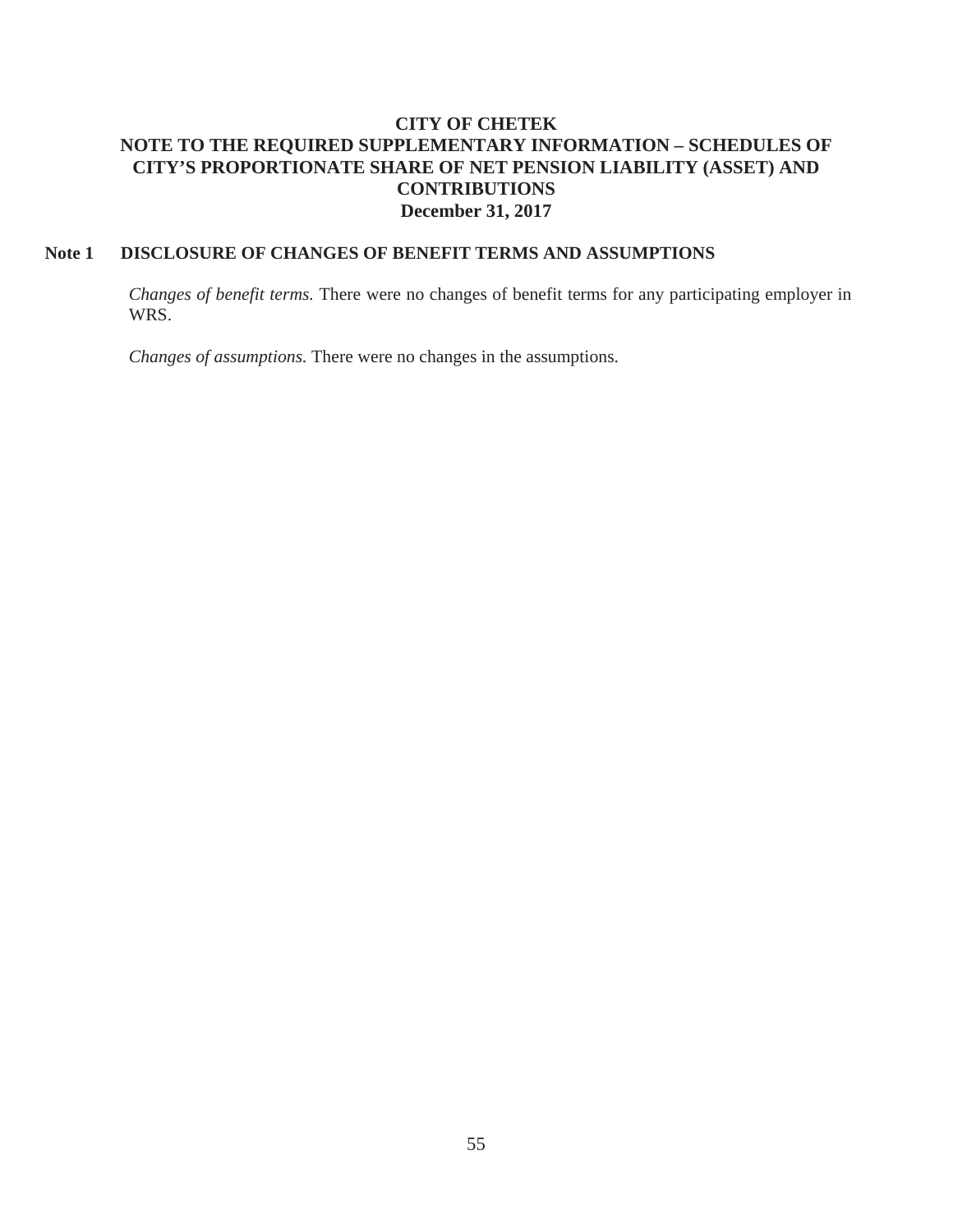# **CITY OF CHETEK SCHEDULE OF FUNDING PROGRESS December 31, 2017**

|           |               |                          |    | Actuarial |               | Actuarial |        |                  |           | UAAL as a   |
|-----------|---------------|--------------------------|----|-----------|---------------|-----------|--------|------------------|-----------|-------------|
|           | Actuarial     |                          |    | Accrued   |               | Accrued   |        |                  |           | percentage  |
| Actuarial |               | Value of                 |    | Liability |               | Unfunded  | Funded |                  | Covered   | of covered  |
| Valuation | Assets        |                          |    | (AAL)     |               | AAL       |        | Payroll<br>Ratio |           | payroll     |
| Date      |               | <u>(a)</u>               |    | (b)       |               | $(b-a)$   | (a/b)  |                  | (c)       | $((b-a)/c)$ |
| 1/1/2015  | \$            | $\overline{\phantom{a}}$ | S. | 148,274   | <sup>\$</sup> | 148,274   | 0.0%   | \$               | 814,000   | 18.2%       |
| 1/1/2012  | \$            | $\overline{\phantom{0}}$ | S. | 194,785   | <sup>\$</sup> | 194,785   | 0.0%   | \$               | 766,100   | 25.4%       |
| 1/1/2009  | <sup>\$</sup> | $\overline{\phantom{a}}$ | S. | 282,770   | S             | 282,770   | 0.0%   | \$.              | 1,019,231 | 27.7%       |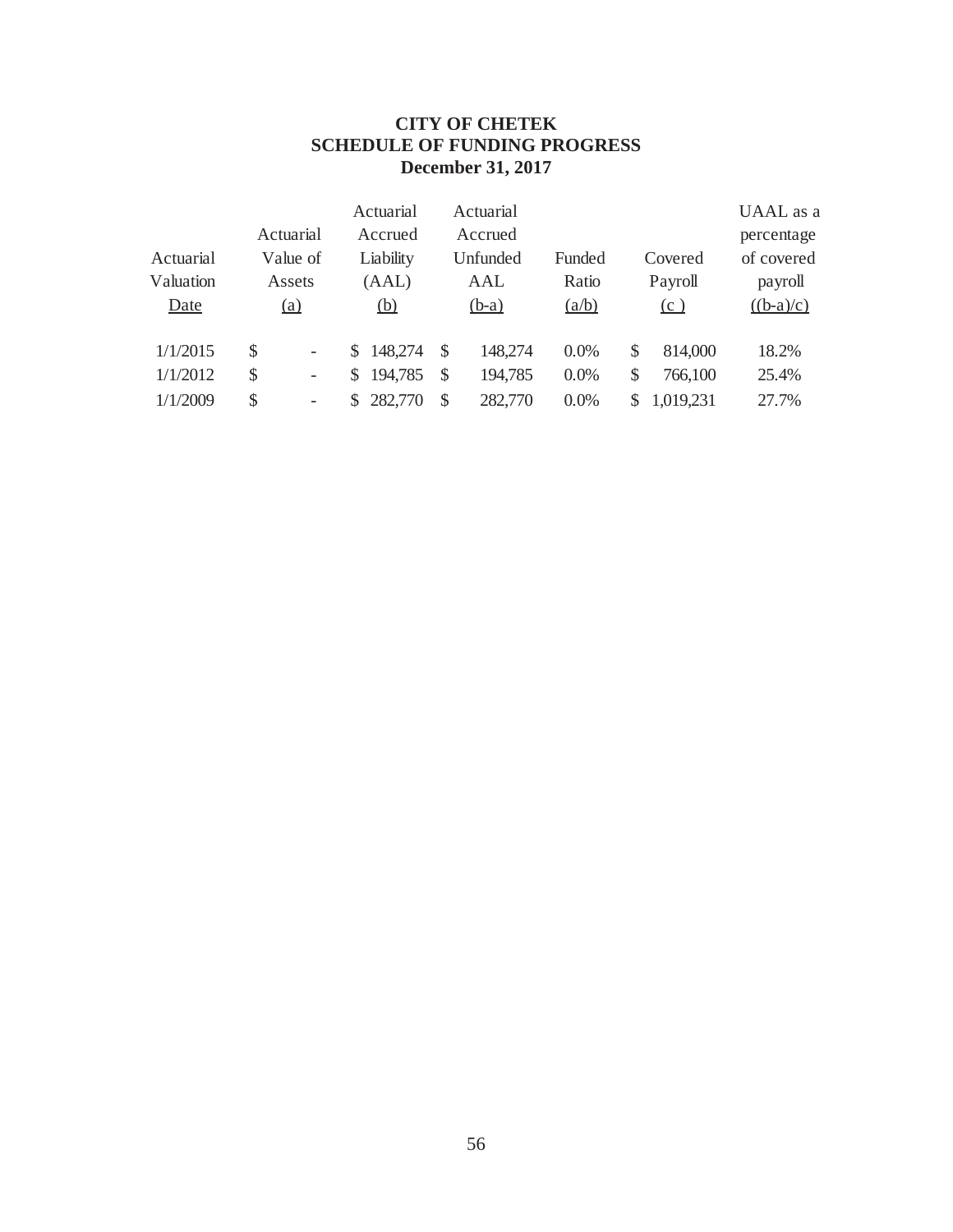**CITY OF CHETEK SUPPLEMENTAL INFORMATION December 31, 2017**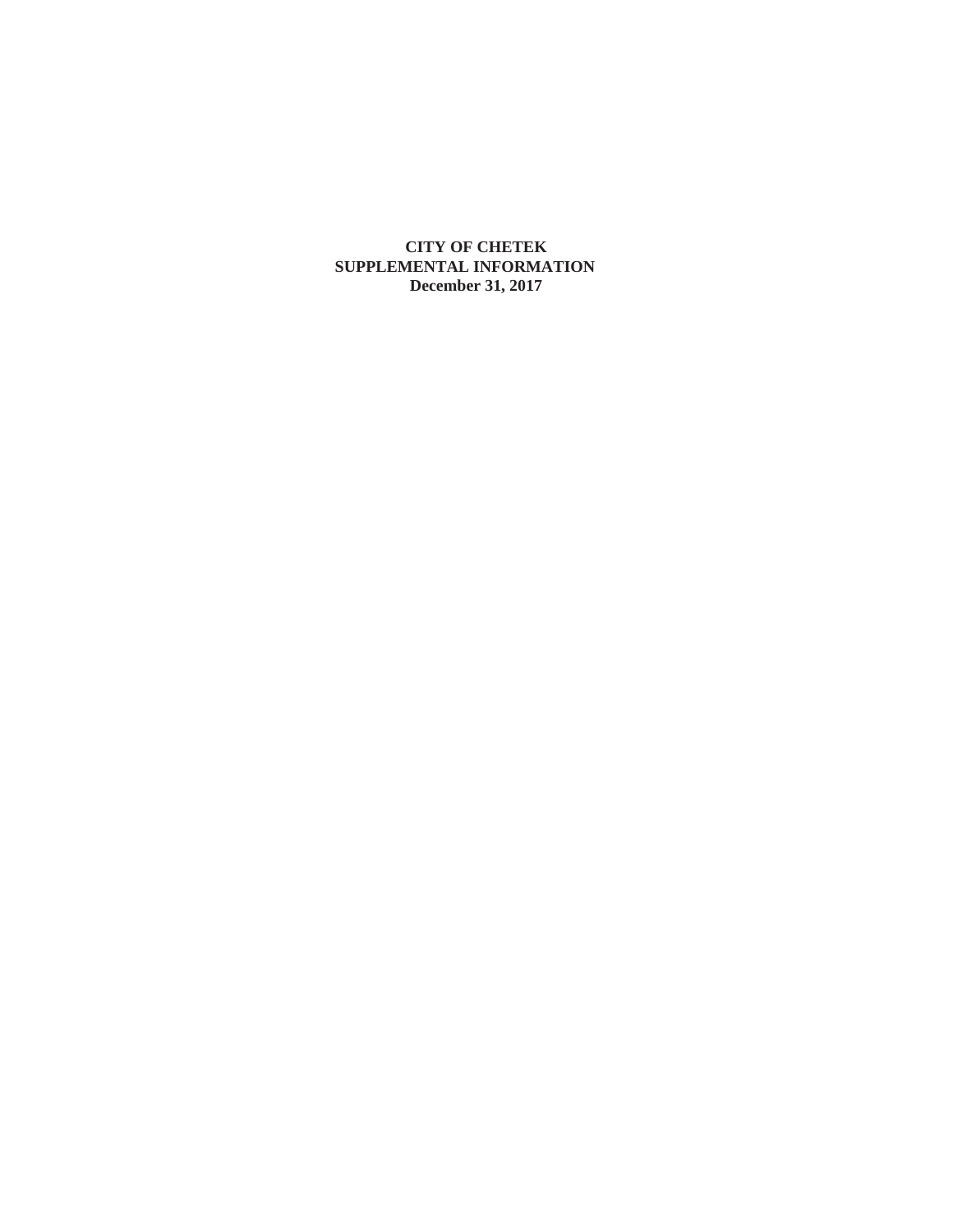### **CITY OF CHETEK NONMAJOR FUNDS - COMBINING BALANCE SHEET December 31, 2017**

|                                               |                   | <b>Special Revenue</b> |               |                  |           | <b>Capital Projects</b> |               | <b>Total</b> |  |
|-----------------------------------------------|-------------------|------------------------|---------------|------------------|-----------|-------------------------|---------------|--------------|--|
|                                               | <b>Stormwater</b> |                        |               | <b>TIF No. 2</b> | TIF No. 3 |                         |               | Nonmajor     |  |
| <b>Assets</b>                                 |                   | <b>Fund</b>            |               | <b>Fund</b>      |           | <b>Fund</b>             |               | <b>Funds</b> |  |
| Cash and investments                          | \$                | 50,111                 | $\mathcal{S}$ | 25,232 \$        |           |                         | S             | 75,343       |  |
| Taxes receivable                              |                   |                        |               | 308,363          |           |                         |               | 308,363      |  |
| Accounts receivable                           |                   | 4,701                  |               |                  |           |                         |               | 4,701        |  |
| <b>TOTAL ASSETS</b>                           | $S_{-}$           | 54,812                 | $\mathcal{S}$ | 333,595 \$       |           |                         | <sup>\$</sup> | 388,407      |  |
| Liabilities and Fund Balances (Deficits)      |                   |                        |               |                  |           |                         |               |              |  |
| Liabilities:                                  |                   |                        |               |                  |           |                         |               |              |  |
| Accounts payable                              | $\mathbb{S}$      | 71                     | $\mathcal{S}$ |                  | \$        |                         | \$            | 71           |  |
| Due to other funds                            |                   |                        |               |                  |           | 61,919                  |               | 61,919       |  |
| <b>Total</b> liabilities                      |                   | 71                     |               |                  |           | 61,919                  |               | 61,990       |  |
| Deferred inflows of resources:                |                   |                        |               |                  |           |                         |               |              |  |
| Unavailable property taxes                    |                   |                        |               | 308,363          |           |                         |               | 308,363      |  |
| Total deferred inflows of resources           |                   |                        |               |                  |           |                         |               |              |  |
| Fund balances (deficits):                     |                   |                        |               |                  |           |                         |               |              |  |
| Restricted                                    |                   |                        |               | 25,232           |           |                         |               | 25,232       |  |
| Committed                                     |                   | 54,741                 |               |                  |           |                         |               | 54,741       |  |
| Unassigned                                    |                   |                        |               |                  |           | (61, 919)               |               | (61, 919)    |  |
| Total fund balances (deficits)                |                   | 54,741                 |               | 25,232           |           | (61, 919)               |               | 18,054       |  |
| <b>TOTAL LIABILITIES, DEFERRED INFLOWS OF</b> |                   |                        |               |                  |           |                         |               |              |  |
| OF RESOURCES AND FUND BALANCES<br>(DEFICITS)  | \$                | 54,812                 | <sup>\$</sup> | 333,595          | S.        |                         |               | 388,407      |  |